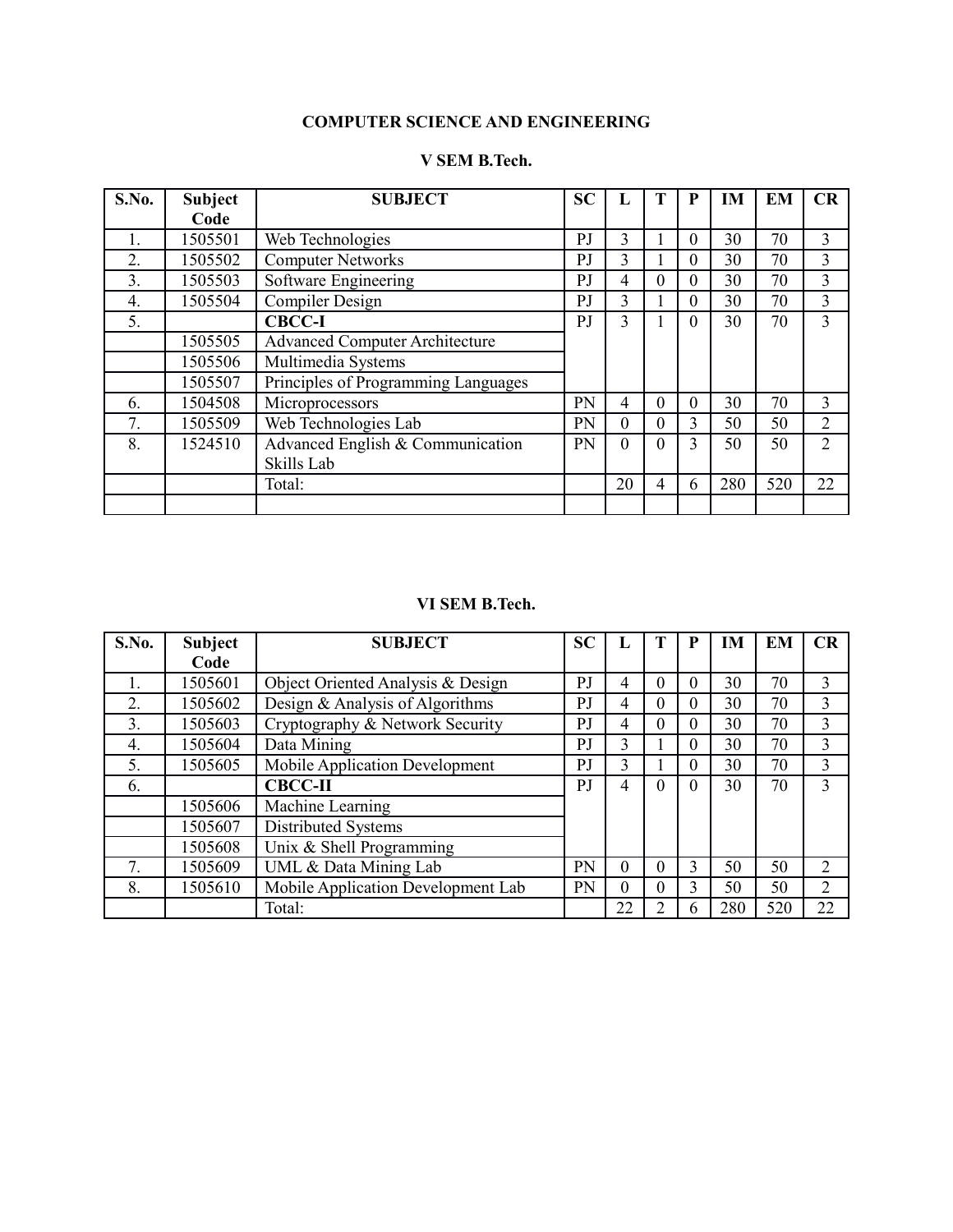#### **L T C 3 1 3**

#### **(1505501) WEB TECHNOLOGIES**

#### **Course Objectives:**

- To introduce client side scripting with Javascript and HTML
- To introduce server side programming with PHP.
- To learn the basic web concepts and Internet protocols

#### **UNIT I**

Introduction to Web Technologies: Introduction to Web servers like Apache1.1,IIS XAMPP(Bundle Server), WAMP(Bundle Server), Handling HTTP Request and Response, installations of above servers.

#### **UNIT II**

**HTML Common tags:** List, Tables, images, forms, Frames; Cascading Style sheets;

**Introduction to Java Script:** Introduction to Java Scripts, Objects in Java Script, Dynamic HTML with Java Script.

#### **UNIT III**

**Overview of PHP Data types and Concepts:** Variables and data types, Operators, Expressions and Statements, Strings, Arrays and Functions.

**Overview of Classes, Objects, and Interfaces:** Creating instances using Constructors, Controlling access to class members, Extending classes, Abstract classes and methods, using interfaces, Using class destructors, File Handling and Using Exceptions.

#### **UNIT IV**

**PHP Advanced Concepts:** Using Cookies, Using HTTP Headers, Using Sessions, Authenticating users, Using Environment and Configuration variables, Working with Date and Time.

#### **UNIT V**

**Using Creating and Forms:** Understanding Common Form Issues, GET vs. POST, Validating form input, Working with multiple forms, and Preventing Multiple Submissions of a form.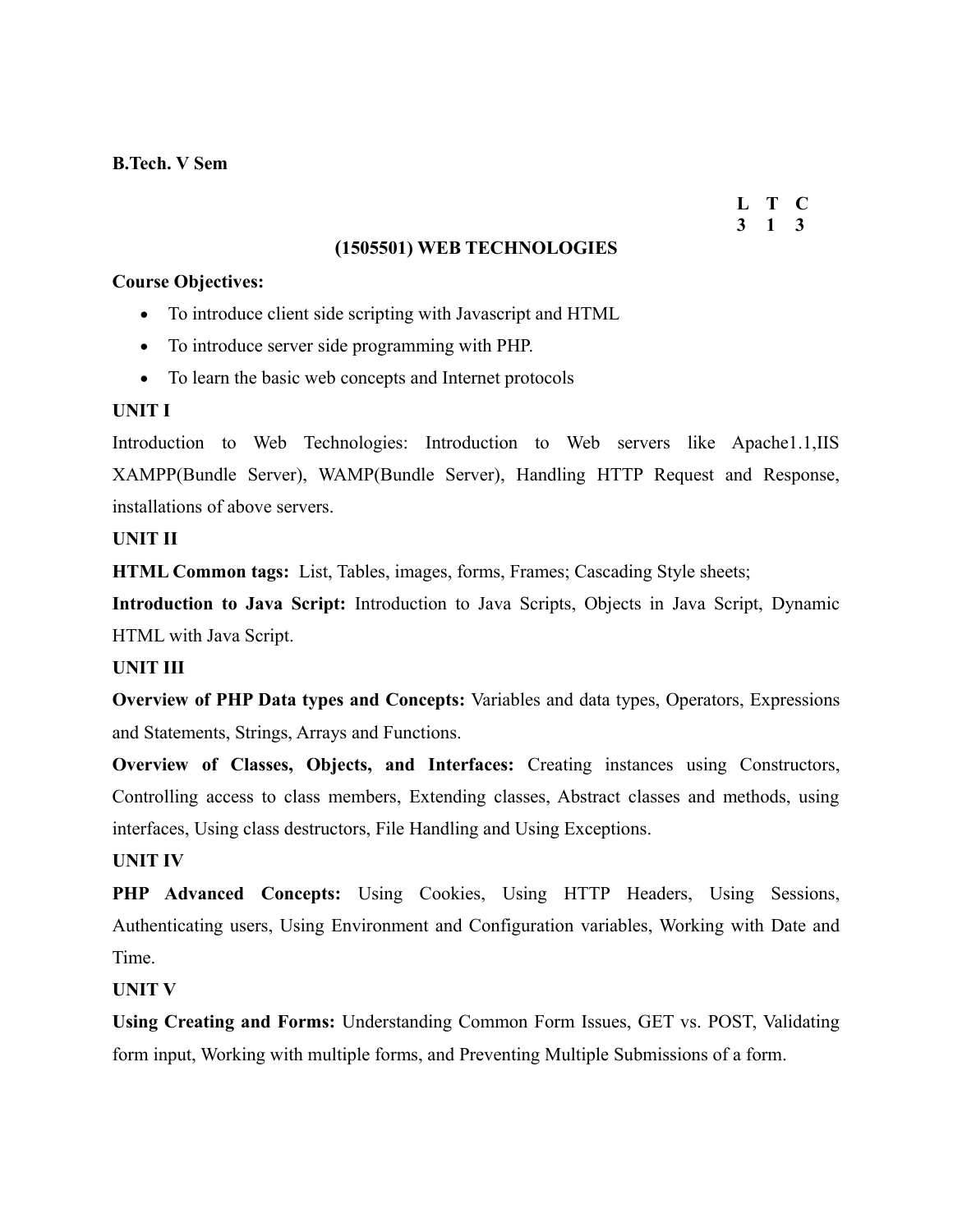**PHP and Database Access:** Basic Database Concepts, Connecting to a MYSQL database, Retrieving and Displaying results, Modifying, Updating and Deleting data. MVC architecture.

## **TEXT BOOKS:**

- 1. Beginning PHP and MySQL, 5<sup>th</sup> Edition, Jason Gilmore, Apress Publications (Dream tech.).
- 2. PHP 5 Recipes A problem Solution Approach Lee Babin, Nathan A Good, Frank M.Kromann and Jon Stephens.
- 3. Web Programming, building internet applications, Chris Bates  $3<sup>rd</sup>$  edition, WILEY Dreamtech.

## **REFERENCES:**

- 1. Open Source Web Development with LAMP using Linux, Apache, MySQL, Perl and PHP, J.Lee and B.Ware(Addison Wesley) Pearson Education.
- 2. PHP 6 Fast and Easy Web Development, Julie Meloni and Matt Telles, Cengage Learning Publications.
- 3. PHP 5.1, I. Bayross and S.Shah, The X Team, SPD.
- 4. PHP and MySQL by Example, E.Quigley, Prentice Hall (Pearson).
- 5. PHP Programming solutions, V.Vaswani, TMH.
- 6.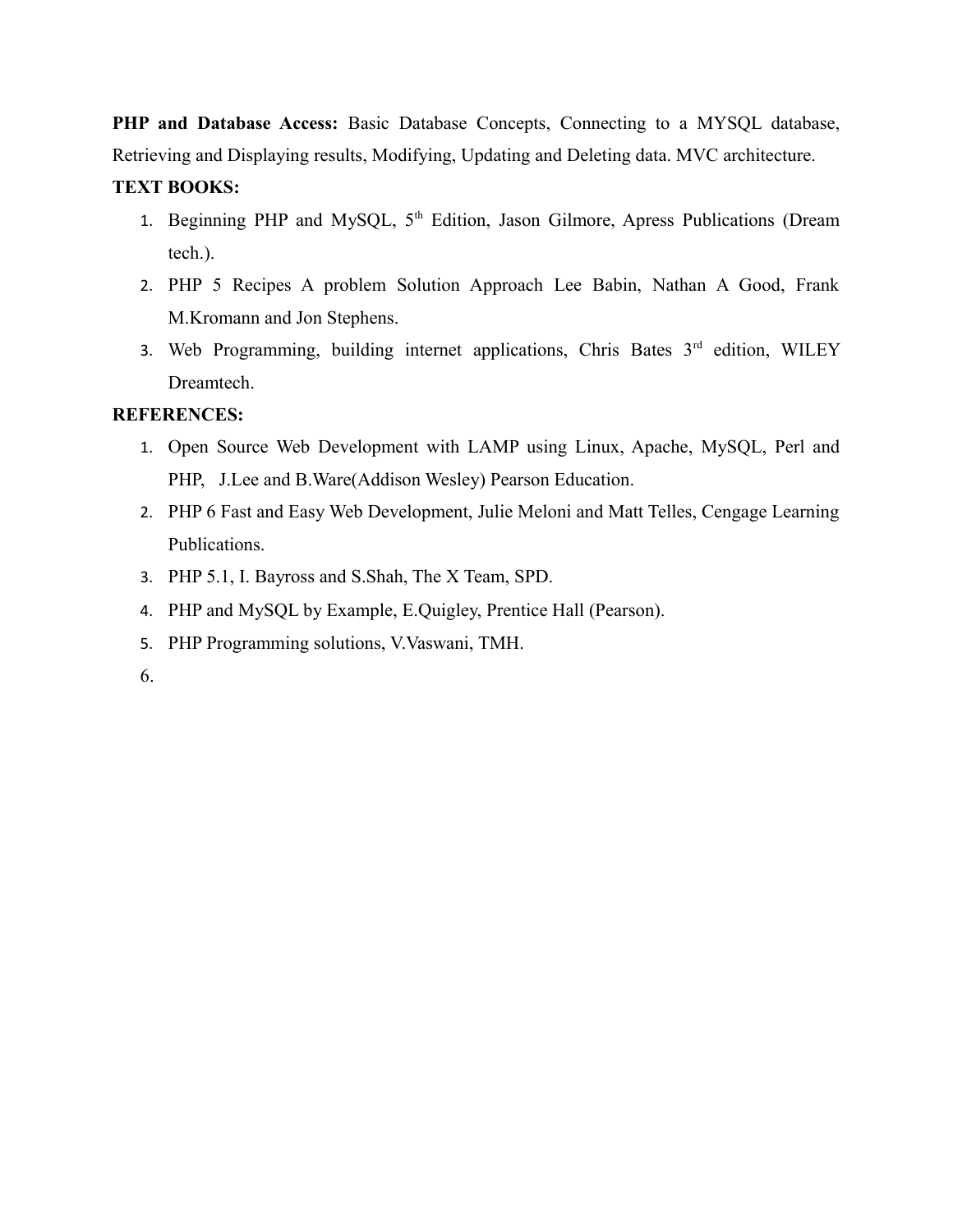#### **L T C 3 1 3**

## **(1505502) COMPUTER NETWORKS**

#### **Course Objectives:**

- Study the evolution of computer networks and future direction
- Study the concepts of computer networks from layered perspective
- Study the issues open for research in computer networks

## **UNIT I**

Uses of Computer Networks, Network Hardware, Reference Models: OSI, TCP/IP, Comparison of OSI & TCP/IP reference models.

Example Networks: The Internet, Wireless LANs: 802.11

## **UNIT II**

The Data Link Layer: Data Link Layer design issues, Error Detection and Correction, Elementary Data Link Protocols, Sliding Window Protocols.

The Medium Access Control sub layer : Multiple Access protocols, Ethernet, Data Link Layer Switching.

## **UNIT III**

The Network Layer: Network layer design issues, Routing algorithms : The Optimality Principle, Shortest Path Algorithm, Flooding, Distance Vector Routing, Link State Routing, Hierarchical Routing, Broadcast Routing, Multicast Routing, Anycast Routing,

Congestion control algorithms, Quality of service, IP Addresses, IPv4,IPv6,Tunneling, Fragmentation.

## **UNIT IV**

The Transport Layer: The Transport Service, Elements of Transport Protocols, Congestion Control, The internet transport protocols: UDP, TCP: Introduction to TCP, Service Model, Protocol, Segment Header, Connection Establishment, Connection Release.

## **UNIT V**

Domain Name System (DNS), World Wide Web (WWW), E-mail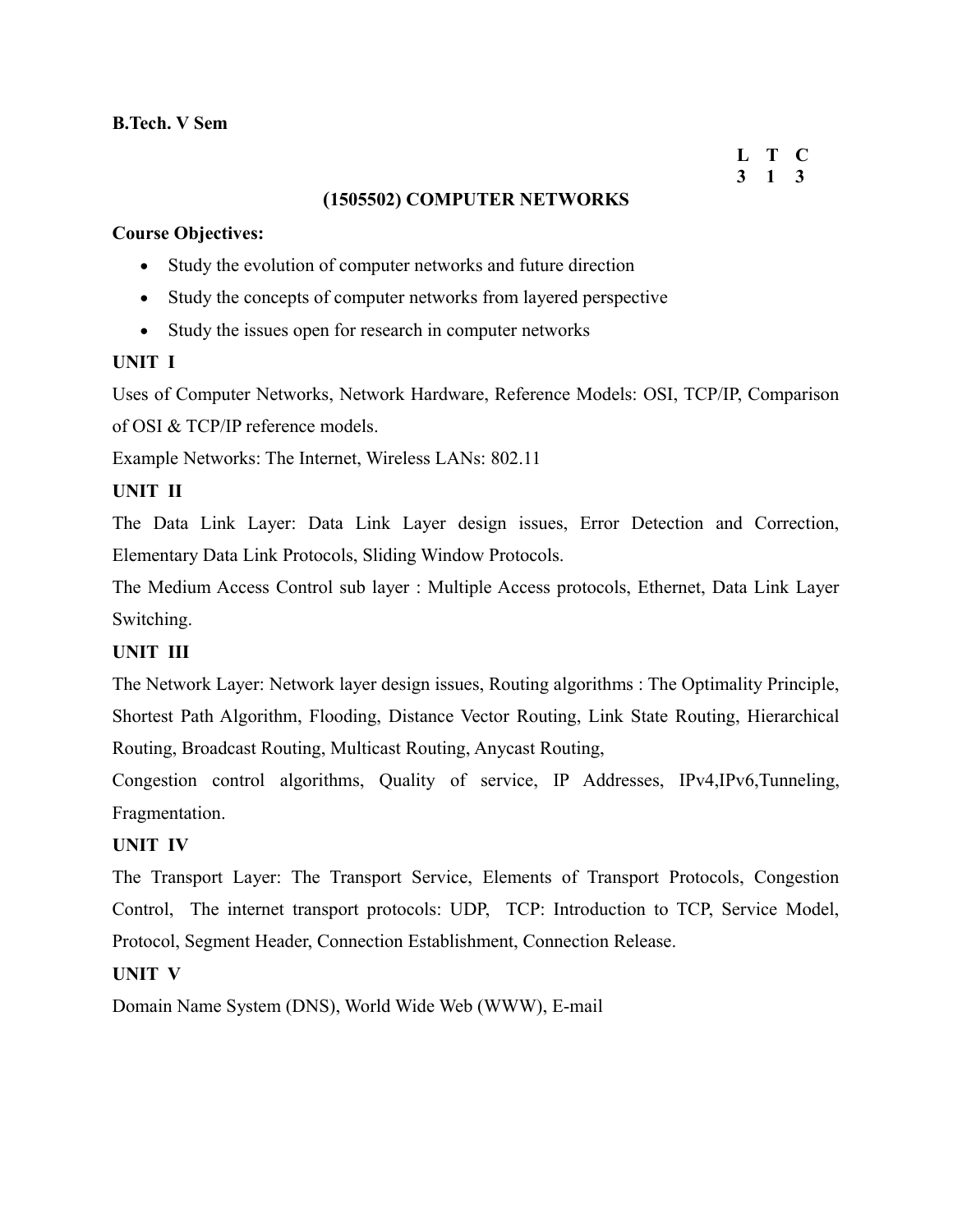## **TEXT BOOKS:**

- 1. "Computer Networks", 5<sup>th</sup> edition, 2010, Andrew S. Tanenbaum, David J.Wetherall, Pearson.
- 2. "Data communications and networking" 5<sup>th</sup> edition, 2012, Behrouz A. Forouzan, TMH.

## **REFERENCE BOOKS:**

- 1. "Internetworking with TCP/IP Principles, protocols, and architecture- Volume 1, Douglas E. Comer, 5 th edition, PHI
- 2. "Computer Networks", 5E, Peterson, Davie, Elsevier.
- 3. "Introduction to Computer Networks and Cyber Security", Chawan- Hwa Wu, Irwin, CRC Publications.
- 4. "Computer Networks and Internets with Internet Applications", Comer.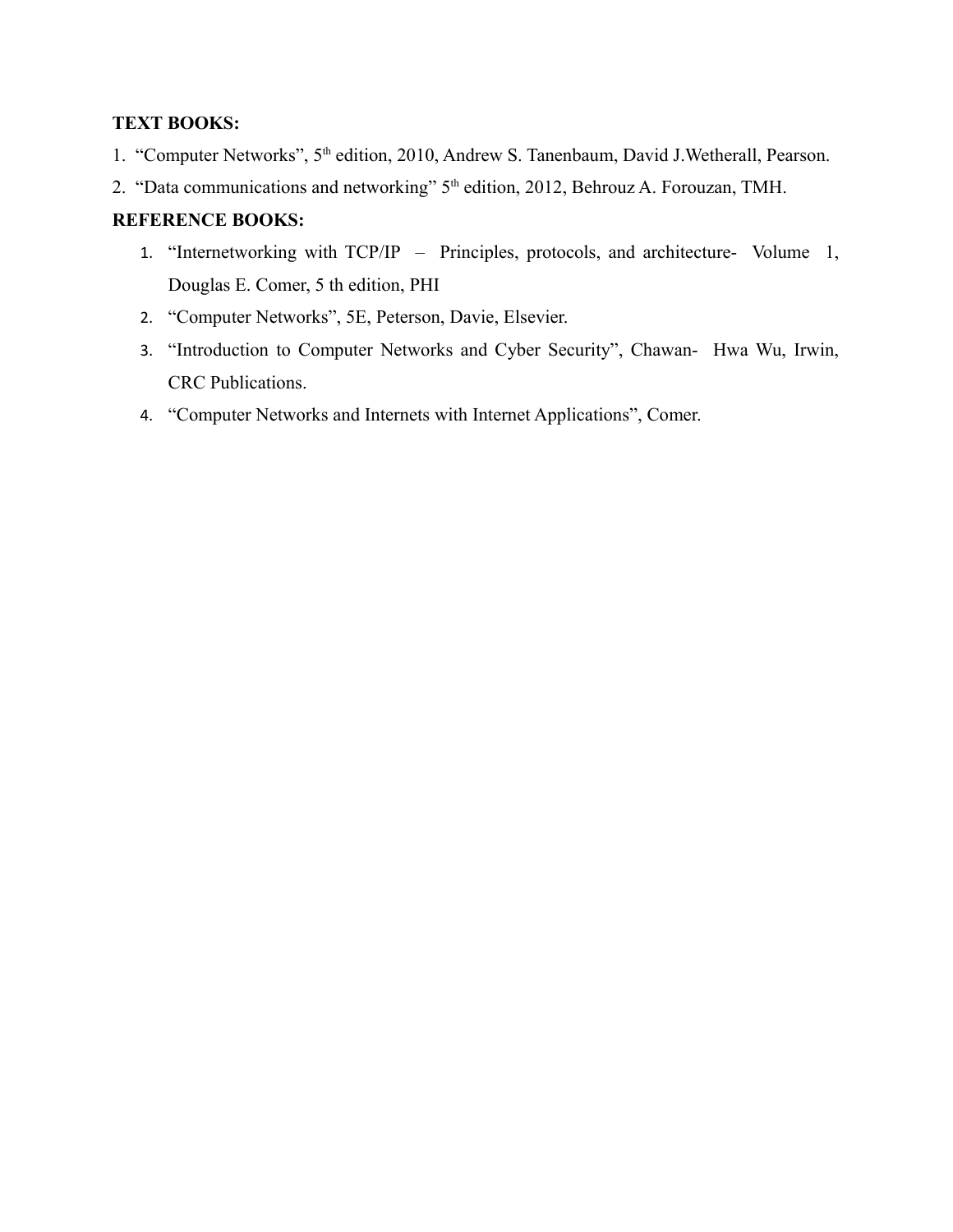## **B.Tech. V Sem**

#### **L T C 4 0 3**

## **(1505503) SOFTWARE ENGINEERING**

#### **Course Objectives:**

- To understand the software life cycle models.
- To understand the software requirements and SRS document.
- To understand the importance of modeling and modeling languages.
- To design and develop correct and robust software products.
- To understand the quality control and how to ensure good quality software.
- To understand the planning and estimation of software projects.
- To understand the implementation issues, validation and verification procedures.
- To understand the maintenance of software

## **UNIT I**

Software and Software Engineering: The Nature of Software, The Unique Nature of WebApps, Software Engineering, Software Process, Software Engineering Practice, Software Myths. Process Models: A Generic Process Model, Process Assessment and Improvement, Prescriptive Process Models, Specialized Process Models, The Unified Process, Personal and Team Process Models, Process Terminology, Product and Process.

## **UNIT II**

Understanding Requirements: Requirements Engineering, Establishing the Groundwork, Eliciting Requirements, Developing Use Cases, Building the Requirements Model, Negotiating Requirements, Validating Requirements.

Requirements Modeling: Requirements Analysis, Scenario-Based Modeling, UML Models That Supplement the Use Case, Data Modeling Concepts, Class-Based Modeling.

## **UNIT III**

Design Concepts: Design within the Context of Software Engineering, Design Process, Design Concepts, The Design Model.

Architectural Design: Software Architecture, Architectural Genres, Architectural Styles, Architectural Design.

Component-Level Design: What is a Component, Designing Class-Based Components, Conducting Component-Level Design, Component-Level Design for WebApps.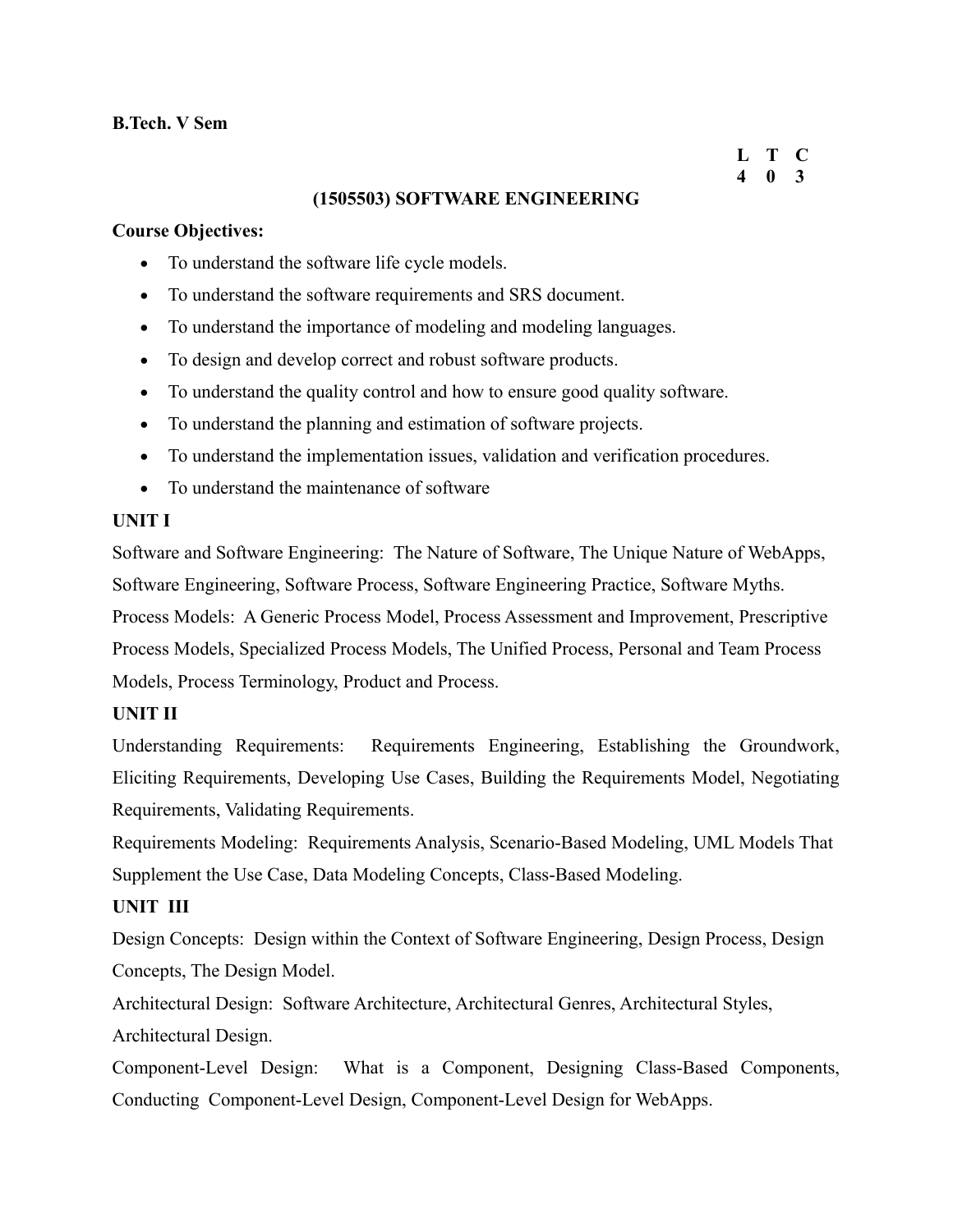#### **UNIT IV**

User Interface Design: The Golden Rules, User Interface Analysis and Design, Interface Analysis, Interface Design Steps, Design Evaluation.

Coding and Testing: Coding, Code Review, Software Documentation, Testing, Testing in the Large versus Testing in the Small, Unit Testing, Black-Box Testing, White-Box Testing, Debugging, Program Analysis Tools, Integration Testing, Testing Object-Oriented Programs, System Testing, Some General Issues Associated with Testing.

**UNIT V**

Software Project Management: Responsibilities of a Software Project Manager, Project Planning, Metrics for Project Size Estimation, Project Estimation Techniques, Empirical Estimation Techniques, COCOMO-A Heuristic Estimation Technique, Halstead's Software Science-An Analytical Technique, Staffing Level Estimation, Scheduling, Organization and Team Structures, Staffing, Risk Management, Software Configuration Management. .

Software Maintenance: Characteristics of Software Maintenance, Software Reverse Engineering, Software Maintenance Process Models, Estimation of Maintenance cost.

#### **TEXT BOOKS :**

- 1. Software Engineering: A practitioner's Approach, Roger S. Pressman, Seventh Edition, 2010, McGrawHill International Edition.
- 2. Fundamentals of Software Engineering, Rajib Mall, 4<sup>th</sup> Edition, 2014, PHI.

#### **REFERENCE BOOKS:**

- 1. Software Engineering, Ian Sommerville, Ninth edition, Pearson education.
- 2. Software Engineering : A Primer, Waman S Jawadekar, Tata McGraw-Hill, 2008
- 3. Software Engineering, A Precise Approach, Pankaj Jalote, Wiley India,2010.
- 4. Software Engineering, Principles and Practices, Deepak Jain, Oxford University Press.
- 5. Software Engineering1: Abstraction and modeling, Diner Bjorner, Springer International edition, 2006.
- 6. Software Engineering2: Specification of systems and languages, Diner Bjorner, Springer International edition , 2006.
- 7. Software Engineering Foundations, Yingxu Wang, Auerbach Publications,2008.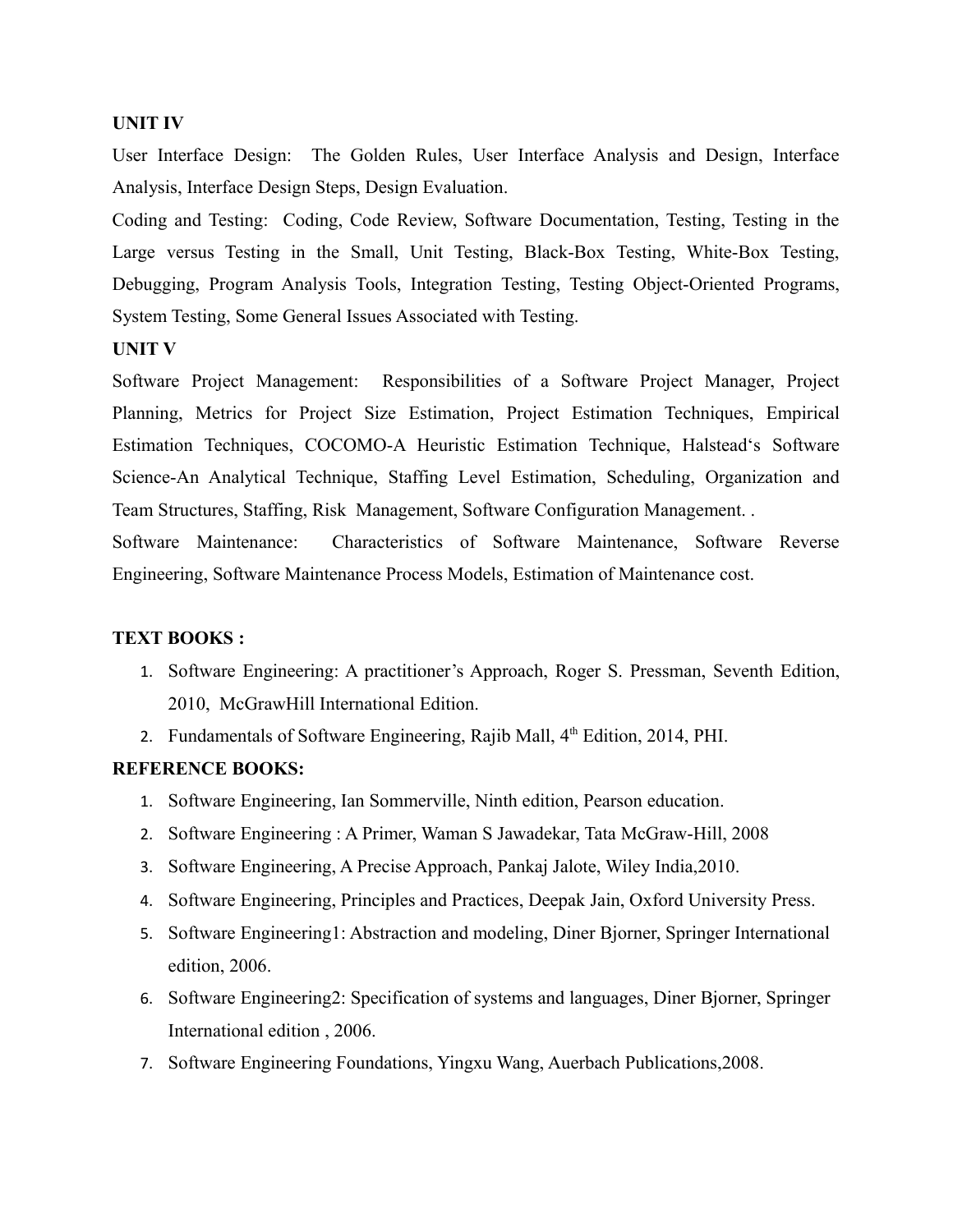- 8. Software Engineering Principles and Practice, Hans Van Vliet, 3rd edition, John Wiley &Sons Ltd.
- 9. Software Engineering 3:Domains,Requirements,and Software Design, D.Bjorner, Springer International Edition.
- 10. Introduction to Software Engineering, R.J.Leach, CRC Press.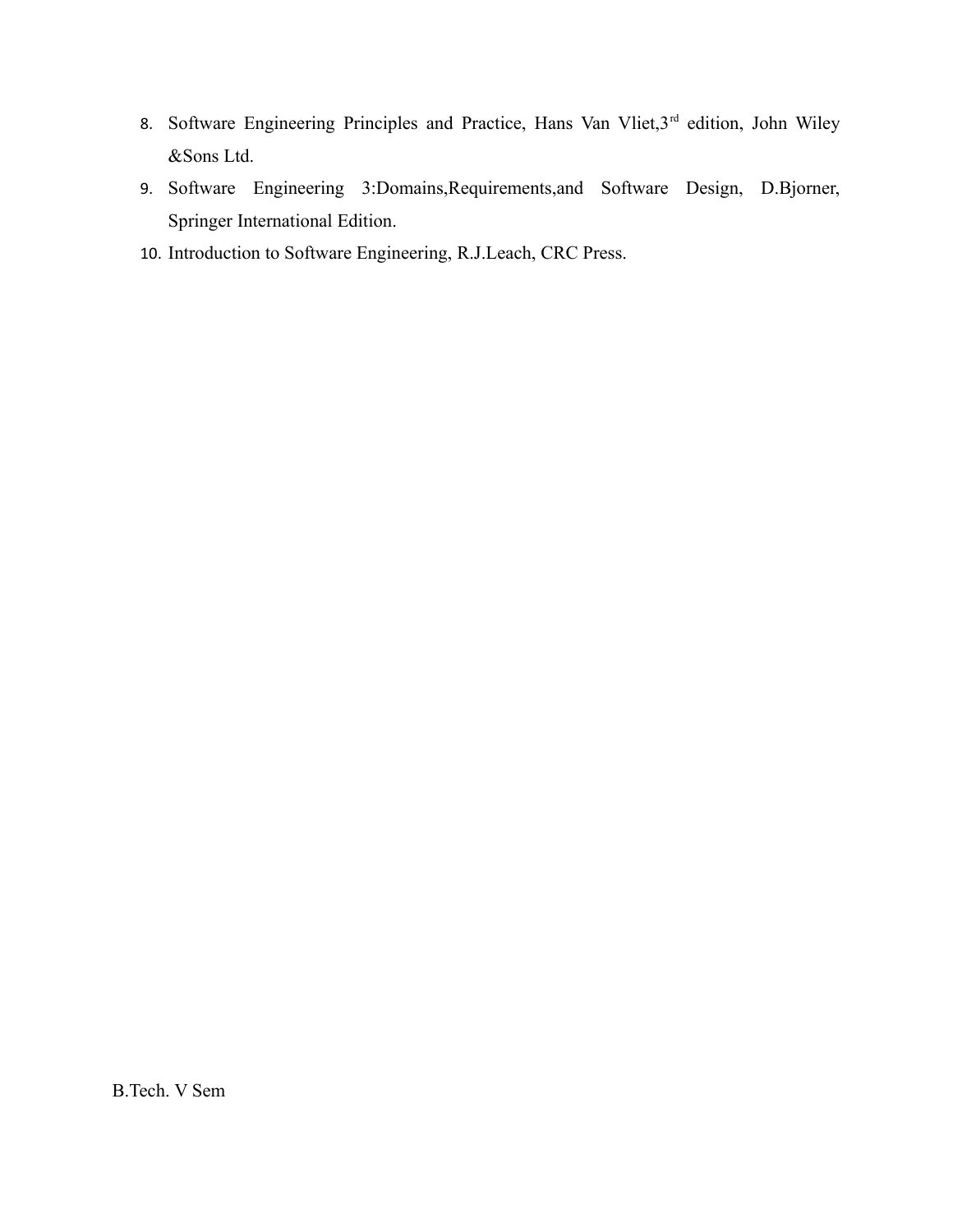## **(1505504) COMPILER DESIGN**

## **Course Objectives:**

- To understand the basic principles of the compiler, Compiler construction tools and lexical analysis.
- To understand the Concept of Context Free Grammars, Parsing and various Parsing Techniques.
- To understand the process of intermediate code generation.
- To understand the process of Code Generation.
- To understand various Code optimization techniques and runtime environment.

## **UNIT 1**

Introduction to Compiling: Compilers, Analysis of the Source program, the phases of a compiler, the cousins of the Compiler, grouping of phases, Compiler construction tools.

Lexical Analysis: The role of the analyzer. Input buffering, Specification of tokens, Recognition of tokens, A language for Specifying Lexical analyzer.

## **UNIT II**

Syntax Analysis: The role of the parser, Context-free grammars, writing a grammar, Top-down parsing, Bottom-up parsing, Operator-precedence parsing, LR parsers, Parser generators.

## **UNIT III**

Syntax Directed Translation: Syntax-directed definitions, Construction of syntax trees, Sattributed definitions, L-attributed definitions.

Type Checking: Type systems, Specification of simple type checker, Equivalence of type expressions, type conversions.

## **UNIT IV**

Run-Time Environments: Source Language issues, storage organization, Storage-allocation strategies, Access to non local names, Symbol tables.

Intermediate Code generation: Intermediate languages, three address code, quadruple, triple and indirect triple.

## **UNIT V**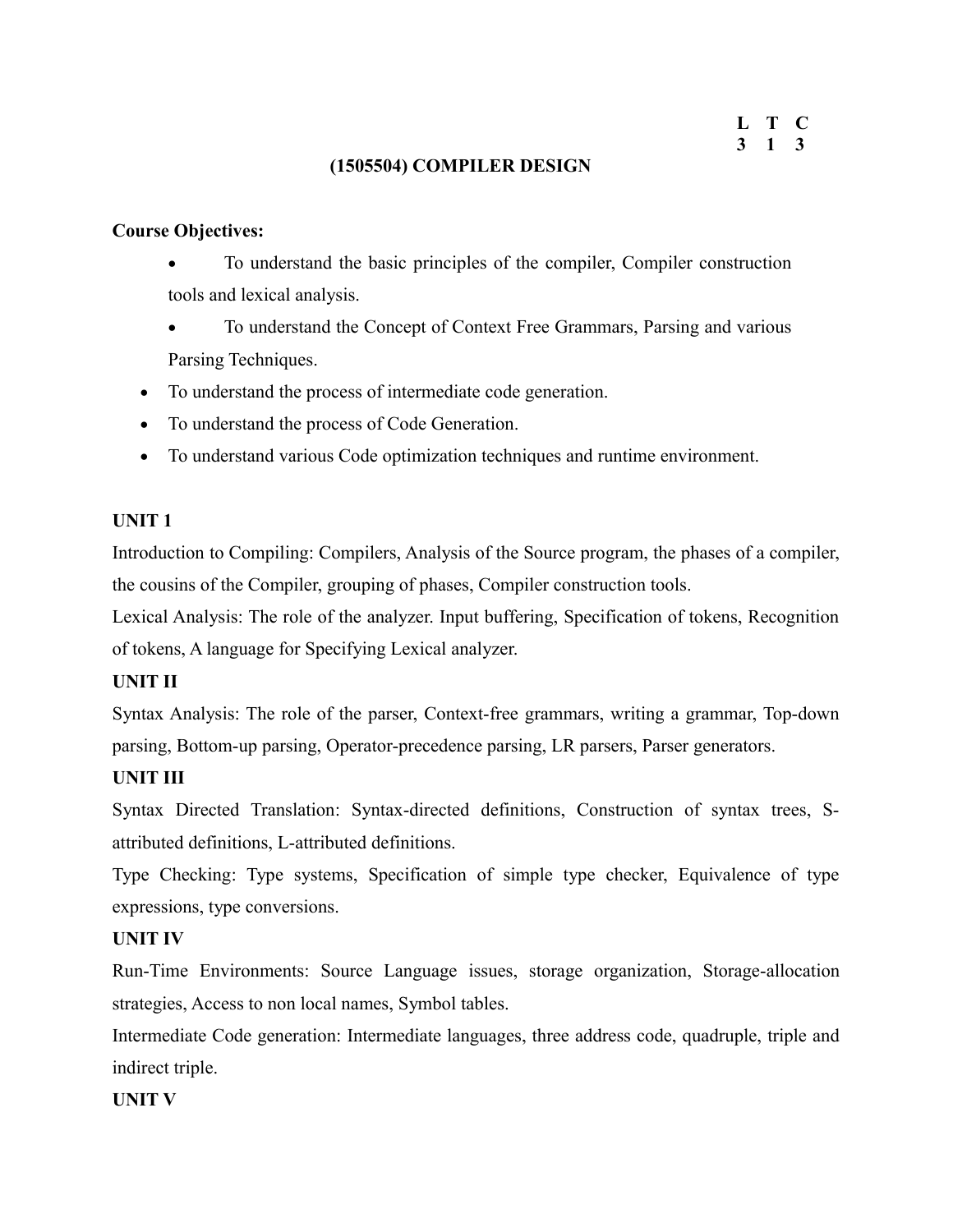Code Generation: Issues in the Design of a code generator, The target machine, Basic blocks and flow graphs, Next-use information, A simple code generator, Register allocation and assignment, DAG representation of basic blocks, peephole optimization.

Code Optimization: Introduction, the principle source of optimization.

## **TEXT BOOK:**

1. Alfred V. Aho, Ravi Sethi, Jeffrey D. Ullman. Compilers-Principles, Techniques and Tools, Pearson Education

## **REFERENCE BOOKS:**

- 1. Alfred V. Aho, Jeffrey D. Ullman, Principles of Compiler Design. Narosa Publications.
- 2. K. V. N. Sunitha, Compiler Construction, Pearson Education.
- 3. K. Muneeswaran, Compiler Design, Oxforward university press

**B.Tech. V Sem**

**(1505505) ADVANCED COMPUTER ARCHITECTURE**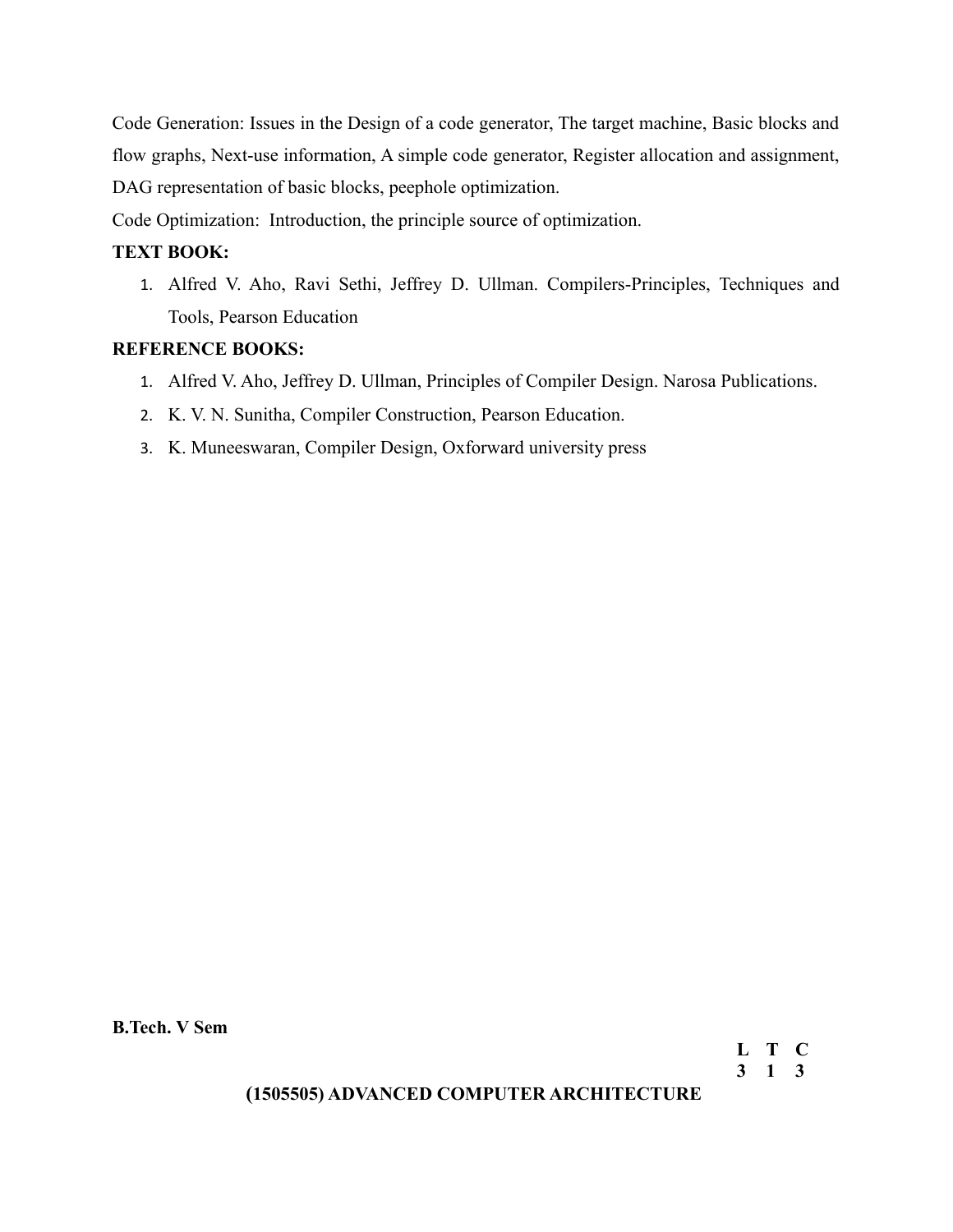## **(CBCC-I)**

## **Course Objective:**

- Discuss the concept of parallel processing and the relationship between parallelism and performance
- Understand the organization of computer structures that can be electronically configured and Reconfigured
- Discuss the performance advantages that multithreading can offer along with the factors that make it difficult to derive maximum benefits from this approach

## **Learning Outcome:**

- Realize Parallelism and Parallel architectures
- Ability to use Instruction Level Parallelism
- Ability to use Thread level parallelism

## **UNIT I**

Evolution of Computer Architecture, System Attributes to performance, Shared-Memory Multiprocessors, Distributed- Memory Multiprocessors, A Taxonomy of MIMD Computers, Vector Super computers, SIMD Super computers, PRAM models and PRAM variants.

Conditions of Parallelism- data and resource dependencies, hardware and software parallelism, Program partitioning and Scheduling- Grain sizes and Latency, Grain packing and Scheduling, Static Multi processor scheduling, Program Flow Mechanisms- Control flow vs Data flow, Demand-Driven Mechanisms, comparison of Flow Mechanisms, System interconnect architectures- network properties and routing, static and dynamic connection networks.

## **UNIT II**

Principles of scalable performance:- Performance metrics and measures- Parallelism profile in programs, Mean performance, Efficiency, Utilization and Quality, Benchmarks and Performance Measures, Parallel Processing Applications, Speedup Performance Laws- Amdahl's law, Gustafson's law, Memory bounded speed up model, Scalability metrics and goals,

## **UNIT III**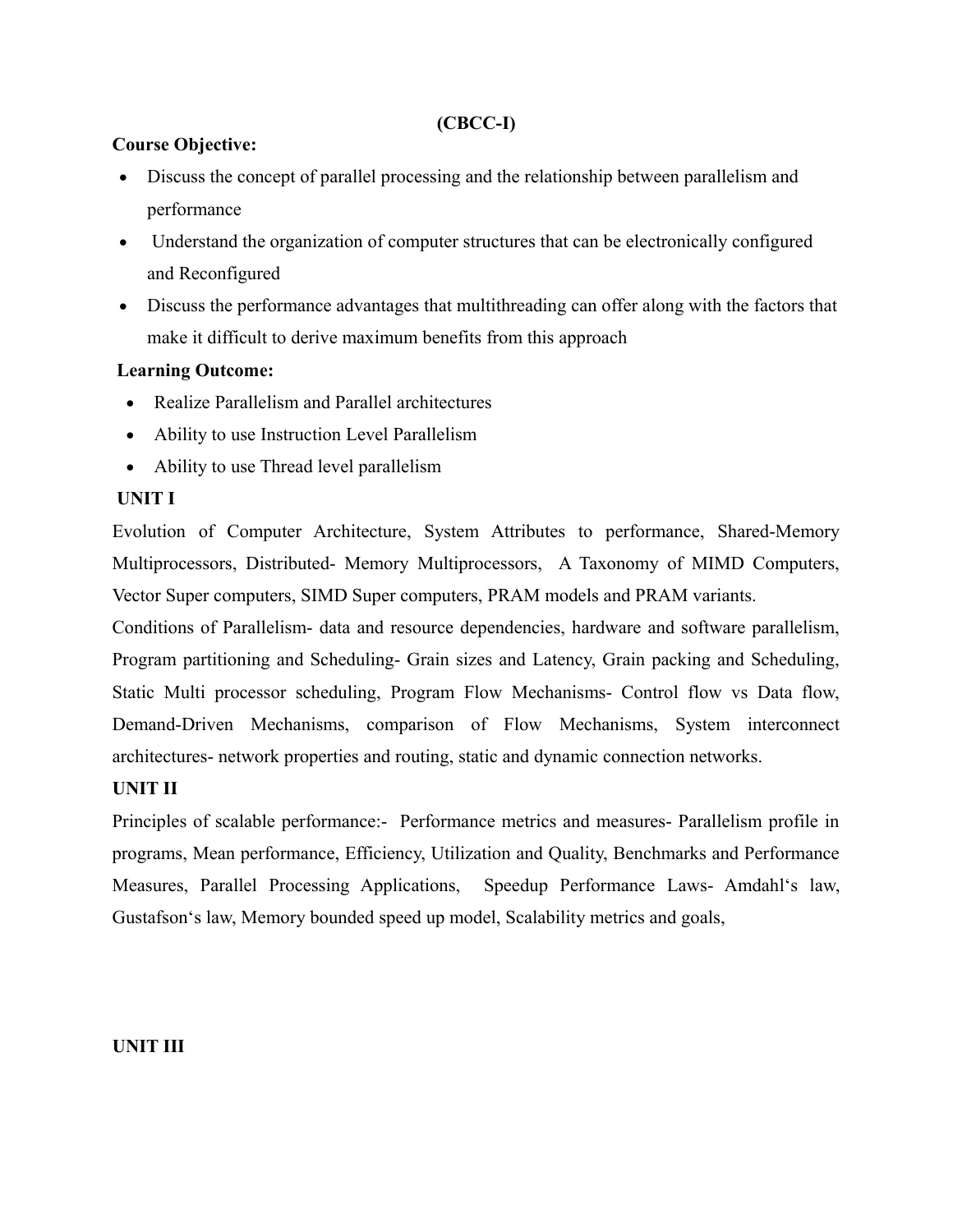Bus systems- Back plane bus specification, Addressing and Timing protocols, Arbitration, transaction and interrupt, IEEE future bus and other standards, Shared memory organizations-Interleaved memory organization, band width and fault tolerance, memory allocation schemes, Sequential and Weak Consistency Models.

 Linear Pipeline Processors- asynchronous and synchronous models, clocking and timing control, speedup, efficiency, and throughput, Non linear pipeline processors- reservation and latency analysis, collision free scheduling, pipeline schedule optimization, Instruction pipe line designinstruction execution phases, mechanisms for instruction pipelining, dynamic instruction scheduling, branch handling techniques, Static Arithmetic Pipelines.

#### **UNIT IV**

Hierarchical bus system, cross bar switch and multiport memory, multistage and combining networks, multistage and combining networks, The cache coherence problem, message passing mechanism- message routing schemes, deadlock virtual channels, flow control strategies, multicast routing algorithms

 Vector processing principles- vector instruction types, vector access memory schemes, early super computers, Multi vector multiprocessors- performance directed design rules, architecture of Cray Y-MP,C-90 and MPP, Compound vector operations, vector loops and chaining, SIMD computer organizations

#### **UNIT V**

Latency-hiding techniques- shared virtual memory, Prefetching techniques, distributed coherent caches, scalable coherence interface, relaxed memory consistency, Principles of multithreading, The MIT J-Machine, The Tera multiprocessor system, The Evolution of Data flow computers.

#### **Text Books :**

1. KAI Hwang & Naresh Jotwani, "Advanced Computer Architecture- Parallelism, Scalability, Programmability" Second Edition, Mc Graw Hill Publishing

#### **Reference Books :**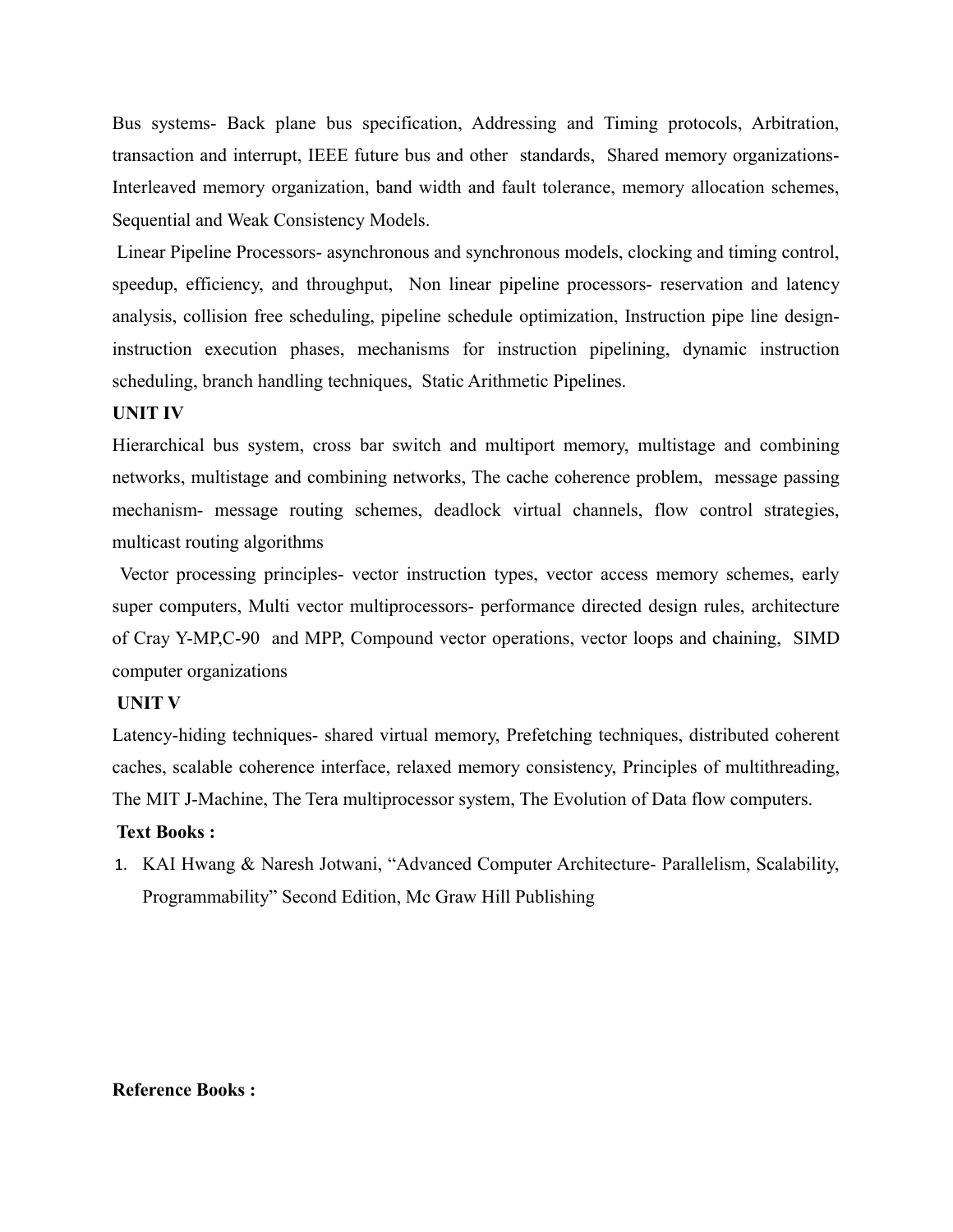- 1. Hennessy Patterson, "Computer Architecture- A Quantitative Approach" Fifth Edition, Elsevier
- 2. Kai Hwang, "Advanced Computer Architecture- Parallelism, Scalability, Programmability", TMH. 3. Computer Architecture, Concepts and Evolutions, Garrit A Blaauw, PEA.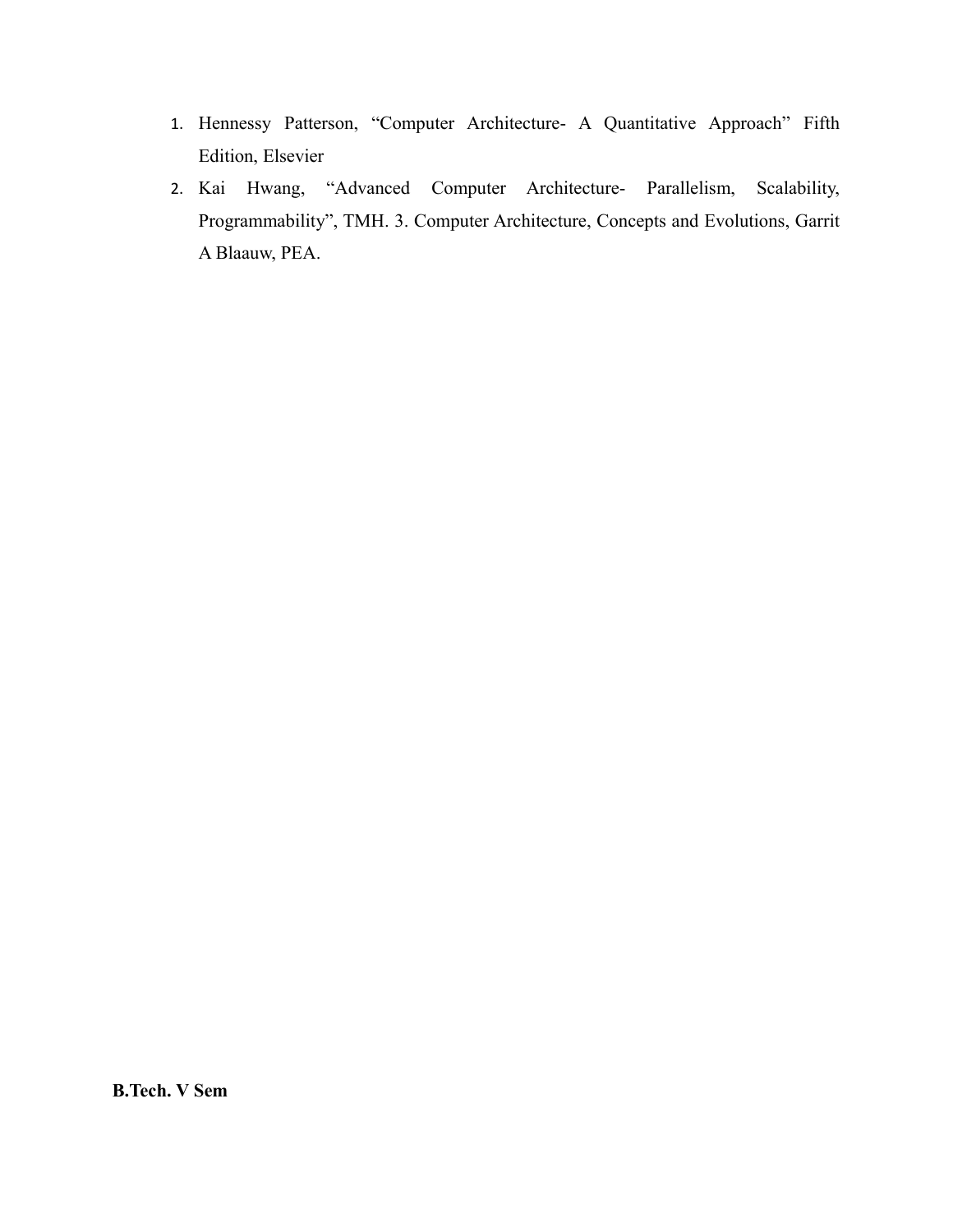```
L T C
3 1 3
```
## **(1505506) MULTIMEDIA SYSTEMS (CBCC-I)**

## **Course Objectives:**

- To adapt the architecture for design of multimedia system.
- To solve issues related to multimedia file handling.
- To adopt hypermedia standards in developing multimedia applications.
- Know the basics of creating multimedia applications.

## **UNIT I**

**Multimedia:** Definition, Where to use multimedia, Medium, Main properties of multimedia system, Traditional data stream characteristics, Data stream characteristics for continuous media, Information units, **Sound/Audio:** Basic sound concepts, Music, Speech**, Images/Graphics:** Basic concepts, Computer image processing.

## **UNIT II**

**Video and Animation:** Basic concepts, Television, Computer based animation**, Data Compression:** Storage space, Coding requirements, Source, Entropy and Hybrid coding, Some basic compression techniques, JPEG, H.261,(Px64), MPEG, DVI.

## **UNIT III**

**Computer Technology:** Communication Architecture, Multimedia Workstation, **Multimedia Operating Systems:** Introduction, Real time, Resource management, Process management, **Multimedia Communication systems:** Application Subsystem, Transport subsystem.

## **UNIT IV**

**Database Systems:** Multimedia Database Management System, Characteristics of an MDBMS, Data Analysis, Data Structure, Operations on data, Integration in a Database model, **Documents, Hypertext and MHEG:** Documents, Hypertext and Hypermedia, Document Architecture ODA, **MHEG** 

## **UNIT V**

**Synchronization:** Introduction, Notion of Synchronization, Presentation requirements, Reference model for multimedia synchronization, Synchronization specifications, **Multimedia**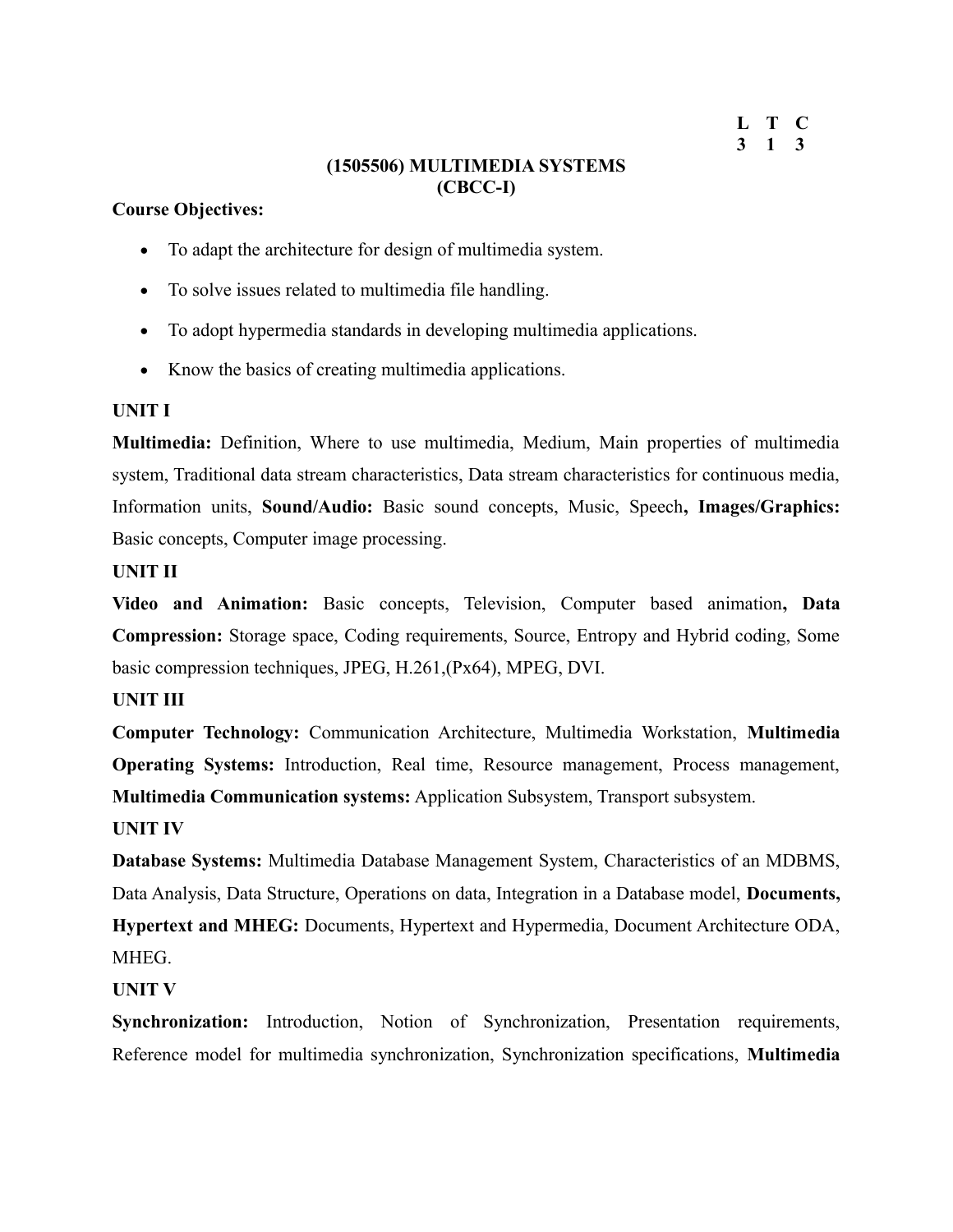**Applications:** Introduction, Media Presentation, Media Composition, Media Integration, Media Communication, Media Consumption, and Media Entertainment.

## **TEXT BOOKS :**

- 1. " Multimedia: Computing, Communications and Applications", Ralf Steinmetz and Klara Nahrstedt, Pearson Education.
- 2. "Multimedia: Making It work:, Tay Vaughan, Pearson Education.

## **REFERENCE BOOKS:**

- 1. " Multimedia System design ", Prabhat K. Andheigh, Kiran Thakrar, THM
- 2. " Multimedia Systems", Koegel Buford, Pearson Education
- 3. " Fundamentals of Multimedia , Ze-Nian Li, Mark.S.Drew
- 4. " Multimedia Communication Systems: Techniques, standards and networks, K.R.Rao,D.Milovanovic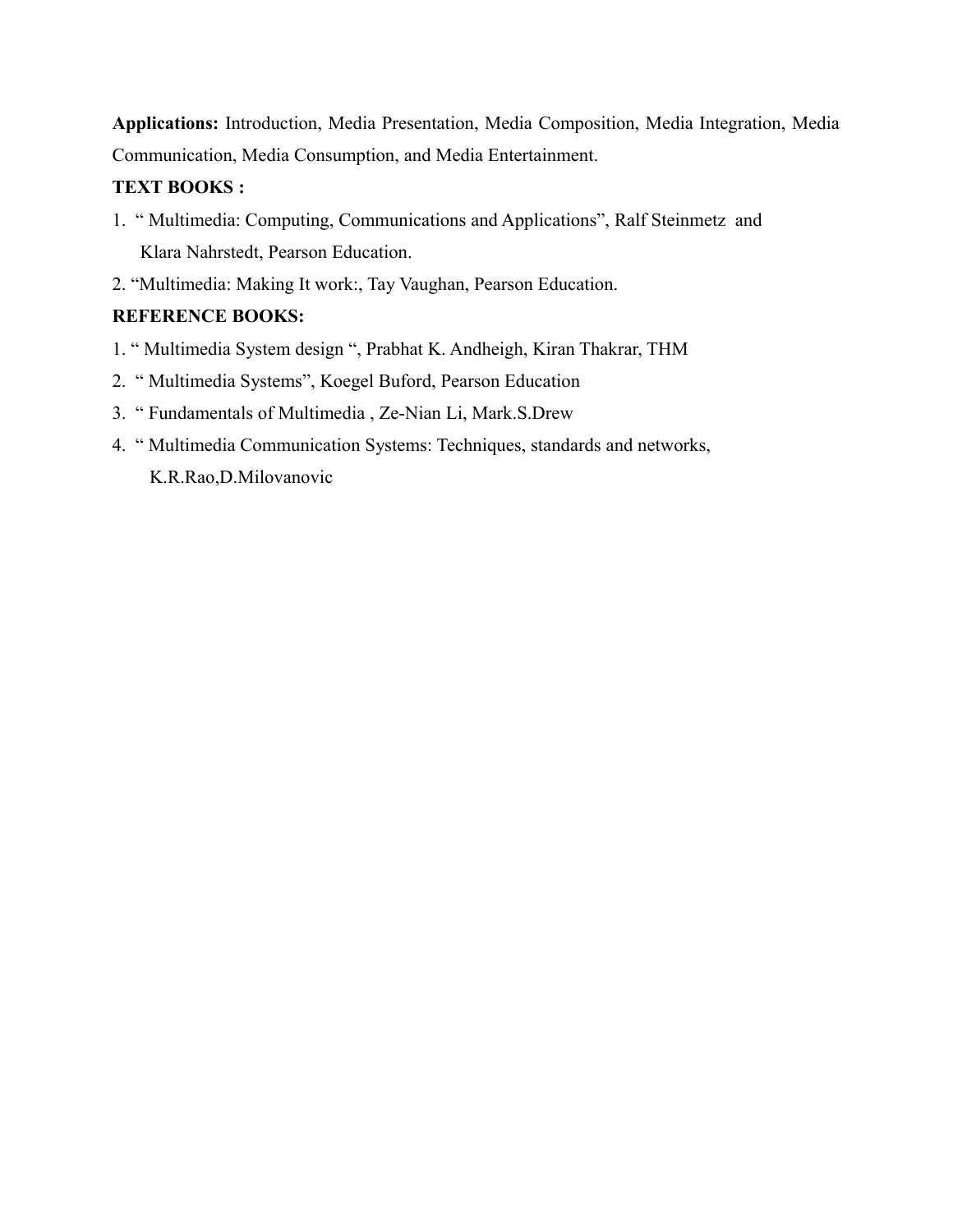# **3 1 3**

# (**1505507) PRINCIPLES OF PROGRAMMING LANGUAGES (CBCC-I)**

## **Course Objectives:**

• To study various programming paradigms.

• To provide conceptual understanding of High level language design and implementation.

• To introduce the power of scripting languages

## **Course Outcomes:**

• Ability to select appropriate programming language for problem solving

• Ability to design new programming language.

#### **UNIT I**

**Introduction:** Software Development Process, Language and Software Development Environments, Language and Software Design Models, Language and Computer Architecture,

Programming Language Qualities, A brief Historical Perspective.

**Syntax and Semantics**: Language Definition, Language Processing, Variables,

Routines, Aliasing and Overloading, Run-time Structure.

#### **Unit II**

**Structuring the data**: Built-in types and primitive types, Data aggregates and type constructors, User-defined types and abstract data types, Type Systems, The type Structure of representative languages, Implementation Models

#### **Unit III**

**Structuring the Computation**: Expressions and Statements, Conditional Execution and Iteration, Routines, Exceptions, Pattern Matching, Nondeterminism and Backtracking, Eventdriven computations, Concurrent Computations.

**Structuring the Program**: Software Design Methods, Concepts in Support of Modularity, Language Features for Programming in the Large, Generic Units.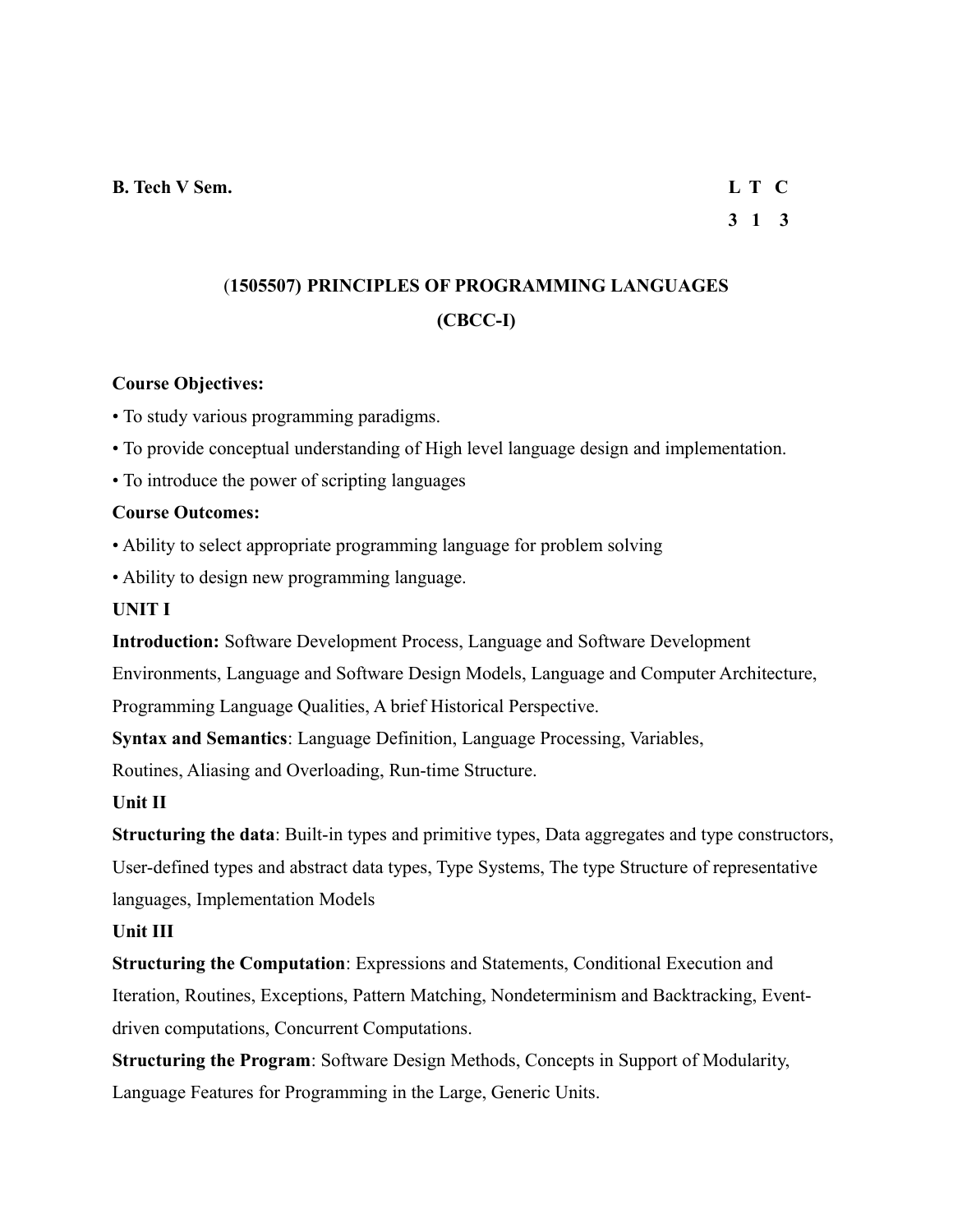#### **Unit IV**

**Object-Oriented Languages**: Concepts of Object-oriented Programming, Inheritances and the type system, Object-oriented features in programming languages **Unit V :**

**Functional Programming Languages:** Characteristics of imperative languages, Mathematical and programming functions, Principles of Functional Programming, Representative Functional Languages, Functional Programming in C++

**Logic and Rule-based Languages:** —What|| versus —how||: Specification versus

implementation, Principles of Logic Programming, PROLOG, Functional Programming versus Logic Programming, Rule-based Languages

## **TEXT BOOK:**

1. Programming Language Concepts‖, Carlo Ghezzi, Mehdi Jazayeri, WILEYPublications.

Third Edition, 2014

#### **REFERENCE BOOKS:**

- 1. Concepts of Programming Languages, Tenth Edition, Robert W. Sebesta, Pearson Education.
- 2. Programming Languages Principles and Paradigms, Second Edition, Allen B. Tucker, Robert E. Noonan, McGraw Hill Education.
- 3. Introduction to Programming Languages, Aravind Kumar Bansal, CRC Press.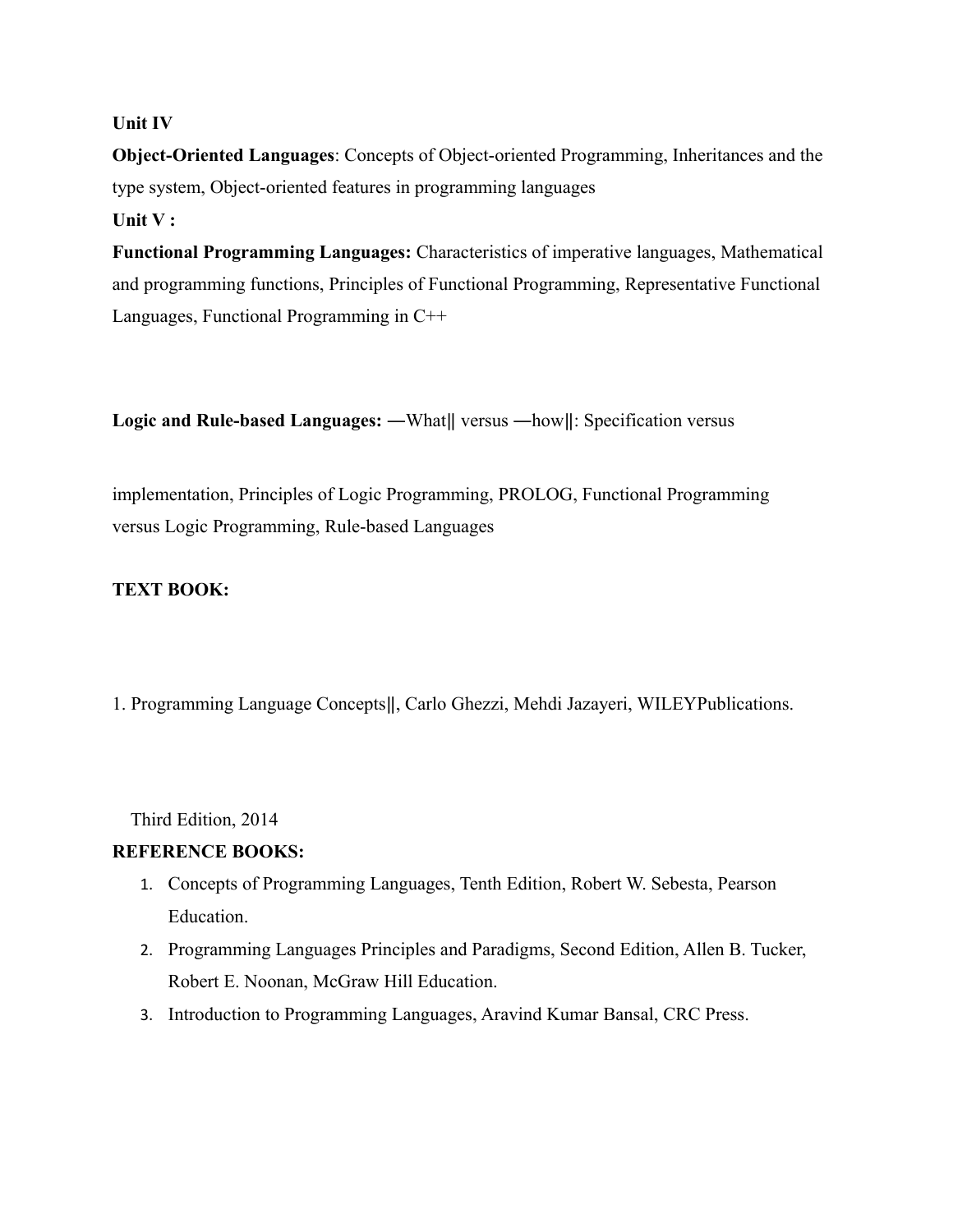#### **B.Tech. V Sem**

## **(1504508) MICROPROCESSORS**

**L T C 4 0 3**

#### **Course Objectives:**

- To learn the architecture and instruction set of 16 bit Microprocessors
- To learn the instruction set of 16 bit microprocessor and solve problems using the same

#### **UNIT-I**

Development of microprocessors 8086 microprocessors – Architecture, Pin configuration, Instruction set, Addressing modes, Interrupt system. System timing of 8086 – clock cycle, machine cycle and instruction cycle, timing diagram for simple instructions, generation of delays.

#### **UNIT-II**

Assembler, Assembler directives, Assembly language programs (8086) with Assembler directives for addition, subtraction, multiplication, division etc., sorting and searching, bit manipulation, programs using look–up tables, stages of software development, modular programming, debugging and documentation.

#### **UNIT-III**

Data transfer schemes – Synchronous, Asynchronous, Interrupt driven and DMA type schemes, USART (8251) and its interfacing, Programmable interrupt controller (8259) and its interfacing, Programmable DMA controller and its interfacing, Data communication standards, RS – 232 Serial interface standard, IEEE – 488 GPIB standard.

#### **UNIT-IV**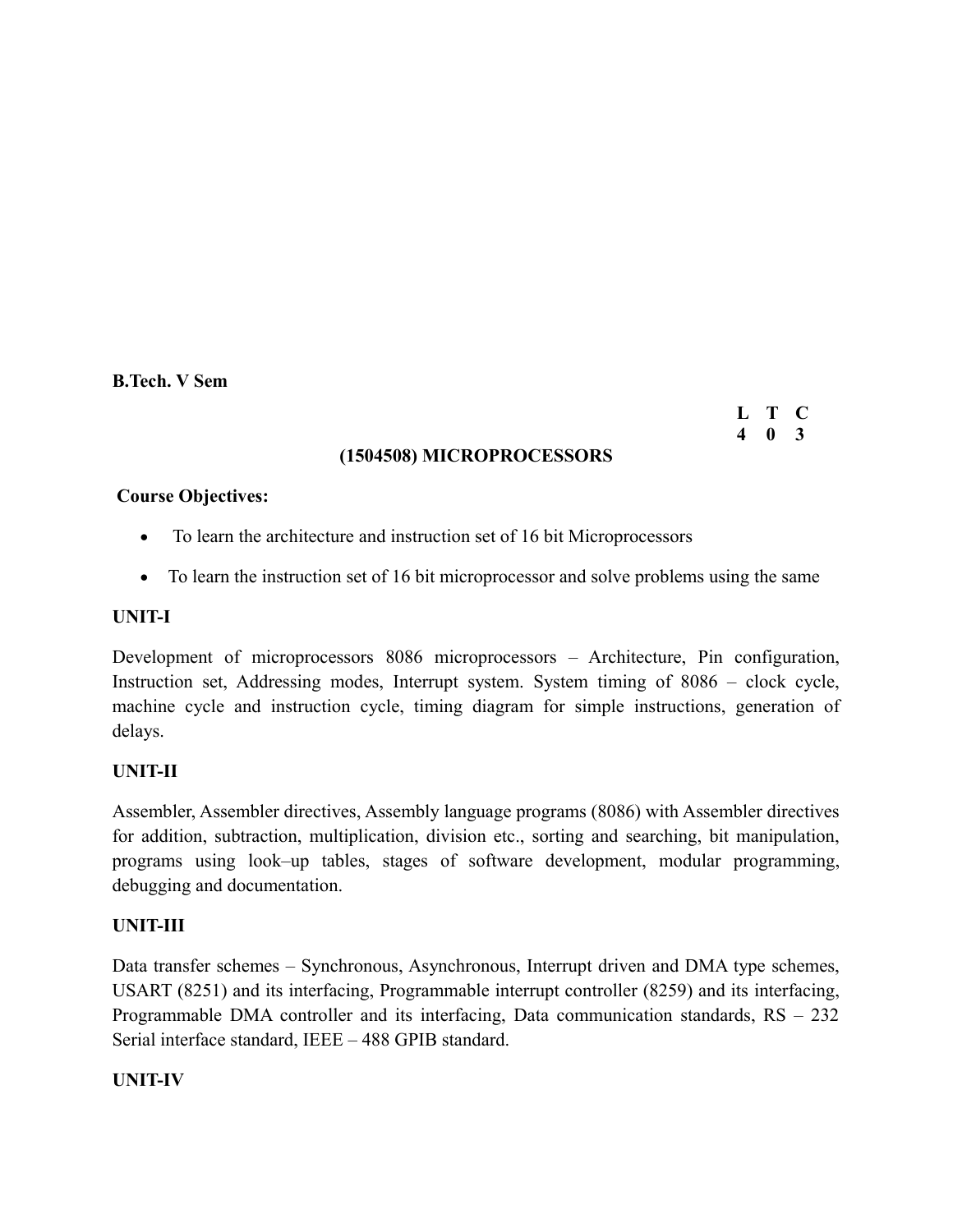Memory interfacing to 8086 – Interfacing various types of RAM and ROM chips, Address decoding techniques. Interfacing ADC and DAC to 8086 systems, Data acquisition, Waveform generation, Traffic light controller, Stepper motor control, temperature measurement and control.

## **UNIT-V**

Introduction to 80386 and 80486 microprocessors, different modes of operation – protected mode, virtual mode. Introduction to Pentium processor – special Pentium registers, Pentium memory management, introduction to the Pentium pro– microprocessor.

## **TEXT BOOKS:**

- 1. Barry B Brey: The INTEL Microprocessors 8086/8088, 80186/80188/80286, 80386, 80486, Pentium and Pentium processor, Architecture, Programming and Interfacing 4th edition (PHI).
- 2. Hall Douglas V. Microprocessor and Interfacing TMH.
- 3. Ram B : Fundamentals of Microprocessors and Micro Computers, Dhanpat Rai & sons.
- 4. Mukhopadhyay, Microprocessor, Microcomputer and their Applications, Narosa Publishing House. 5. J.Uffembeqe, the 8086/8088 family – Design, Programming and Interfacing, PH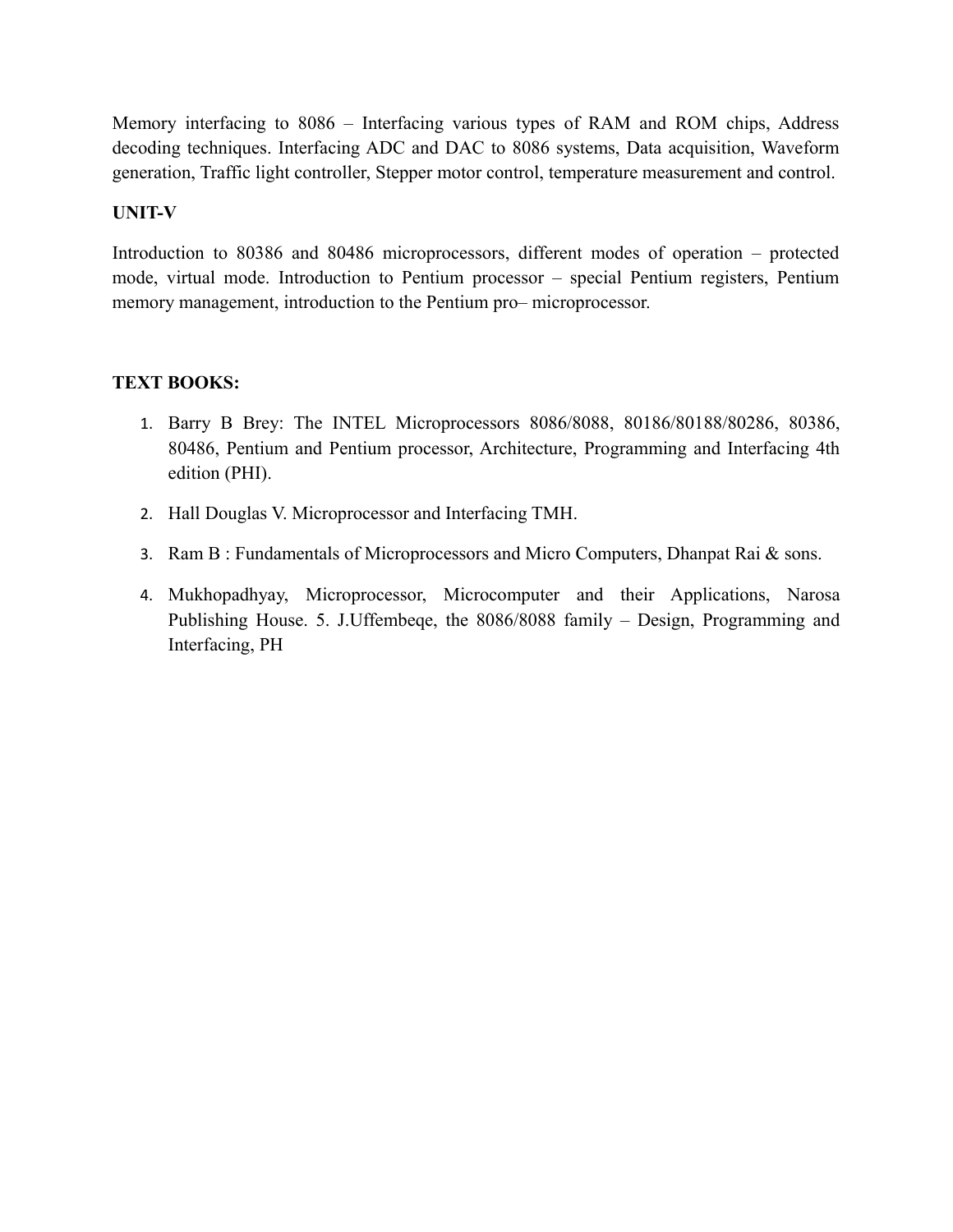#### **B.Tech. V Sem**

**L T P 0 0 3**

## **(1505509) WEBTECHNOLOGIES LAB**

#### **Course Objectives:**

- To introduce client side scripting with Java script and HTML
- To introduce server side programming with PHP.
- To learn the basic web concepts and Internet protocols

#### **Course Outcomes:**

- Ability to create dynamic and interactive web sites.
- Gain knowledge of client side scripting using java script and HTML.
- Able to do server side programming with PHP.

#### **Hardware and Software required:**

- 1. A working computer system with either Windows or Linux
- 2. A web browser either IE or Firefox
- 3. Apache web server or IIS Web server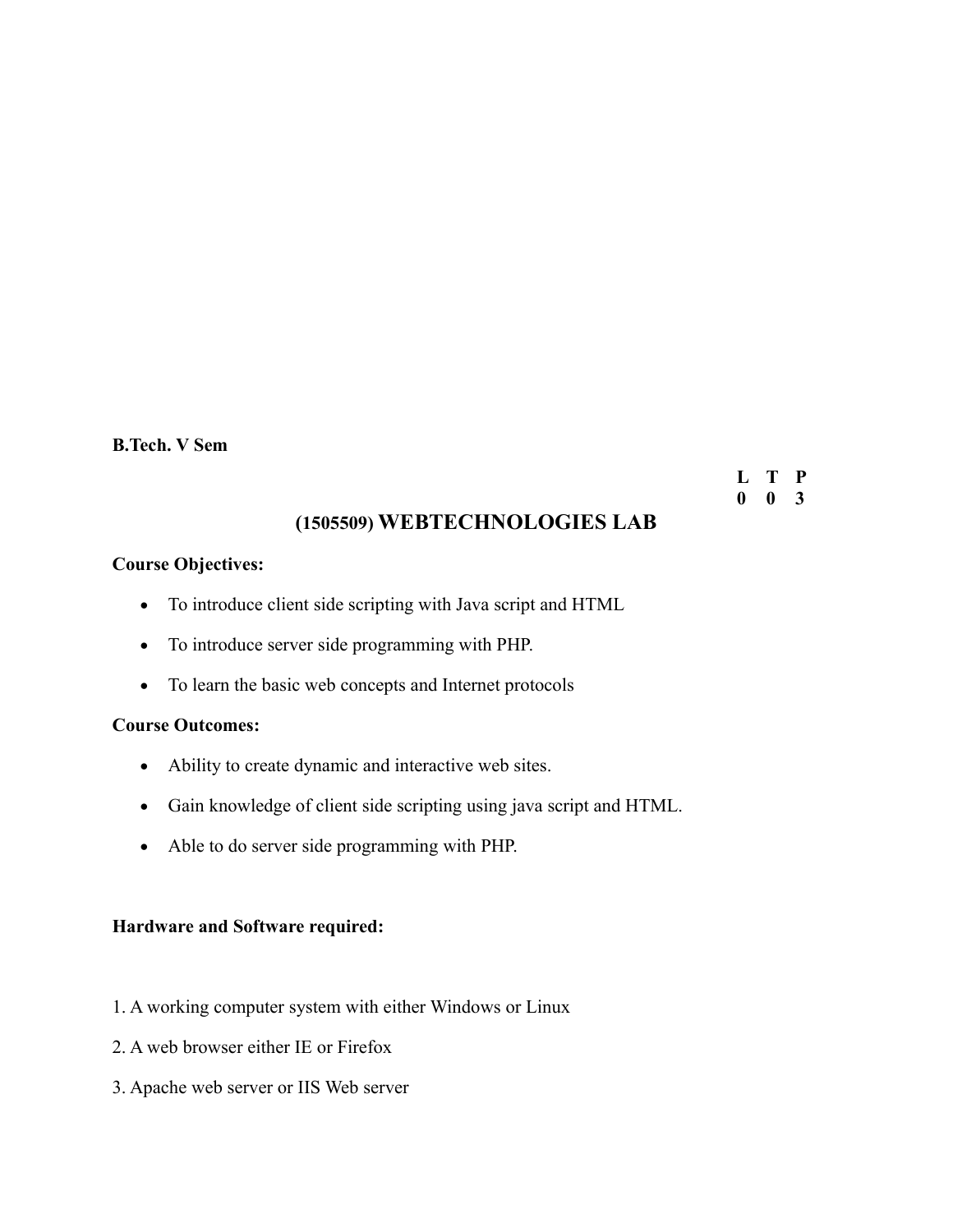#### 4. A database either Mysql or Oracle

#### **LIST OF EXPERIMENTS**

- 1. Write a program in HTML to display different styles of heading text.
- 2. Write a HTML program to design their class time table using table tags.
- 3. Write a program to display the processes to be followed for a patient when he enters for a complete checkup. Use ordered lists and unordered lists.
- 4. To create a webpage with the following using HTML
	- To embed an image in web page
	- To fix the hot spots.
	- Show all the related information when a hot spot is clicked in the map.
- 5. Use "Anchor" tag to write a program for displaying various Menus.
- 6. Design the following static web pages required for an online book store web site.

#### a) **HOME PAGE:**

The static home page must contain three **frames**.

Top frame: Logo and the college name and links to Home page, Login page, Registration page, Catalogue page and Cart page (the description of these pages will be given below).

Left frame: At least four links for navigation, which will display the catalogue of

respective links. For e.g.: When you click the link **―CSE**‖ the catalogue for **CSE**

Books should be displayed in the Right frame.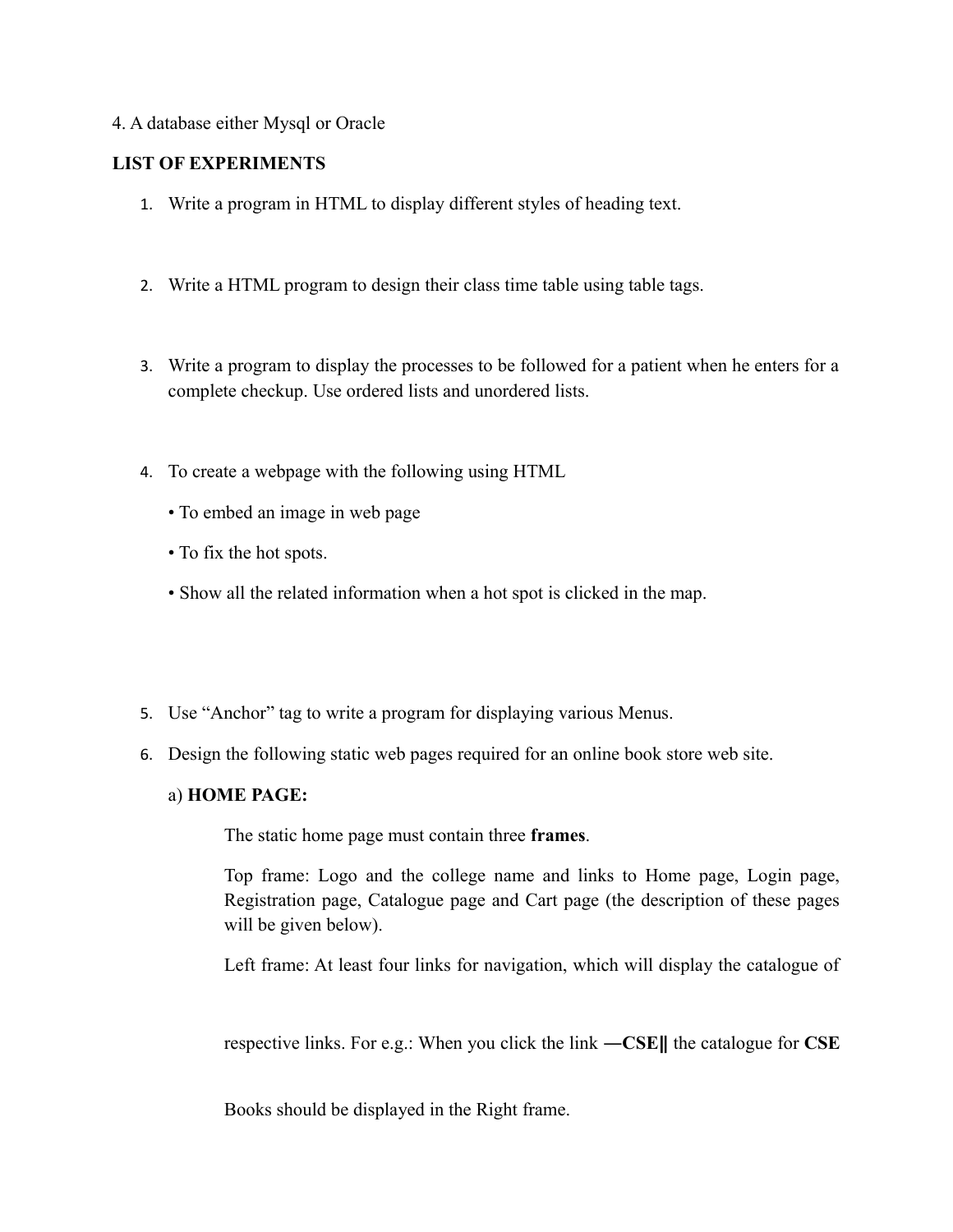Right frame: The pages to the links in the left frame must be loaded. Validate the registration, user login pages using JavaScript.

## **b) LOGIN PAGE**

## **c) CATOLOGUE PAGE**

The catalogue page should contain the details of all the books available in the web site in a table.

The details should contain the following:

- 1. Snap shot of Cover Page.
- 2. Author Name.
- 3. Publisher.
- 4. Price.
- 5. Add to cart button.

## **d) CART PAGE**

The cart page contains the details about the books which are added to the cart.

## **e) REGISTRATION PAGE:**

Create a ―registration form ―with the following fields

- 1) Name (Text field)
- 2) Password (password field)
- 3) E-mail id (text field)
- 4) Phone number (text field)
- 5) Sex (radio button)
- 6) Date of birth (3 select boxes)
- 7) Languages known (check boxes English, Telugu, Hindi, Tamil)
- 8) Address (text area)
- 7. Write *JavaScript* to validate the following fields of the above registration page.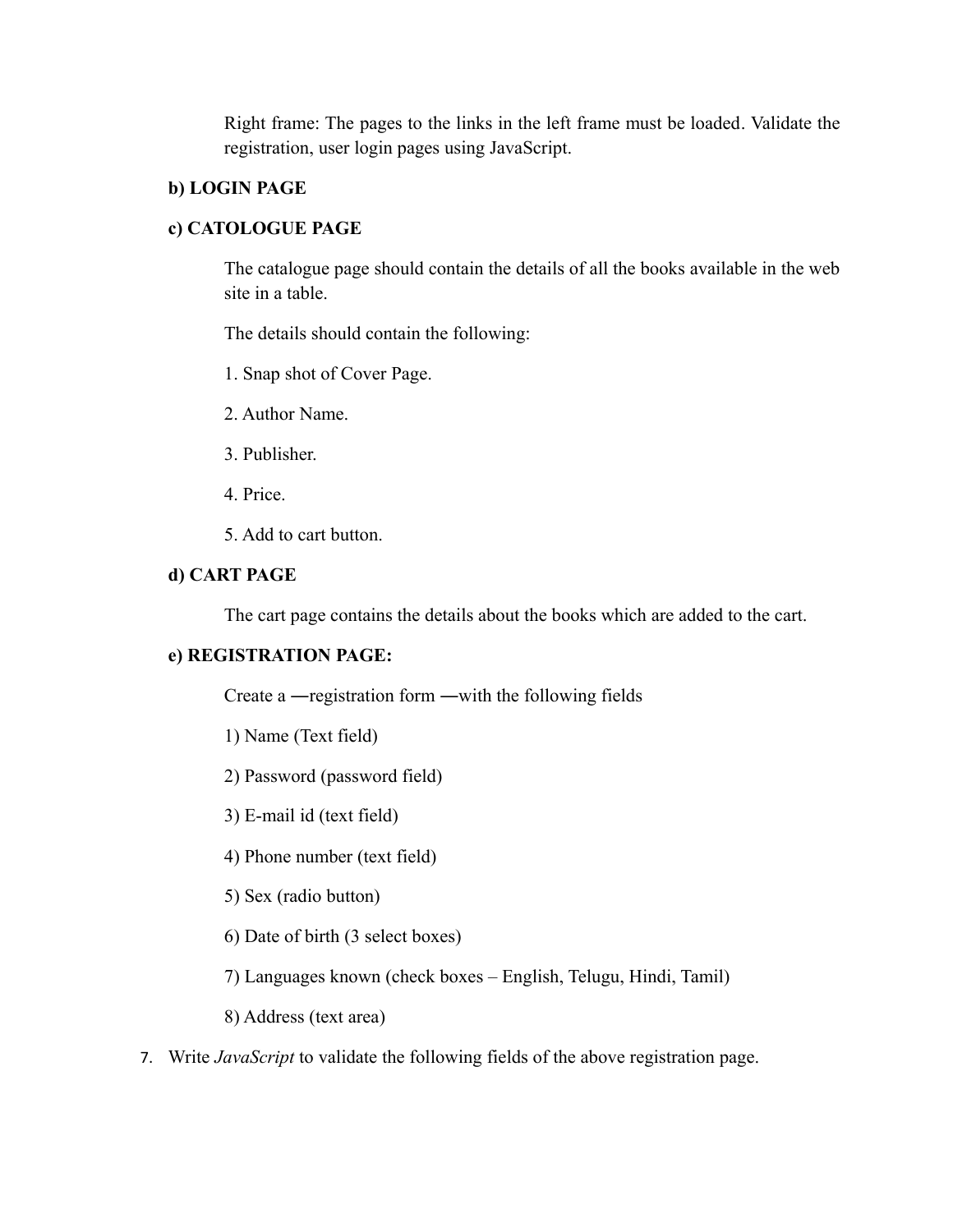1. Name (Name should contains alphabets and the length should not be less than 6 characters).

2. Password (Password should not be less than 6 characters length).

3. E-mail id (should not contain any invalid and must follow the standard pattern name@domain.com)

4. Phone number (Phone number should contain 10 digits only).

- 8. Design the webpage by applying the different styles using inline, external  $\&$  internal style sheets.
- 9. Design a web page using **CSS (C**ascading **S**tyle **S**heets**)** which includes the following:

1) Use different font, styles:

In the style definition you define how each selector should work (font, color etc.). Then, in the body of your pages, you refer to these selectors to activate the styles.

2) Set a background image for both the page and single elements on the page.

3) Control the repetition of the image with the background-repeat property. As background-repeat: repeat Tiles the image until the entire page is filled, just like an ordinary background image in plain HTML.

4) Define styles for links as

A:link

A:visited

A:active

A:hover

5) Work with layers

- 10. To create a php program to demonstrate the different predefined functions in Array and Math.
- 11. Install IIS web server and APACHE.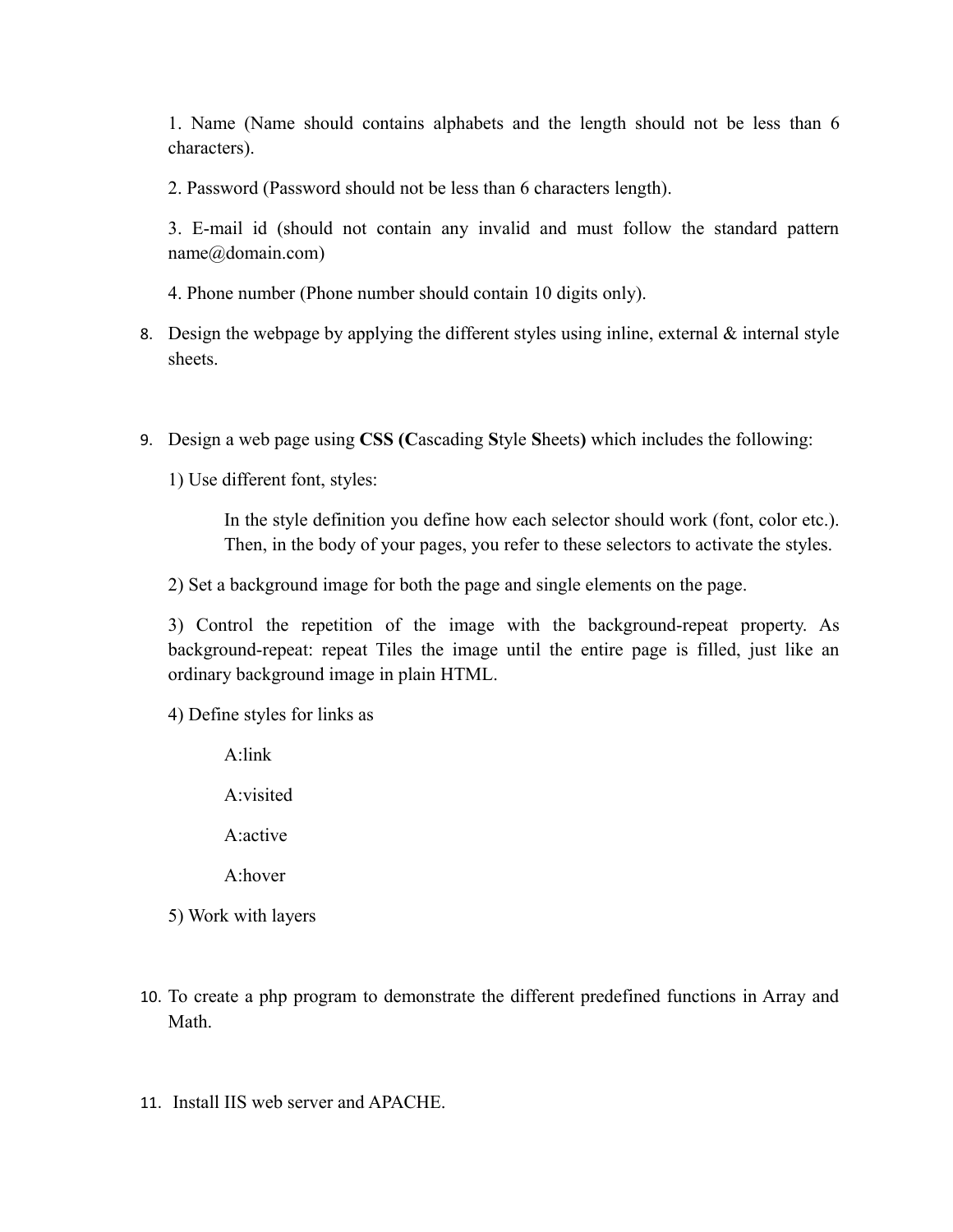While installation assign port number 4040 to IIS and 8080 to APACHE. Make sure that these ports are available i.e., no other process is using this port.

Access the above developed static web pages for books web site, using these servers by putting the web pages developed in program-6.

12. User Authentication :

Assume four users user1, user2, user3 and user4 having the passwords pwd1, pwd2, pwd3 and pwd4 respectively. Write a PHP for doing the following.

1. Create a Cookie and add these four user id's and passwords to this Cookie.

2. Read the user id and passwords entered in the Login form (program 6) and authenticate with the values (user id and passwords) available in the cookies.

If he is a valid user (i.e., user-name and password match) you should welcome him by name (user-name) else you should display ― you are not an authenticated user ''. Use init-parameters to do this.

13. Install a database (Mysql or Oracle).

Create a table which should contain at least the following fields: name, password, emailid, phone number (these should hold the data from the registration form).

Write a PHP program to connect to that database and extract data from the tables and display them. Experiment with various SQL queries.

Insert the details of the users who register with the web site, whenever a new user clicks the submit button in the registration page

14. Write a PHP which does the following job:

Insert the details of the 3 or 4 users who register with the web site by using registration. Authenticate the user when he submits the login form using the user name and password from the database.

| $V$ Sem. B. Tech. $(C.S.E)$ | T P C               |  |
|-----------------------------|---------------------|--|
|                             | $0 \quad 3 \quad 2$ |  |

#### **(1524510) ADVANCED ENGLISH COMMUNICATION SKILLS LAB**

#### 1. **Introduction**

The Advanced English Language Skills Lab introduced at the 3<sup>rd</sup> year B.Tech level is considered essential for the student for focusing on his/her career. At this stage it is imperative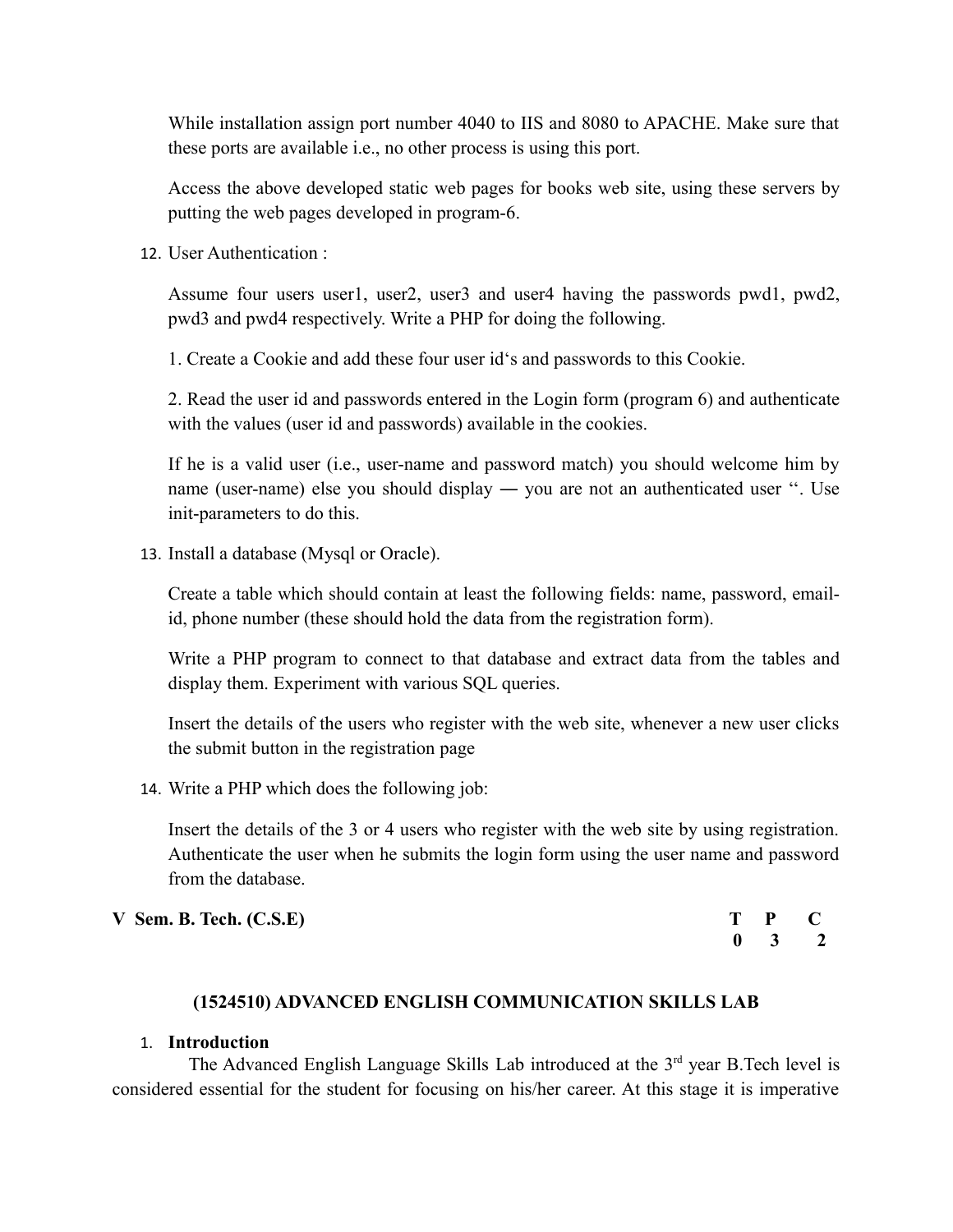for the student to start preparing for the ever growing competition in the job market. In this scenario, in order to be on par with the best, he/she needs to improve his/her Communication and soft skills

 This course focuses on the practical aspects of English incorporating all the four (LRSW) skills relevant to the requirements of the prospective employers in view of globalization. The proposed course will enable the students to perform the following:

- Intensive reading to improve comprehension and communication
- Attentive listening for better understanding
- Write project/research/technical reports
- Write Resume' to attract attention
- Discuss ideas / opinions for better solutions
- Face interviews confidently

 Gather information, organize ideas, and present them effectively before an audience

 To help the students cultivate the habit of reading passages from the computer monitor, thus providing them with the required ability to face computer-based competitive exams such GRE, TOEFL,CAT, GMAT etc.

## 2. **Objectives:**

 Keeping in mind the previous exposure of the student to English, this lab focuses on improving the student's proficiency in English at all levels. The lab intends t**o** train students to use language effectively, to participate in group discussions, to help them face interviews, and sharpen public speaking skills and enhance the confidence of the student by exposing him/her to various situations and contexts which he/she would face in his/her career

## **3 Syllabus**

The following course content is prescribed for the Advanced Communication Skills Lab:

 **Reading Comprehension** -- Reading for facts, guessing meanings from context, speed reading, scanning, skimming for building vocabulary(synonyms and antonyms, one word substitutes, prefixes and suffixes, idioms and phrases.)

**Listening Comprehension**-- Listening for understanding, so as to respond relevantly and appropriately to people of different backgrounds and dialects in various personal and professional situations.

**Technical Report Writing—**Types of formats and styles, subject matter, organization, clarity, coherence and style, data-collection, tools, analysis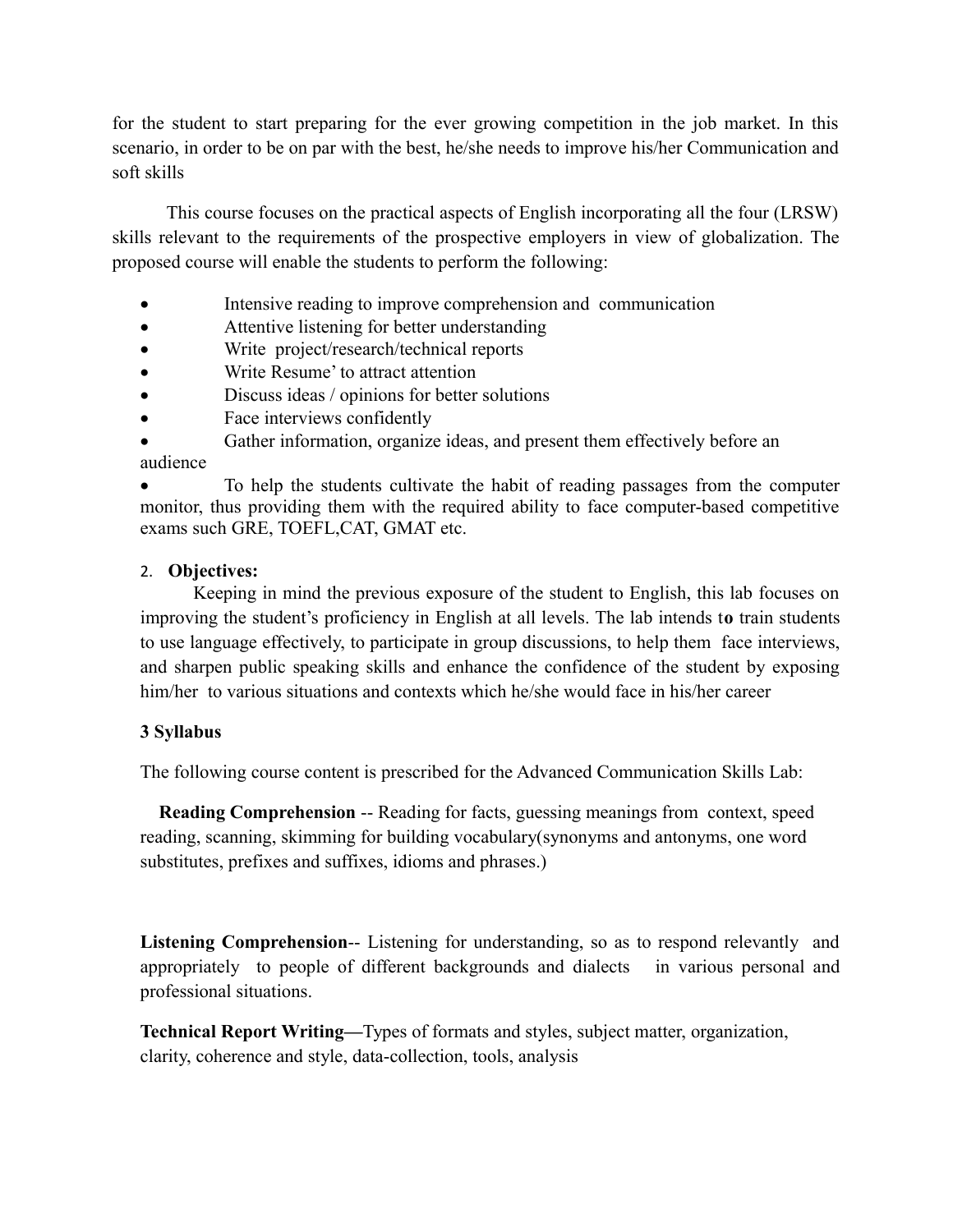**Resume' Writing**—Structure, format and style, planning, defining the career objective, projecting one's strengths, and skills, creative self marketing, cover letter

**Group Discussion**-- Communicating views and opinions, discussing, intervening. providing solutions on any given topic across a cross-section of individuals,(keeping an eye on modulation of voice, clarity, body language, relevance, fluency and coherence) in personal and professional lives.

 **Interview Skills**—Concept and process, pre-interview planning, mannerisms, body language, organizing, answering strategies, interview through tele and video-conferencing

 **Technical Presentations (Oral)—** Collection of data, planning, preparation, type, style and format ,use of props, attracting audience, voice modulation, clarity, body language, asking queries.

## 4. **Minimum Requirements**

The English Language Lab shall have two parts:

 The Computer aided Language Lab for 60 students with 60 systems, one master console, LAN facility and English language software for self-study by learners.

 The Communication Skills Lab with movable chairs and audio-visual aids with a P.A System, a TV, A digital stereo-audio and video system, Camcorder etc

## **System Requirement (Hardware Component):**

Computer network with LAN with a minimum of 60 multimedia systems with the following specifications:

P-IV Processor, Speed-2.8 GHz, RAM\_512 MB minimum, Hard Disk-80 GB, Headphones

#### **Prescribed Software: Walden and K-van solutions.**

**Books Suggested for English Language Lab Library (to be located within the lab in addition to the CDs of the text book which are loaded on the systems):**

- 1. **Technical writing and professional communication, Huckin and Olsen** Tata Mc Graw-Hil 2009.
- 2. **Speaking about Science**, A Manual for Creating Clear Presentations **by Scott Morgan and Barrett Whitener, Cambridge University press, 2006**
- 3. **Books on** TOEFL/GRE/GMAT/CAT/ IELTS **by Barron's/DELTA/Cambridge University Press.**
- 4. **Handbook for Technical Writing** by David A McMurrey & Joanne Buckely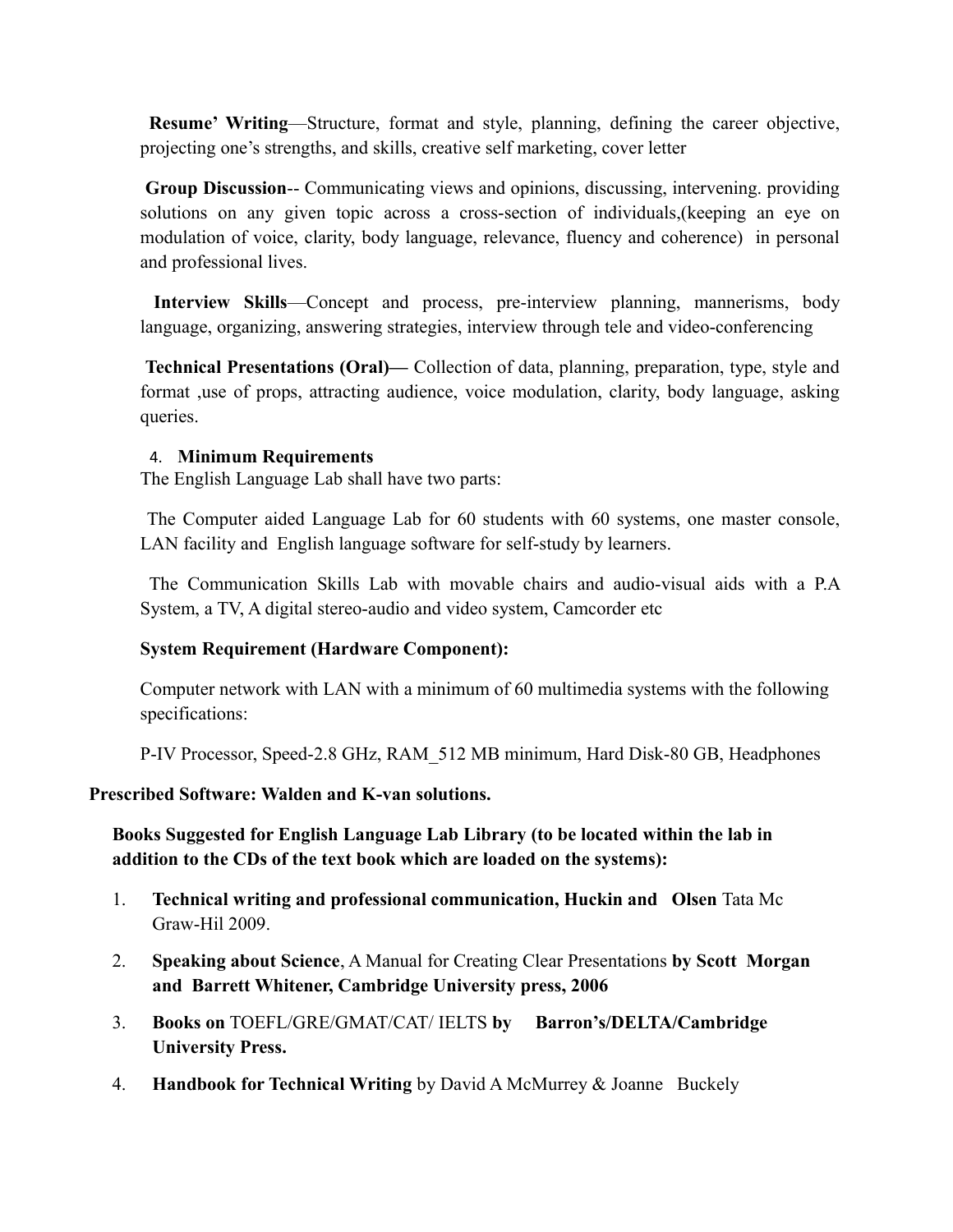CENGAGE Learning 2008

- 5. **Technical Communication** by Meenakshi Raman & Sangeeta Sharma, Oxford University Press 2009.
- 6. **The ACE of Soft Skills** by Gopal Ramesh and Mahadevan Ramesh, Pearson Education, 2010
- 7. **Cambridge English for Job-Hunting** by Colm Downes, Cambridge University Press, 2008
- 8. **Resume's and Interviews** by M.Ashraf Rizvi, Tata Mc Graw-Hill, 2008
- 9. **From Campus To Corporate** by KK Ramachandran and KK Karthick, Macmillan Publishers India Ltd, 2010
- 10 **English Language Communication : A Reader cum Lab Manual** Dr A Ramakrishna Rao, Dr G Natanam & Prof SA Sankaranarayanan, Anuradha Publications, Chennai 2008.
- 11. **Managing Soft Skills** by K R Lakshminarayan and T.Muruguvel, Sci-Tech Publications, 2010
- 12 **Business Communication** by John X Wang, CRC Press, Special Indian Edition,2008

**B.Tech. VI Sem**

.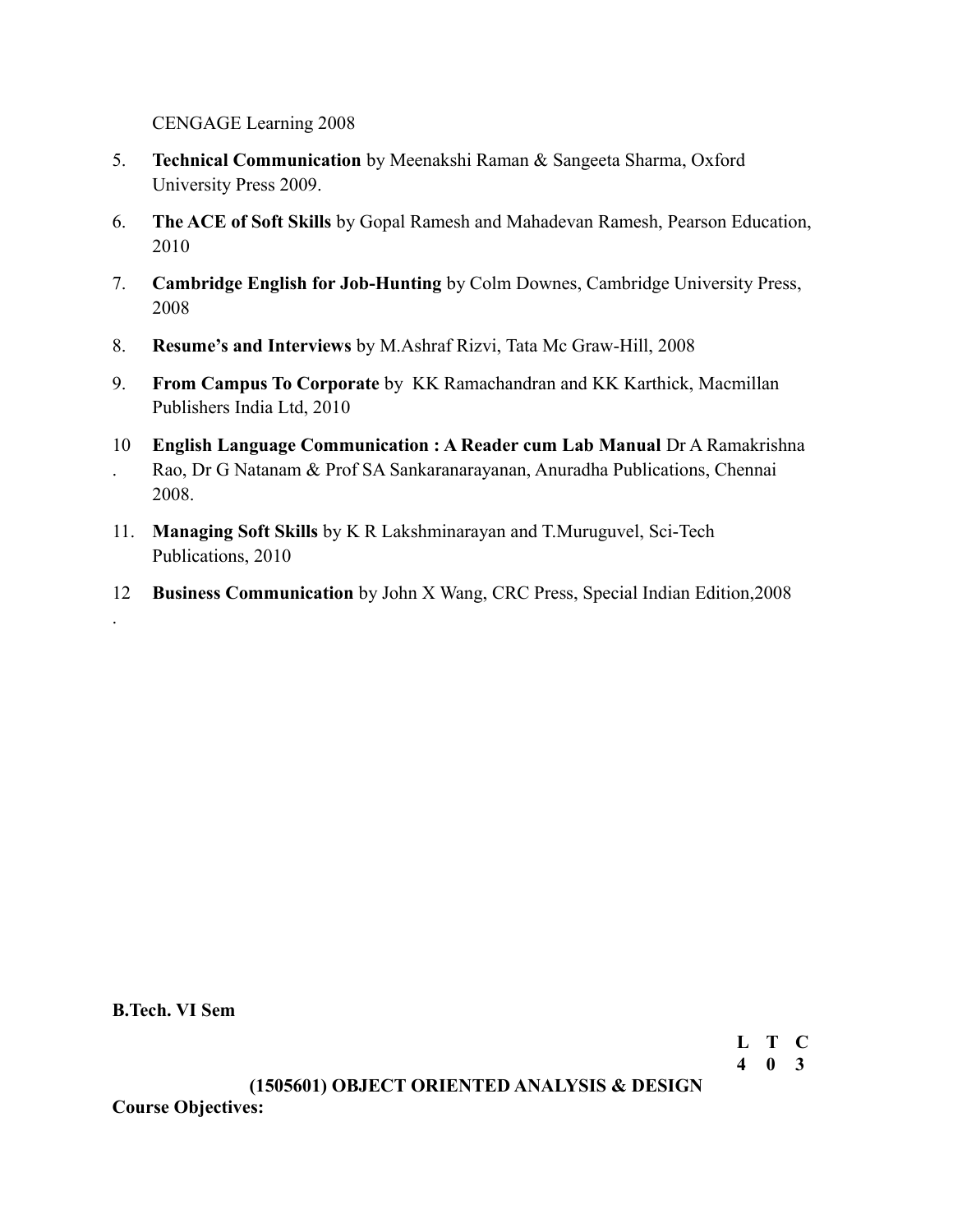- To understand the Object oriented life cycle.
- To know how to identify objects, relationships, Services and attributes through UML.
- To understand different UML diagrams.
- To know object oriented design process, software quality and usability.

# **UNIT I**

 Introduction to UML: Importance of Modeling, Principles of Modeling, Object Oriented Modeling, Conceptual Model of the UML, Architecture.

# **UNIT II**

 Basic Structural Modeling : Classes, Relationships, Common Mechanisms, and Diagrams Interfaces, Types and Roles, Packages.

Class and Object Diagrams : Terms, Concepts, Modeling Techniques for Class and Object Diagrams.

# **UNIT III**

Basic Behavioral Modeling-I : Interactions, Interaction Diagrams.

Basic Behavioral Modeling-II : Use Cases, Use Case Diagrams, Activity Diagrams.

# **UNIT IV**

 Advanced Behavioral Modeling : Events and Signals, State Machines, Processes and Threads, Time and Space, State Chart Diagrams.

# **UNIT V**

Architectural Modeling : Component, Deployment, Component Diagrams and Deployment Diagrams,Systems and Models.

Case Study : The Unified Library Application.

# **TEXT BOOKS:**

- 1. The Unified Modeling Language User Guide, Grady Booch, James Rumbaugh, Ivar Jacobson, Pearson Education.
- 2. UML 2 Toolkit, Hans-Erik Eriksson, Magnus Penker, Brian Lyons, David Fado, WILEY-Dreamtech India Pvt. Ltd.

# **REFERENCES:**

- 1. Fundamentals of Object Oriented Design in UML, Meilir Page- Jones, Pearson Education.
- 2. Modeling Software Systems Using UML2, Pascal Roques, Wiley- Dreamtech India Pvt. Ltd.
- 3. Object Oriented Analysis and Design, Atul Kahate, The McGraw- Hill Companies.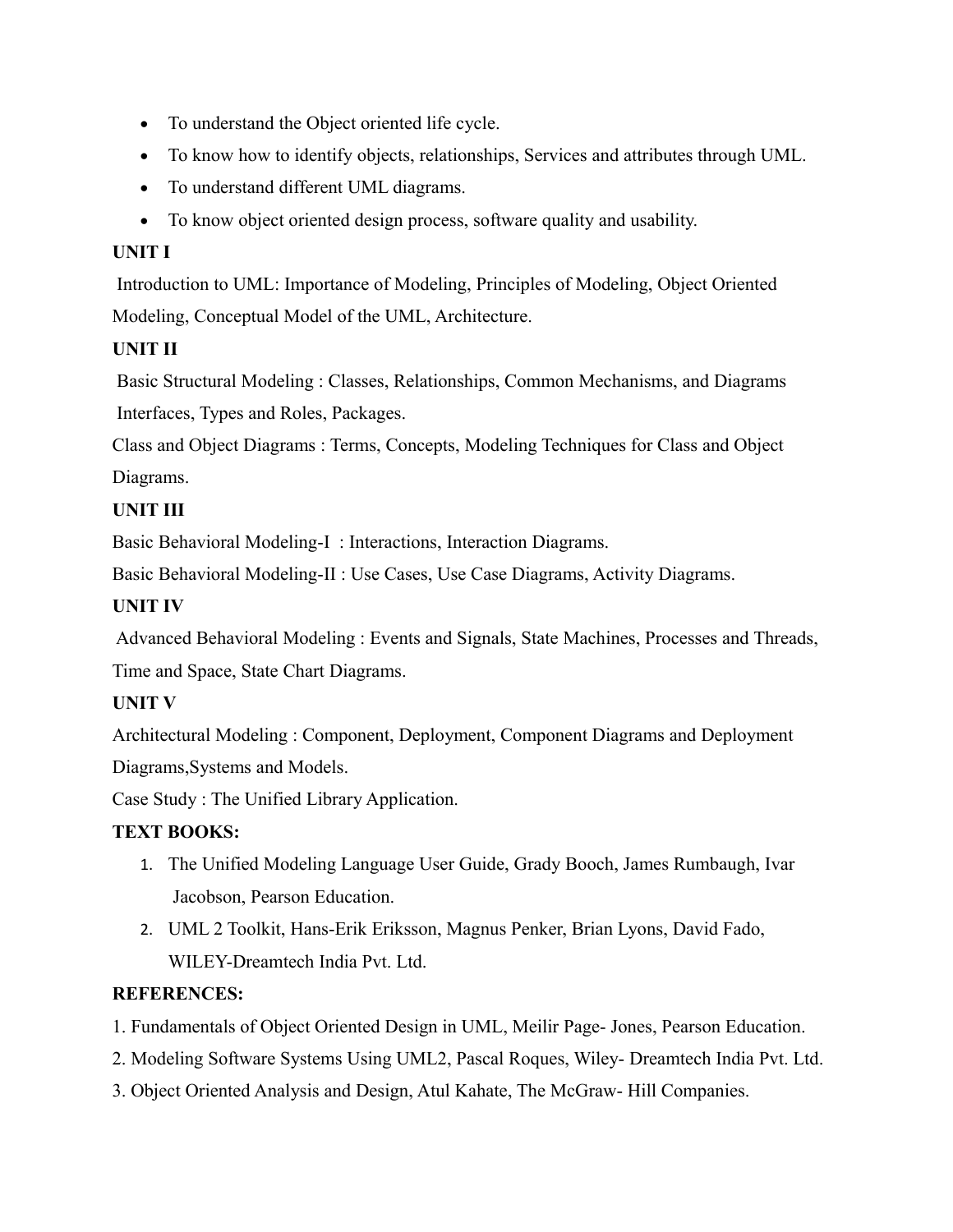- 4. Object-Oriented Analysis and Design with the Unified Process, John W. Satzinger, Robert B Jackson and Stephen D Burd, Cengage Learning.
- 5. Learning UML 2.0, Russ Miles and Kim Hamilton, O'Reilly, SPD.
- 6. Appling UML and Patterns: An introduction to Object Oriented Analysis and Design and Unified Process, Craig Larman, Pearson Education.
- 7. UML and C++, R.C.Lee and W.M.Tepfenhart, PHI.
- 8. Object Oriented Analysis, Design and Implementation, B.Dathan and S.Ramnath, Universities Press.
- 9. OO Design with UML and Java, K.Barclay, J.Savage, Elsevier.

10.Mark Priestley: Practical Object-Oriented Design with UML, TMH.

**B.Tech. VI Sem**

**L T C 4 0 3**

#### **(1505602) DESIGN AND ANALYSIS OF ALGORITHMS**

**Course Objectives:**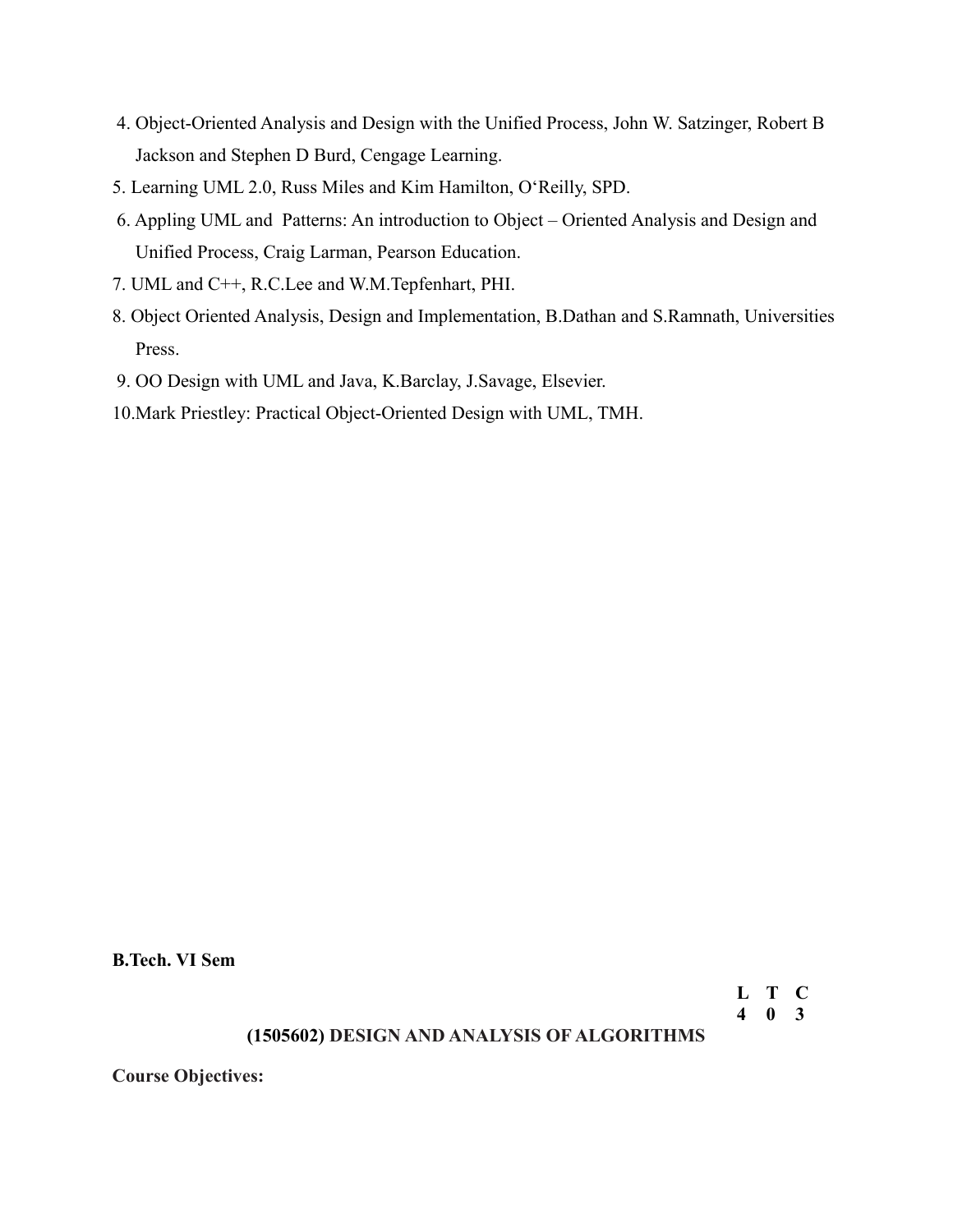- To introduce the basic concepts of algorithms.
- To introduce the mathematical aspects and analysis of algorithms.
- To introduce sorting and searching algorithms.
- To introduce various algorithmic techniques.
- To introduce algorithm design methods.

## **UNIT-I**

Introduction: Algorithm, Performance analysis.

Asymptotic Notations: Big Oh Notation, Omega Notation, Theta Notation, Little Oh Notation, Basic efficiency classes, Performance Measurement.

Brute Force Method: Selection sort, Bubble sort, Sequential search, Brute force string matching.

## **UNIT-II**

Divide-and Conquer: The general method, Binary search, Finding the maximum and minimum, Merge sort, quick sort, Strassen's matrix multiplication.

Greedy Method: The general method, Knapsack problem, Job sequencing with deadlines, Minimum Spanning trees, Huffman codes.

## **UNIT-III**

Dynamic Programming: Multistage graph, Single source shortest path, All Pair Shortest Path, Optimal Binary Search trees, 0/1 Knapsack, Reliability Design, Traveling Salesman Problem.

## **UNIT-IV**

Search and Traversal techniques: Techniques for binary tree, Techniques for Graphs, Connected components and spanning tree, Biconnected components and DFS.

Backtracking: The general method, 8-Queens Problem, sum of subsets, Graph Coloring, Hamilton cycles.

# **UNIT-V**

Branch and Bounds: General method, 0/1 Knapsack, LC Branch and Bound solution FIFO Branch and Bound solution, Traveling salesperson problem.

Limitations of Algorithm power: Lower bound arguments, decision trees, P, NP.

NP-Hard and NP-Completeness: Basic concepts, Nondetermestic algorithms, The Classes –NP – hard and NP complete, cook's theorem.

## **TEXT BOOKS:**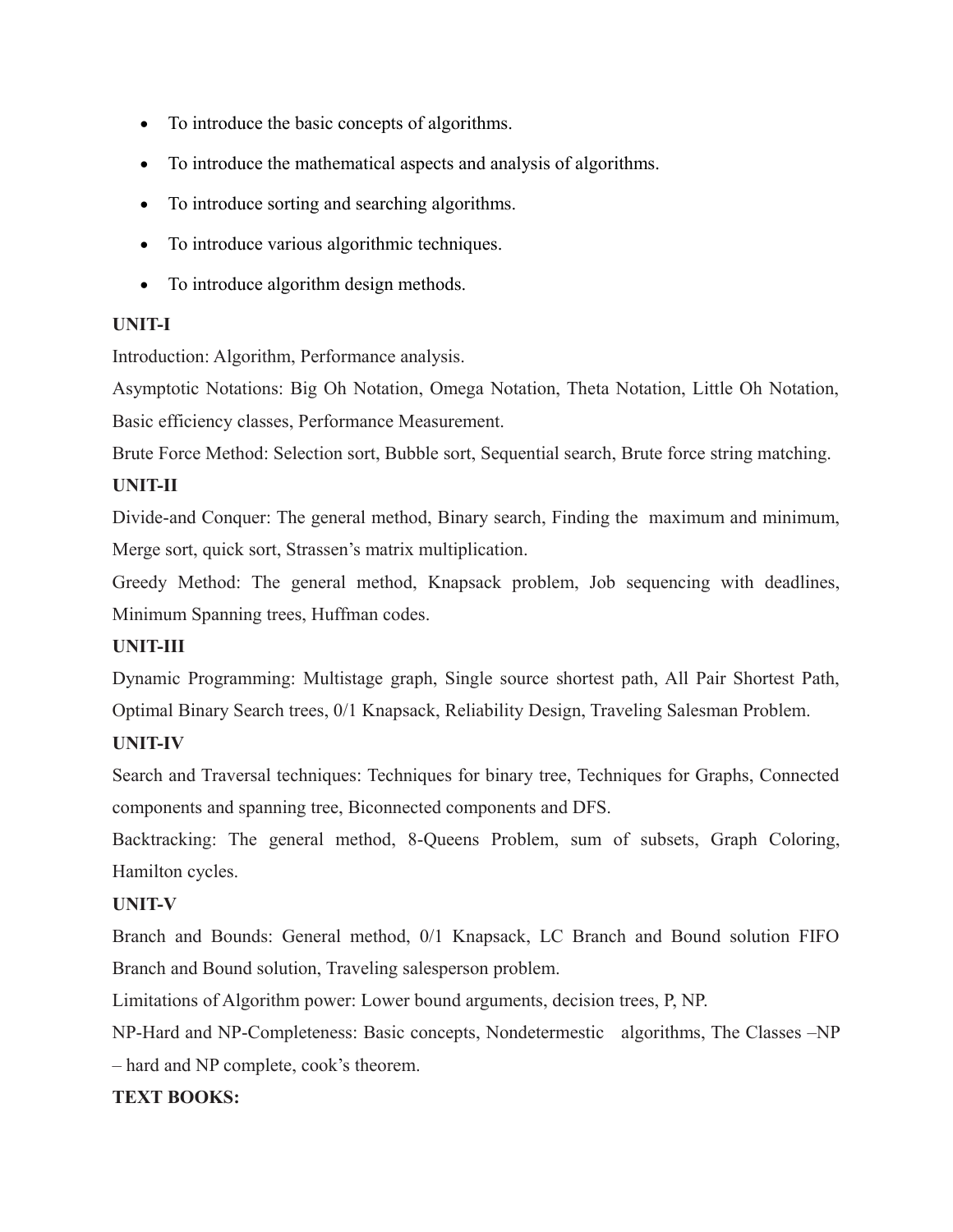- 1. Horowitz E. Sahani S and Rajasekaran S: "Fundamentals of Computer Algorithm", Galgotia Publications.
- 2. Anany Levitin, "Introduction to the Design & Analysis, of Algorithms", Pearson Education, 2nd Edition, 2008.

## **REFERENCE BOOKS:**

- 1. Aho, Hopcroft, Ulman, "The Design and Analysis of Computer Algorithm", Pearson Education, 2000.
- 2. Parag H. Dave, Himanshu B. Dave "Design and Analysis of Algorithms" Pearson Education, 2008.
- 3. Cormen T H, Leiserson C.E, Rivest R.L, and Stein C, Introduction to Algorithms, 2<sup>nd</sup> edition , Prentice –Hall of India,2001.
- 4. R.c.T. Lee , S.S.Tseng, R.C.Chang and T.Tsai ,Introduction to Design and analysis os Algorithms A strategic approach , MC Graw Hill.

**B.Tech. VI Sem**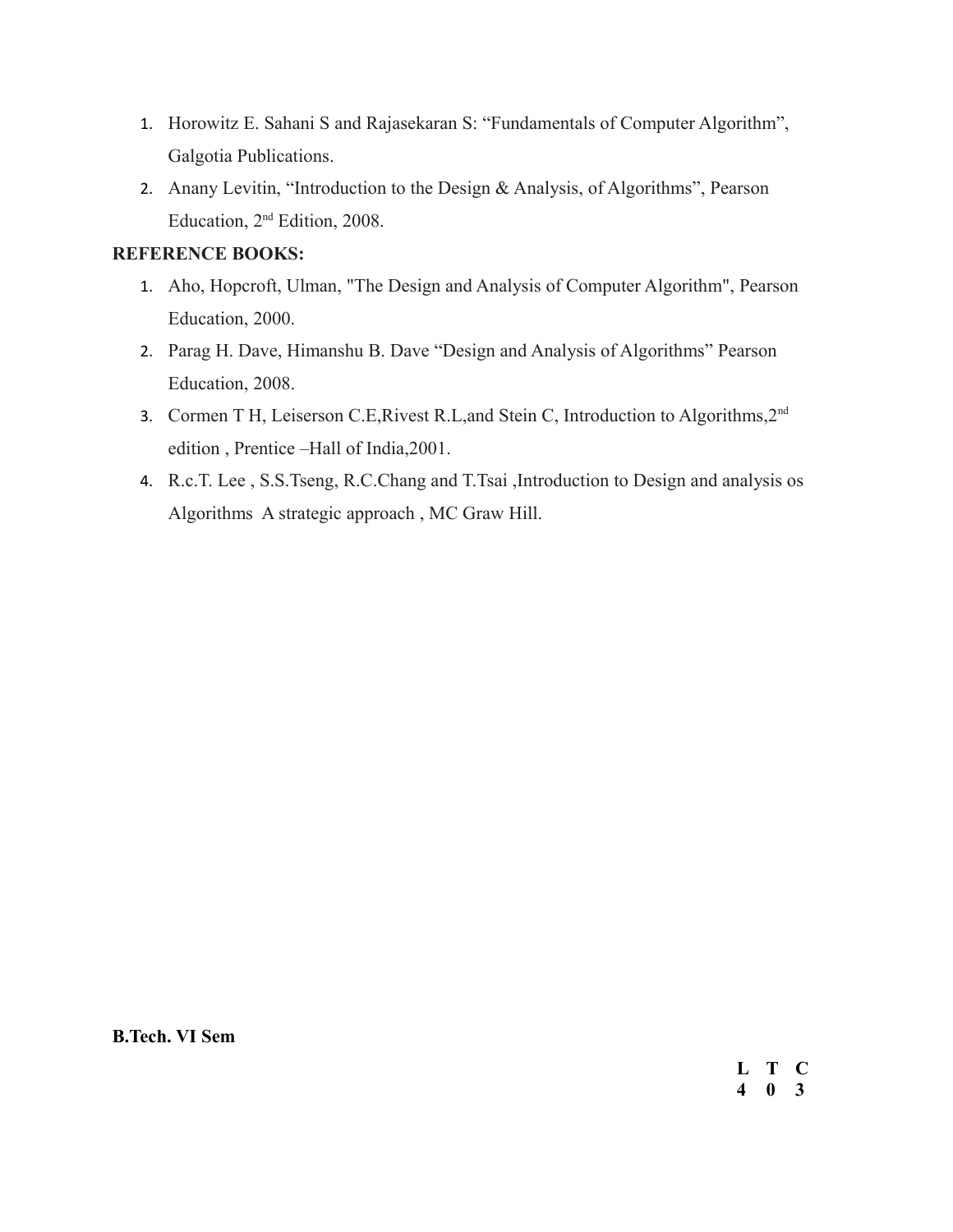## **(1505603) CRYPTOGRAPHY & NETWORK SECURITY**

## **Course Objectives:**

- Extensive, thorough and significant understanding of the concepts, issues, principles and theories of computer network security
- Identifying the suitable points for applying security features for network traffic
- Understanding the various cryptographic algorithms and implementation of the same.
- Understanding the various attacks, security mechanisms and services.

## **UNIT I**

Computer Security concepts, The OSI Security Architecture, Security attacks, Security services and Security mechanisms, A model for Network Security, Classical encryption techniquessymmetric cipher model, substitution ciphers, transposition ciphers, Steganography, Modern Stream ciphers.

## **UNIT II**

**Modern Block Ciphers:** Block ciphers principles, Data encryption standard (DES), Strength of DES, Block cipher modes of operations, AES, RC4

**Introduction to Number theory :** Integer Arithmetic, Modular Arithmetic,Linear Congruence, Algebraic Structures, GF(2<sup>n</sup>) Fields, Primes, Factorization, Chinese remainder Theorem, Quadratic Congruence.

## **UNIT III**

**Public-key cryptography :**Principles of public-key cryptography, RSA Algorithm, Diffie-Hellman Key Exchange, ELGamal cryptographic system.

**Cryptographic Hash functions:** Applications of Cryptographic Hash functions, Requirements and security, Hash functions based on Cipher Block Chaining, Secure Hash Algorithm (SHA).

## **UNIT IV**

**Message Authentication Codes:** Message authentication Requirements, Message authentication functions, Message authentication codes, security of MACs, HMAC.

**Digital Signatures:** Digital Signatures, Schnorr Digital Signature Scheme, Digital Signature **Standard** 

**UNIT V**

**User Authentication:** Remote user Authentication Principles, Kerberos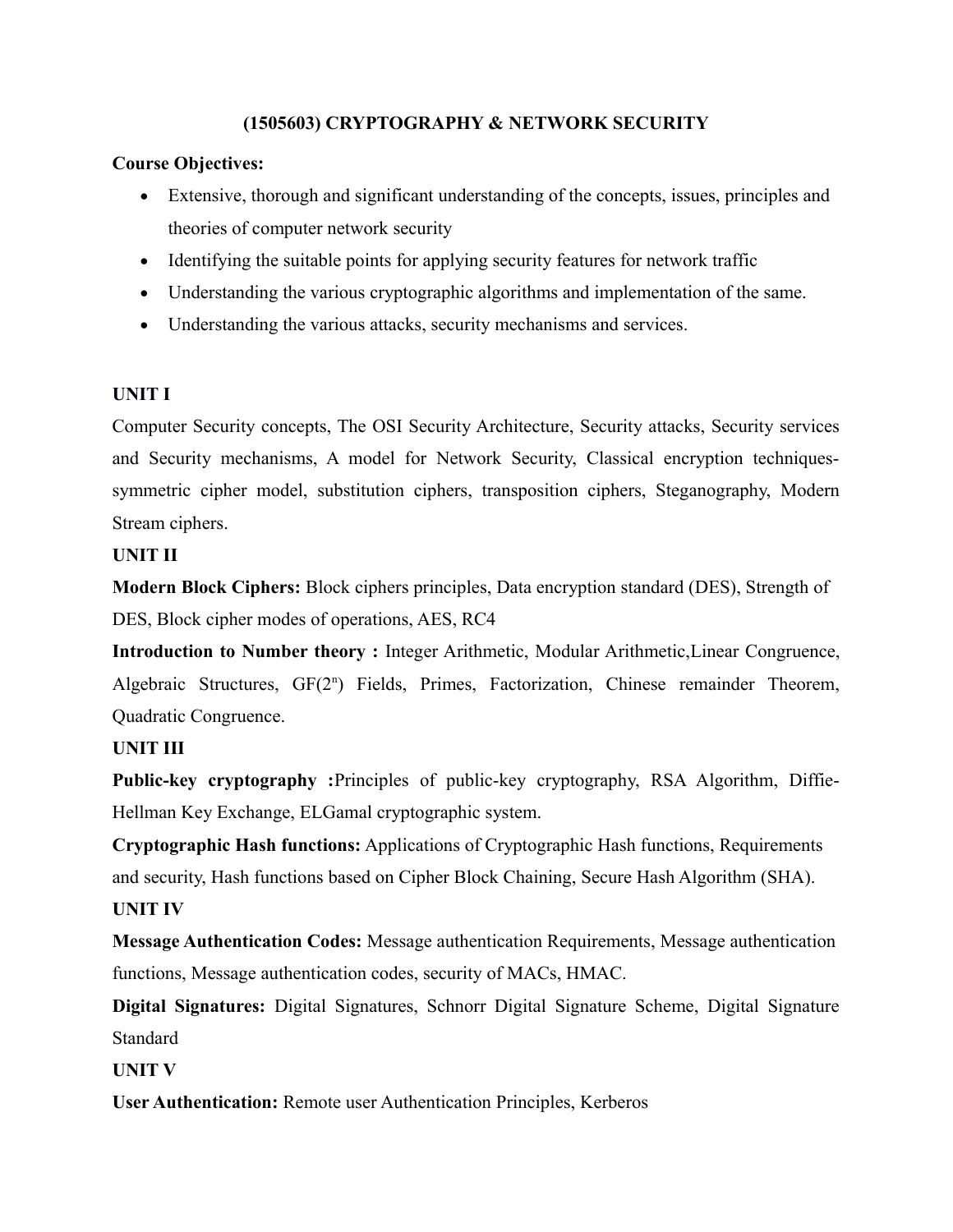## **Electronic mail security:** Pretty Good Privacy (PGP), S/MIME

Worms, Viruses, Firewalls

## **TEXT BOOKS:**

- 1. Cryptography and network Security by Fourth edition, Stallings, PHI/Pearson
- 2. Cryptography & Network Security by Behrouz A. Forouzan, TMH.

## **REFERENCE BOOKS:**

- 1. Network Security: The complete reference by Robert Bragg, Mark Rhodes, TMH
- 2. Computer Security Basics by Rick Lehtinen, Deborah Russell & G.T.Gangemi Sr., SPD O'REILLY.

**B.Tech. VI Sem**

**L T C 3 1 3**

## **(1505604) DATA MINING**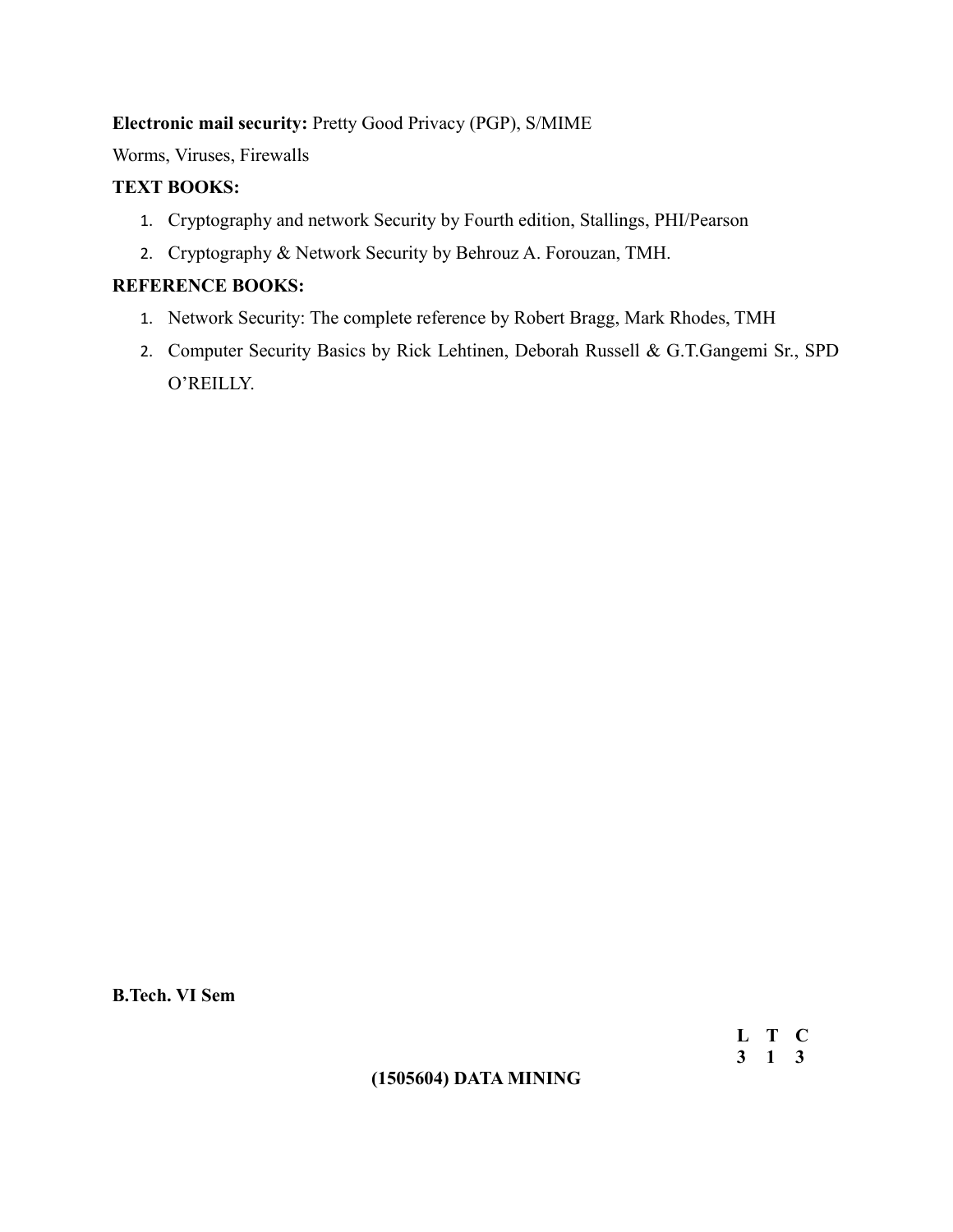## **Course Objectives:**

- To learn the concepts of database technology evolutionary path which has led to the need for data mining and its applications
- To learn Data mining algorithms to build analytical applications

## **UNIT I**

**Introduction:** What is Data Mining, Motivating Challenges, The Origins of Data Mining, Data Mining Tasks.

**Data:** Types of Data, Data Quality, Data Preprocessing, Measures of Similarity and Dissimilarity.

**Exploring Data:** Summary Statistics, OLAP and Multidimensional Data Analysis **UNIT II**

**Basic Concepts, Decision Trees, and Model Evaluation:** Preliminaries, General Approach to Solving a Classification Problem, Decision Tree Induction, Model Overfitting, Evaluating the Performance of a Classifier, Methods for Comparing Classifiers.

## **UNIT III**

**Classification-Alternative techniques:** Rule-Based Classifier, Nearest-Neighbor Classifiers, Bayesian Classifiers, Artificial Neural Networks, Support Vector Machines, Ensemble Methods, Class Imbalance Problem, Multiclass Problem

## **UNIT IV**

**Association Analysis- Basic Concepts and Algorithms:** Problem Definition, Frequent Item set Generation, Rule Generation, Compact Representation of Frequent Item sets, Alternative Methods for Generating Frequent Item sets, FP-Growth Algorithm, Evaluation of Association Patterns, Effect of Skewed Support Distribution.

## **UNIT V**

**Cluster Analysis- Basic Concepts and Algorithms:** Overview, k-means, Agglomerative Hierarchical Clustering, DBSCAN, Cluster Evaluation.

**Cluster Analysis-Additional Issues and Algorithms:** Characteristics of Data, Clusters, and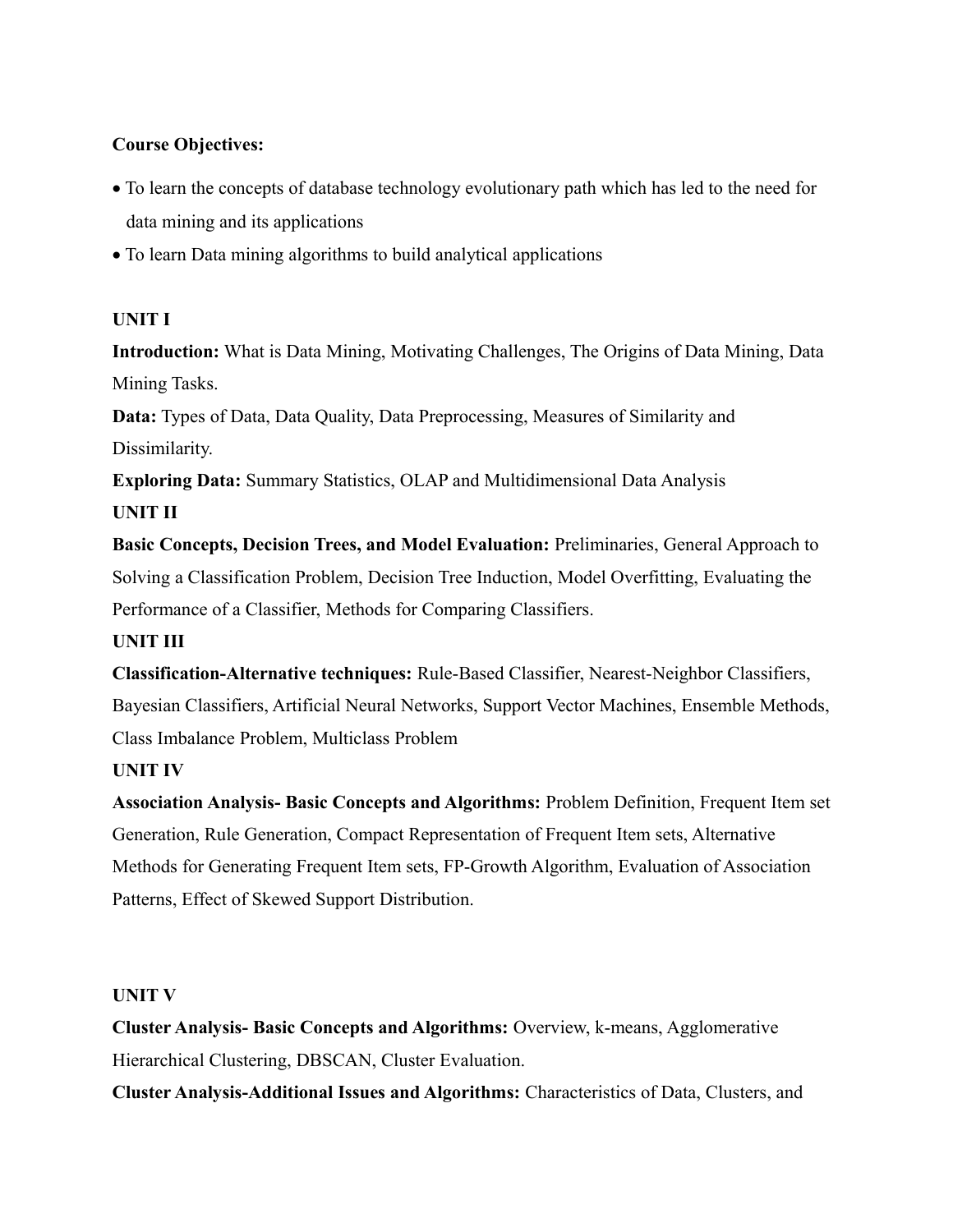Clustering Algorithms, Prototype-Based Clustering, Density-Based Clustering, Graph-Based Clustering-Minimum Spanning Tree (MST) Clustering, Chameleon, Scalable Clustering Algorithms-Scalability-General Issues and Approaches, BIRCH, CURE

## **TEXT BOOKS :**

- 1. Introduction to Data Mining, Pang-Ning Tan, Vipin Kumar, Michael Steinbach, Pearson
- 2. Data Mining: Concepts and Techniques, Jiawei Han and Micheline Kamber, Morgan Kaufmann Publishers, Elsevier, Second Edition, 2006

## **REFERENCE BOOKS :**

- 1. Data Mining Principles &Applications, T.V. Suresh Kumar, B. Eswara Reddy, Jagadish S Kallimani, Elsevier.
- 2. Data Mining Techniques and Applications an Introduction, Hongbo Du, Cengage Learning
- 3. Data Mining Techniques, Arun K Pujari, Second Edition, Universities Press
- 4. Data Mining, Pudi, Oxford University Press

**B.Tech. VI Sem**

## **(1505605) MOBILE APPLICATION DEVELOPMENT**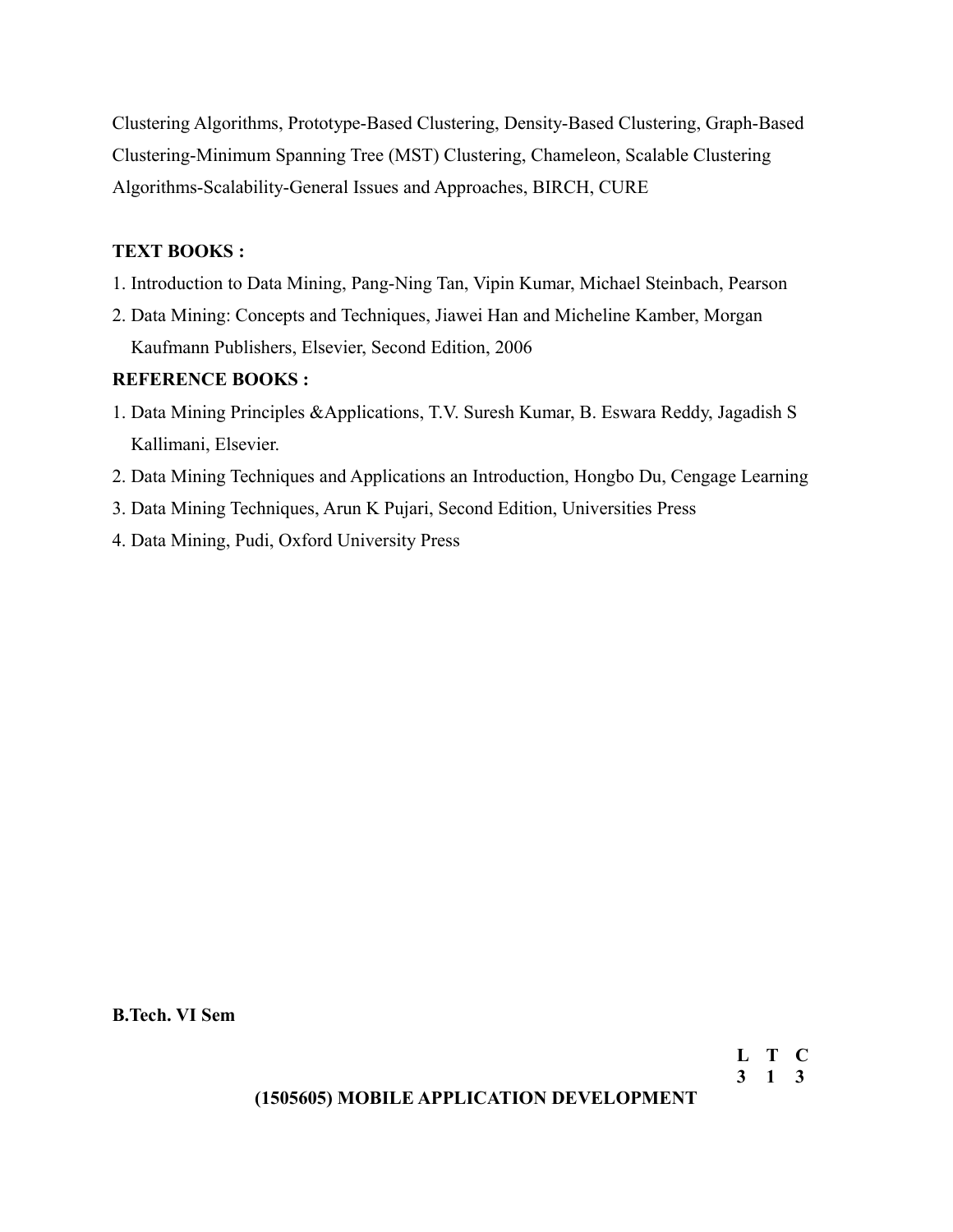Course Objectives:

- To Understand fundamentals of android operating systems.
- To learn the internals of the Android OS
- To learn the Mobile application development using the Android SDK.

## **UNIT 1**

 **Android Introduction and Basics:** The Android 4.1 jelly Bean SDK, Understanding the Android Software Stack, installing the Android SDK, Creating Android Virtual Devices, Creating the First Android Project, Using the Text view Control, Using the Android Emulator, The Android Debug Bridge(ADB), Launching Android Applications on a Handset.

## **UNIT 2**

**Basic Widgets:** Understanding the Role of Android Application Components, Understanding the Utility of Android API, Overview of the Android Project Files, Understanding Activities, Role of the Android Manifest File, Creating the User Interface, Commonly Used Layouts and Controls, Event Handling, Displaying Messages Through Toast, Creating and Starting an Activity, Using the Edit Text Control, Choosing Options with Checkbox, Choosing Mutually Exclusive Items Using Radio Buttons

## **UNIT 3**

**Building Blocks for Android Application Design:** Introduction to Layouts, Linear Layout, Relative Layout, Absolute Layout, Using Image View, Frame Layout, Table Layout, Grid Layout, Adapting to Screen orientation.

**Utilizing Resources and Media:** Resources, Creating Values Resources, Using Drawable Resources, Switching States with Toggle Buttons, Creating an Images Switcher Application, Scrolling Through Scroll View, playing Audio, Playing Video, Displaying Progress with Progress Bar, Using Assets.

## **UNIT 4**

**Using Selection widgets and Debugging:** Using List View, Using the Spinner control, Using the GridView Control, Creating an Image Gallery Using the ViewPager Control, Using the Debugging Tool: Dalvik Debug Monitor Service(DDMS), Debugging Application, Using the Debug Perspective.

**Displaying And Fetching Information Using Dialogs and Fragments:** What Are Dialogs?, Selecting the Date and Time in One Application, Fragments, Creating Fragments with java Code, Creating Special Fragments

## **UNIT 5**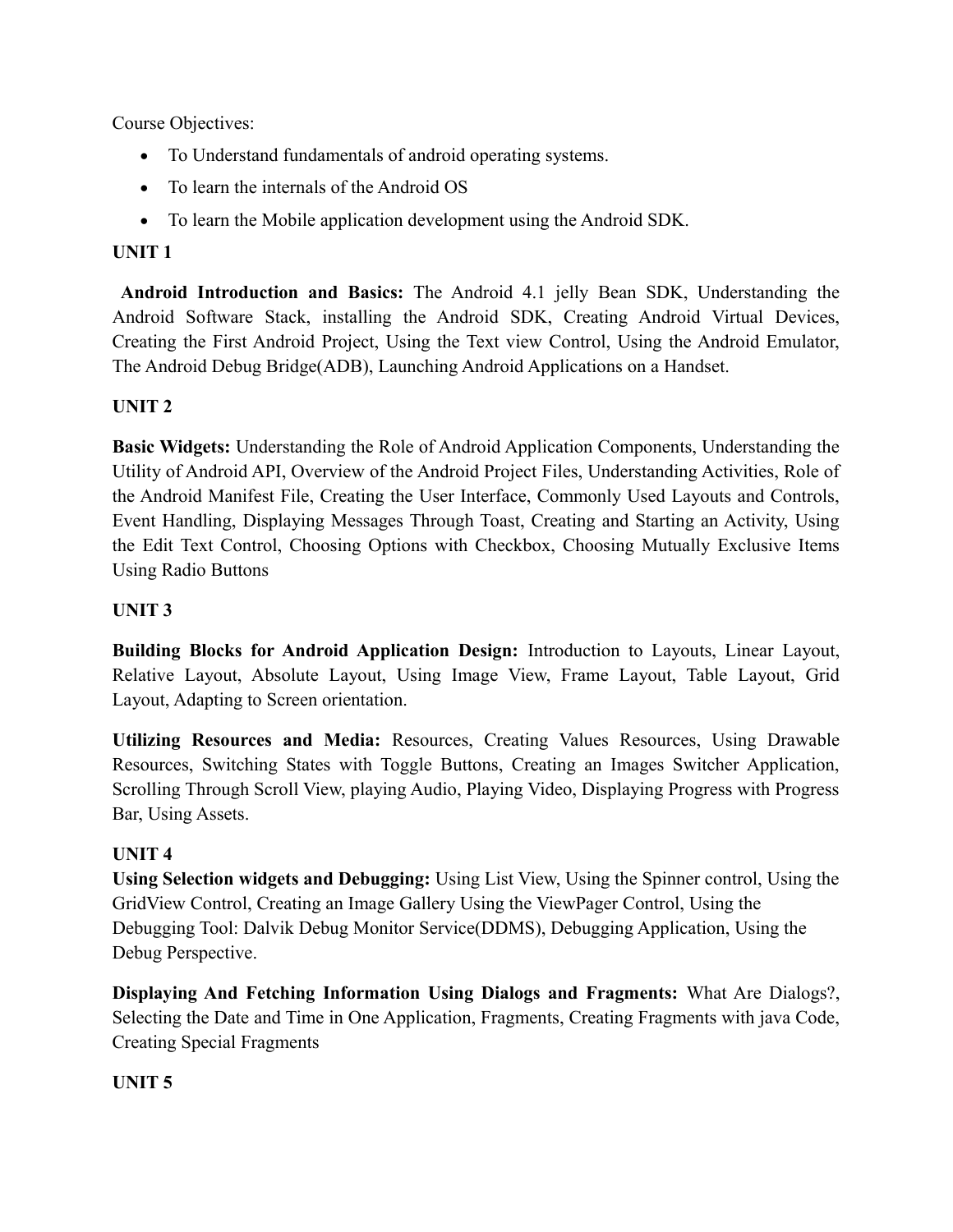**Building Menus and Storing Data:** Creating Interface Menus and Action Bars, Menus and Their Types, Creating Menus Through XML, Creating Menus Through Coding, Applying a Context Menu to a List View, Using the Action Bar, Replacing a Menu with the Action Bar, Creating a Tabbed Action Bar, Creating a Drop-Down List Action Bar.

**Using Databases:** Using the SQLiteOpenHelperclasss, Accessing Databases with the ADB, Creating a Data Entry Form,

## **Text Books**

1. Android Programming by B.M Harwani, Pearson Education, 2013.

## **Reference Text Books:**

- 1. Android application Development for Java Programmers, James C Sheusi, Cengage Learning
- 2. Android In Action by w.Frank Ableson, Robi Sen, Chris King, C. Enrique Ortiz., Dreamtech.
- 3. Beginning Android 4 Application Development, by Wei-Meng Lee , Wiley India.

**B.Tech. VI Sem**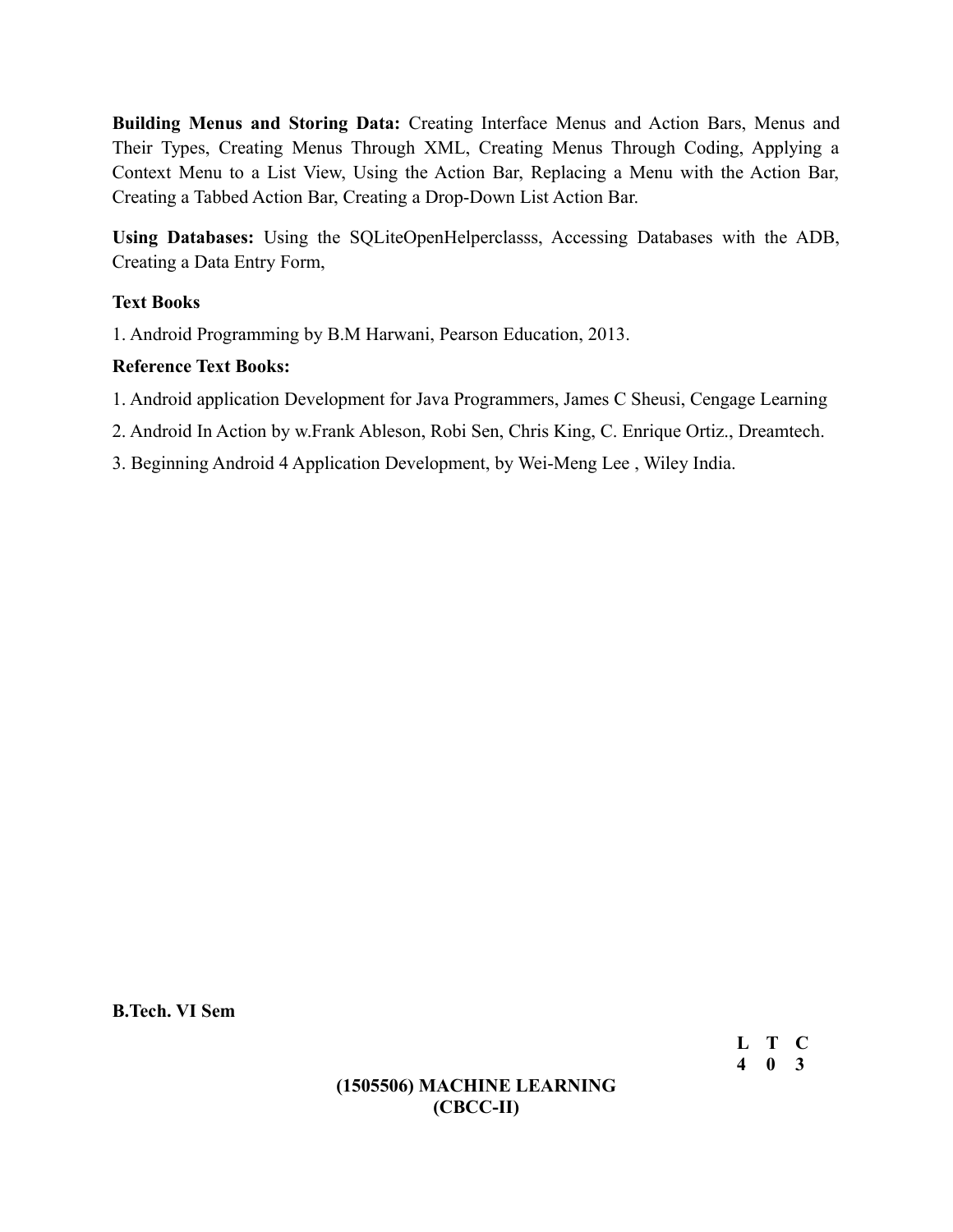## **Course Objectives:**

- To understand the basic theory underlying machine learning.
- To be able to formulate machine learning problems corresponding to different applications.
- To understand a range of machine learning algorithms along with their strengths and weaknesses.
- To be able to apply machine learning algorithms to solve problems of moderate complexity.

## **Course Outcomes:**

 Ability to understand what is learning and why it is essential to the design of intelligent machines.

 Ability to design and implement various machine learning algorithms in a wide range of realworld applications.

 Acquire knowledge deep learning and be able to implement deep learning models for language, vision, speech, decision making, and more.

## **UNIT I**

What is Machine Learning?, Examples of machine learning applications, supervised Learning: learning a class from examples, Vapnik- Chervonenkis dimension, probably approximately correct learning, noise, learning multiple classes, regression, model selection and generalization, dimensions of a supervised machine learning algorithm. Decision Tree Learning: Introduction, Decisions Tree representation, Appropriate problems for decision tree learning, the basic decision tree learning algorithm, Hypothesis space search in decision tree learning, Inductive bias in decision tree learning, issues in decision tree learning, Artificial Neural Networks: Introduction, Neural Network Representation – Problems – Perceptrons – Multilayer Networks and Back Propagation Algorithm, Remarks on the BACKPROPGRATION Algorithm, An illustrative Example: Face Recognition, Advanced Topics in Artificial Neural Networks.

## **UNIT II**

Evaluating Hypotheses: Motivation, Estimating hypothesis accuracy, basics of sampling theory, a general approach for deriving confidence intervals, differences in error of two hypothesis, comparing learning algorithms, Bayesian Learning: Introduction, Bayes Theorem, Bayes Theorem and Concept Learning, Maximum Likelihood and least squared error hypothesis, Maximum Likelihood hypothesis for predicting probabilities, Minimum Description Length Principle, Bayes Optimal Classifier, Gibbs Algorithm , Naïve Bayes Classifier , Bayesian Belief Network, EM Algorithm

## **UNIT III**

Dimensionality Reduction: Introduction, Subset selection, principle component analysis, feature embedding, factor analysis, singular value decomposition and matrix factorization,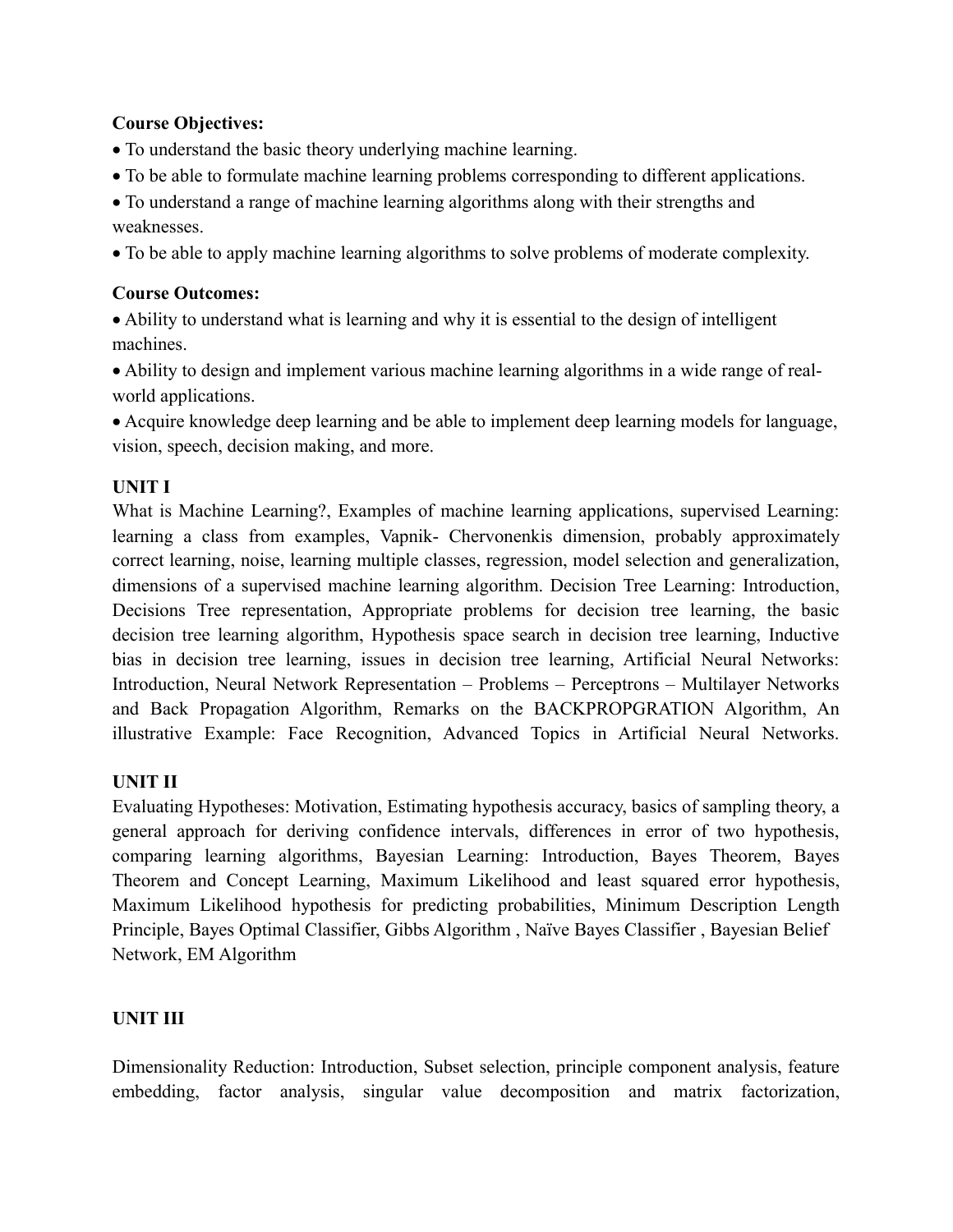multidimensional scaling, linear discriminant analysis, canonical correlation analysis, Isomap, Locally linear embedding, laplacian eigenmaps, Clustering: Introduction, Mixture densities, K-Means clustering, ExpectationsMaximization algorithm, Mixture of latent variable models, supervised learning after clustering, spectral clustering, Hierarchal clustering, Choosing the number of clusters, Nonparametric Methods: Introduction, Non Parametric density estimation, generalization to multivariate data, nonparametric classification, condensed nearest neighbor, Distance based classification, outlier detection, Nonparametric regression: smoothing models, how to choose the smoothing parameter.

## **UNIT IV**

Linear Discrimination: Introduction, Generalizing the linear model, geometry of the linear discrimination, pair wise separation, parametric discrimination revisited, gradient descent, logistic discrimination, discrimination by regression, learning to rank, Multilayer Perceptrons: Introduction, the perceptron, training a perceptron, learning Boolean functions, multilayer perceptrons, MLP as a universal approximator, Back propagation algorithm, Training procedures, Tuning the network size, Bayesian view of learning, dimensionality reduction, learning time, deep learning.

## **UNIT V**

Kernel Machines: Introduction, Optimal separating hyperplane, the non separable case: Soft Margin Hyperplane, ν-SVM, kernel Trick, Vectorial kernels, defining kernels, multiple kernel learning, multicast kernel machines, kernel machines for regression, kernel machines for ranking, one-class kernel machines, large margin nearest neighbor classifier, kernel dimensionality reduction, Graphical models: Introduction, Canonical cases for conditional independence, generative models, d separation, belief propagation, undirected Graphs: Markov Random files, Learning the structure of a graphical model, influence diagrams.

## **TEXT BOOKS:**

1. Machine Learning by Tom M. Mitchell, Mc Graw Hill Education, Indian Edition, 2016.

2. Introduction to Machine learning, Ethem Alpaydin, PHI, 3rd Edition, 2014

## **REFERENCE BOOK:**

1. Machine Learning: An Algorithmic Perspective, Stephen Marsland, Taylor & Francis,

CRC Press Book.

**B.Tech. VI Sem** 

**L T C 4 0 3**

## **(1505607) DISTRIBUTED SYSTEMS (CBCC-II)**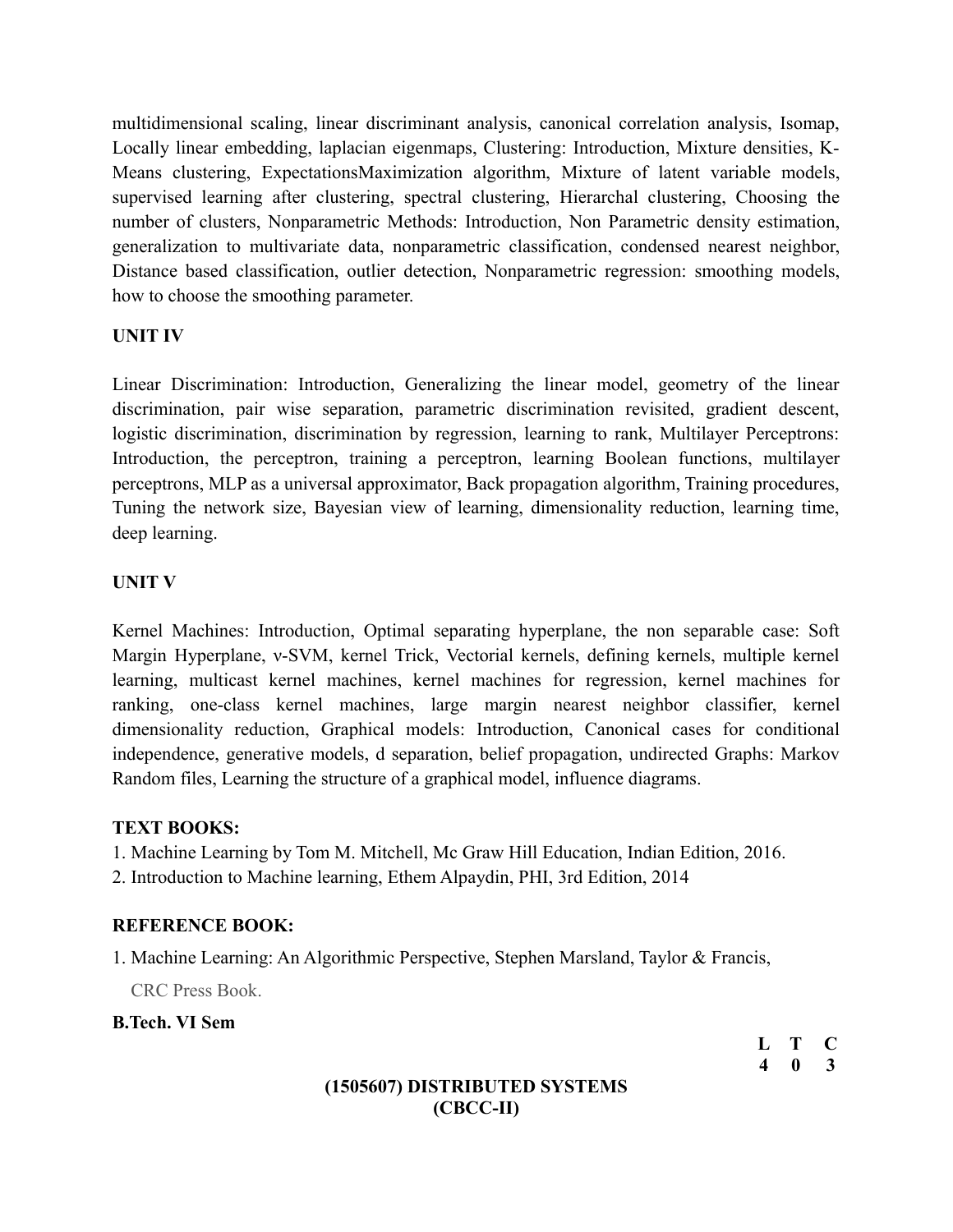## **Course Objectives:**

- To understands the basic concepts of distributed systems, challenges &trends in distributed systems.
- To provide an adequate idea on clock synchronization algorithms and coordination among processes in distributed systems.
- To learn the techniques of remote procedure call, remote method invocation, and group communications.
- To gain the knowledge on distributed file system, naming systems, transactions, distributed transactions and concurrency control techniques.

## **UNIT-I**

**Characterization of Distributed Systems:** Introduction, Examples of Distributed Systems, Trends in distributed systems, Focus on Resource Sharing, Challenges.

**System Models:** Introduction, Physical models, Architectural Models, Fundamental Models.

## **UNIT-II**

**Time and Global States:** Introduction, Clocks, Events and Process States, Synchronizing Physical Clocks, Logical Time and Logical Clocks, Global States, Distributed Debugging.

**Coordination and Agreement:** Introduction, Distributed Mutual Exclusion, Elections, Coordination and agreement in group communication,.

## **UNIT-III**

**InterProcess Communication:** Introduction, The API for the Internet Protocols, External Data Representation and Marshalling, Multicast communication, Network virtualization:Overlay Networks.

**Remote Invocation:** Introduction, Request Reply Protocols, Remote Procedure Call, Remote Method Invocation.

## **UNIT-IV**

**Distributed File Systems:** Introduction, File Service Architecture, Case Study 1: Sun Network File System, Case Study 2: The Andrew File System.

**Name Services:** Introduction, Name Services and the Domain Name System, Directory Services, Case Study: Global Name Services.

## **UNIT- V**

**Transactions and Concurrency Control:** Introduction, Transactions, Nested Transactions, Locks, Optimistic Concurrency Control, Timestamp Ordering, Comparison of Methods for Concurrency Control.

**Distributed Transactions:** Introduction, Flat and Nested Distributed Transactions, Atomic Commit Protocols, Concurrency Control in Distributed Transactions, Distributed Deadlocks, Transaction Recovery.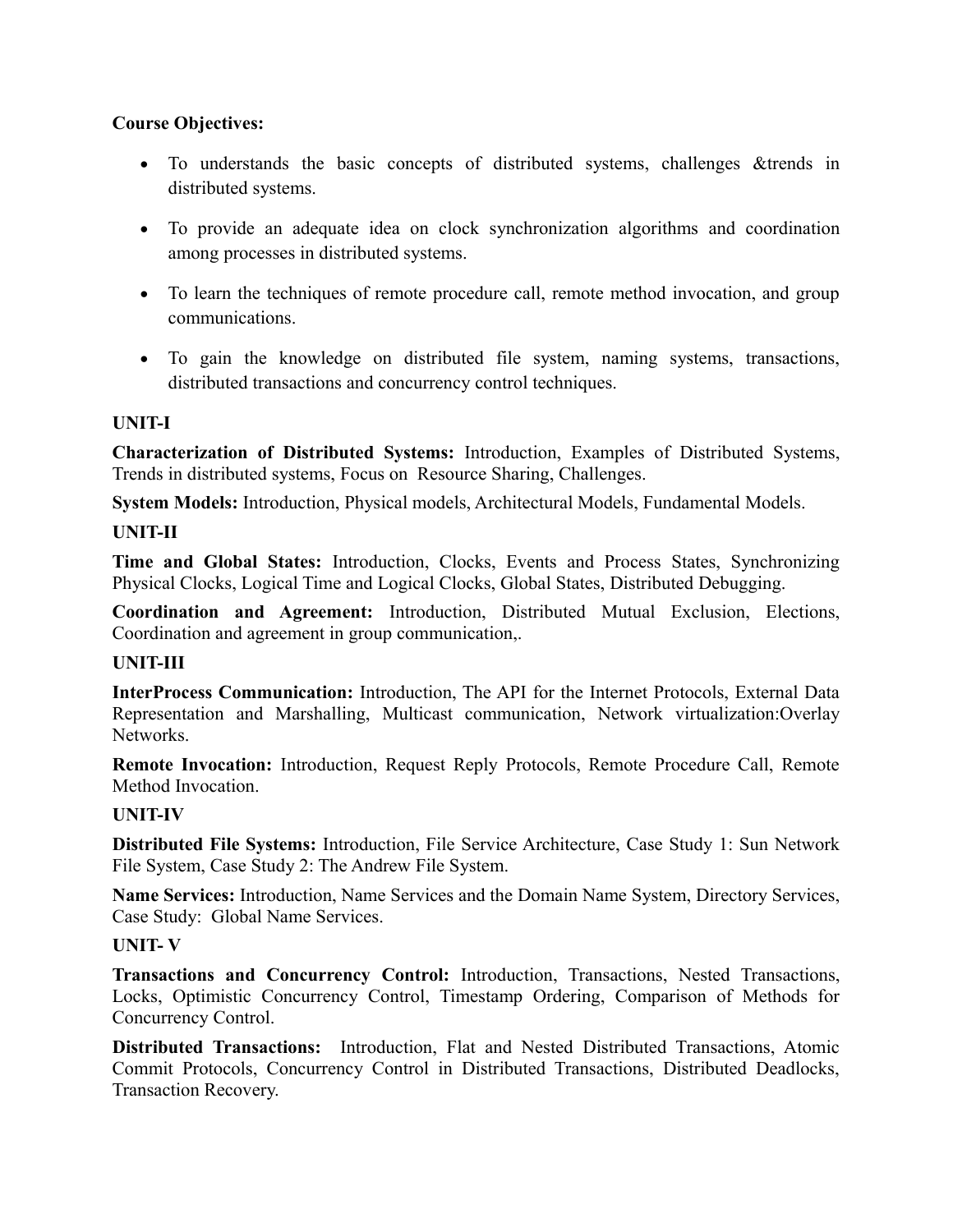## **TEXT BOOK**

1. Distributed Systems, Concepts and Design, George Coulouris, J Dollimore and Tim Kindberg, Gordon Blair, Pearson Education, 5<sup>th</sup> Edition.

## **REFERENCE BOOKS**

- 2. Distributed Systems, Principles and Paradigms, Andrew S. Tanenbaum, Maarten Van Steen, 2nd Edition, PHI.
- 3. Distributed Systems, An Algorithm Approach, Sukumar Ghosh, Chapman&Hall/CRC, Taylor & Fransis Group, 2007.
- 4. Distributed Operating Systems, Andrew S. Tanenbaum, Pearson Education.

### **B.Tech. VI Sem**

# **L T P 0 0 3**

# **(1505608) UNIX INTERNALS AND SHELL PROGRAMMING (CBCC-II)**

## **Course Objectives:**

- To provide overview of unix operating system and its architecture.
- To provide an adequate idea on internal representation of files and system calls.
- To introduce shell programming

## **UNIT I**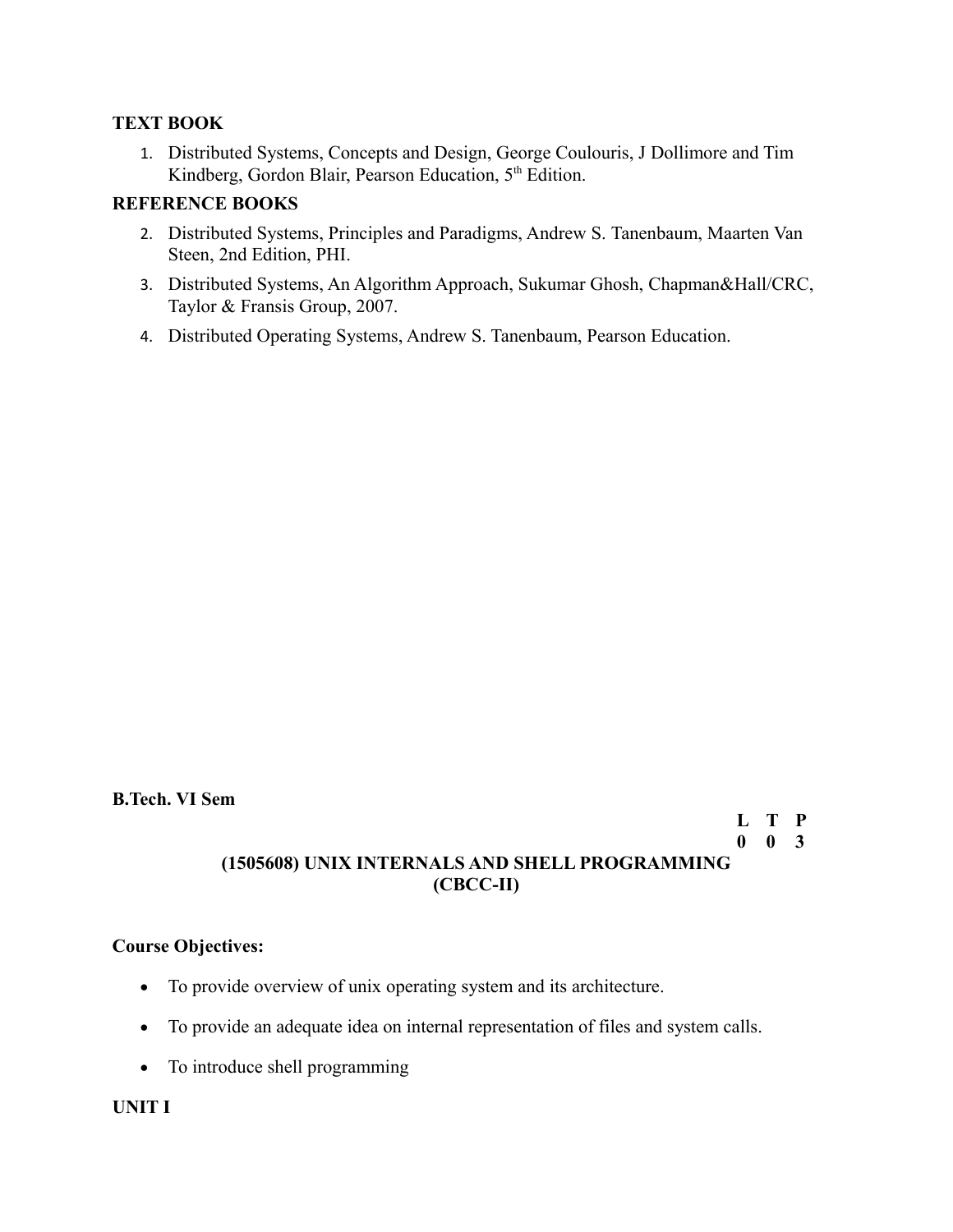**Introduction to the kernel: -** Architecture of the UNIX, The buffer cache.

**Internal representation of files:-** Inodes, accessing blocks, releasing blocks, structure of regular files, conversion of a path name to an Inode, Inode assignment to a new file, allocation of diskblock.

## **UNIT II**

**System calls for the file systems**: - Open, Read, Write, and Close.

**PIPES:-**the pipe system call, opening a named pipes, reading and writing pipes, closing pipes, DUP, mounting and amounting file system, LINK, UNLINK.

## **UNIT III**

**The structure of processes: -** process states and transitions, layout of system memory, the context of a process, saving the context of the process, manipulation of the process address space.

**Process Control: -** process creation, signals, process termination, awaiting process termination, the user id of a process, changing the size of the process.

## **UNIT IV**

**Shell Programming: -** Study of different types of Shells like C Shell, Bourne Shell etc. Shell variable, Shell Script, Shell Command.

**Looping and Making choices: -** For Loop, While and Until, Passing Arguments to Scripts. Programming in different shells.

## **UNIT V**

**Inter Process Communication: -** Process Tracing, Network Communication, Sockets.

**Multiprocessor System: -** Problem of multiprocessor systems, Solution with Master and

Slave Processor, Solution with Semaphores.

## **TEXT BOOKS:**

1. The Design of the UNIX Operating S Paperback – 2015 by Maurice J Bach, Pearson Education India.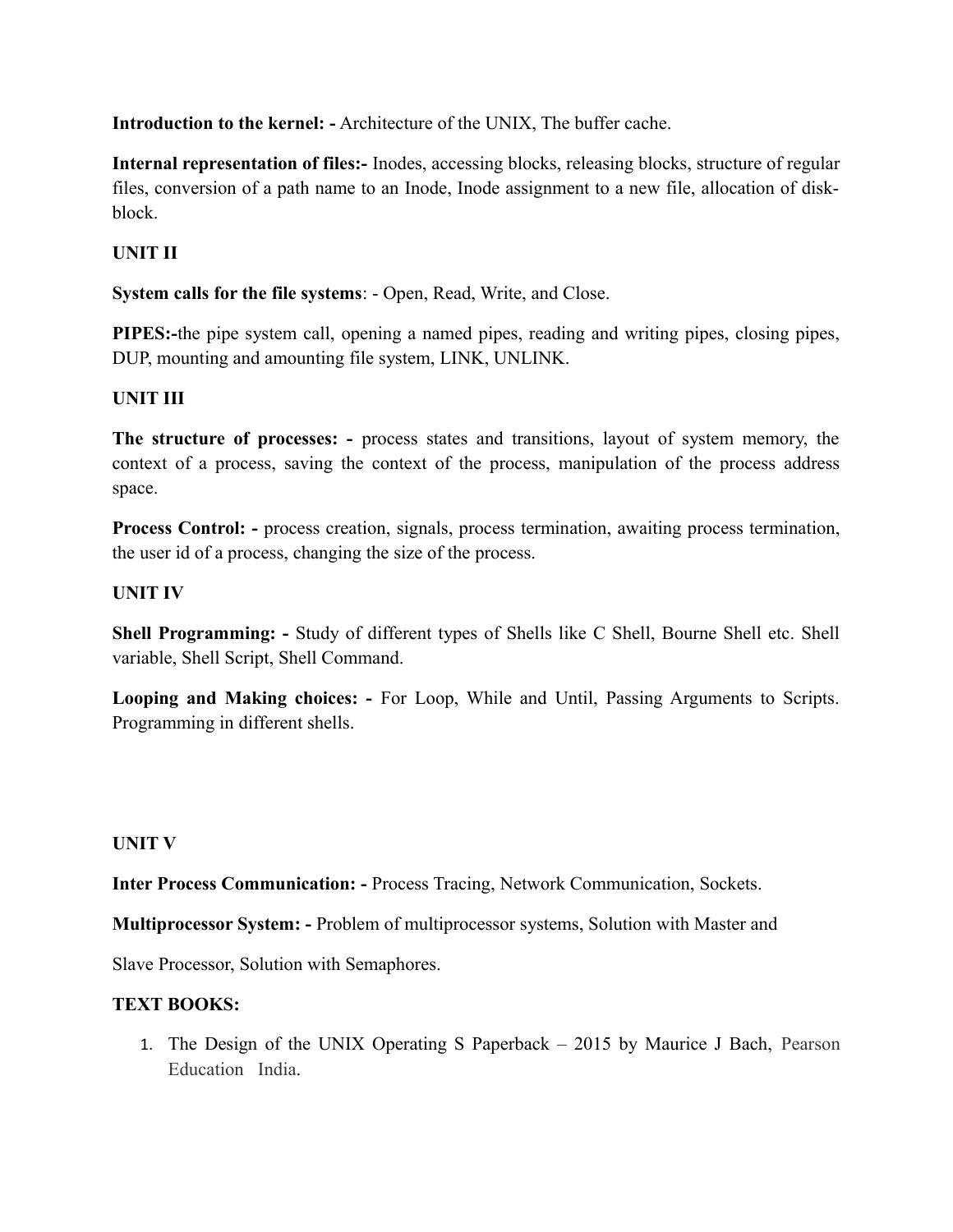2. Advanced UNIX: A Programmer Guide by Stephen Prata, Howard W. Sams, 1987.

## **REFERENCE BOOKS:**

- 1. William Stallings, Operating Systems: Internals and Design principles, Fifth Edition, Prentice Hall, 2005.
- 2. Understanding the LINUX Kernel, Daniel P. Bovet and Macro ceasti, O'RELLY publications, 2005.

**B.Tech. VI Semester**

**L T P 0 0 3**

#### **(1505609) DATA MINING AND UML LAB**

#### **PART-A: Data Mining**

## **Course Objective:**

 The different **data mining models** and techniques will be discussed in this course. Data mining and data warehousing applications in bioinformatics will also be explored.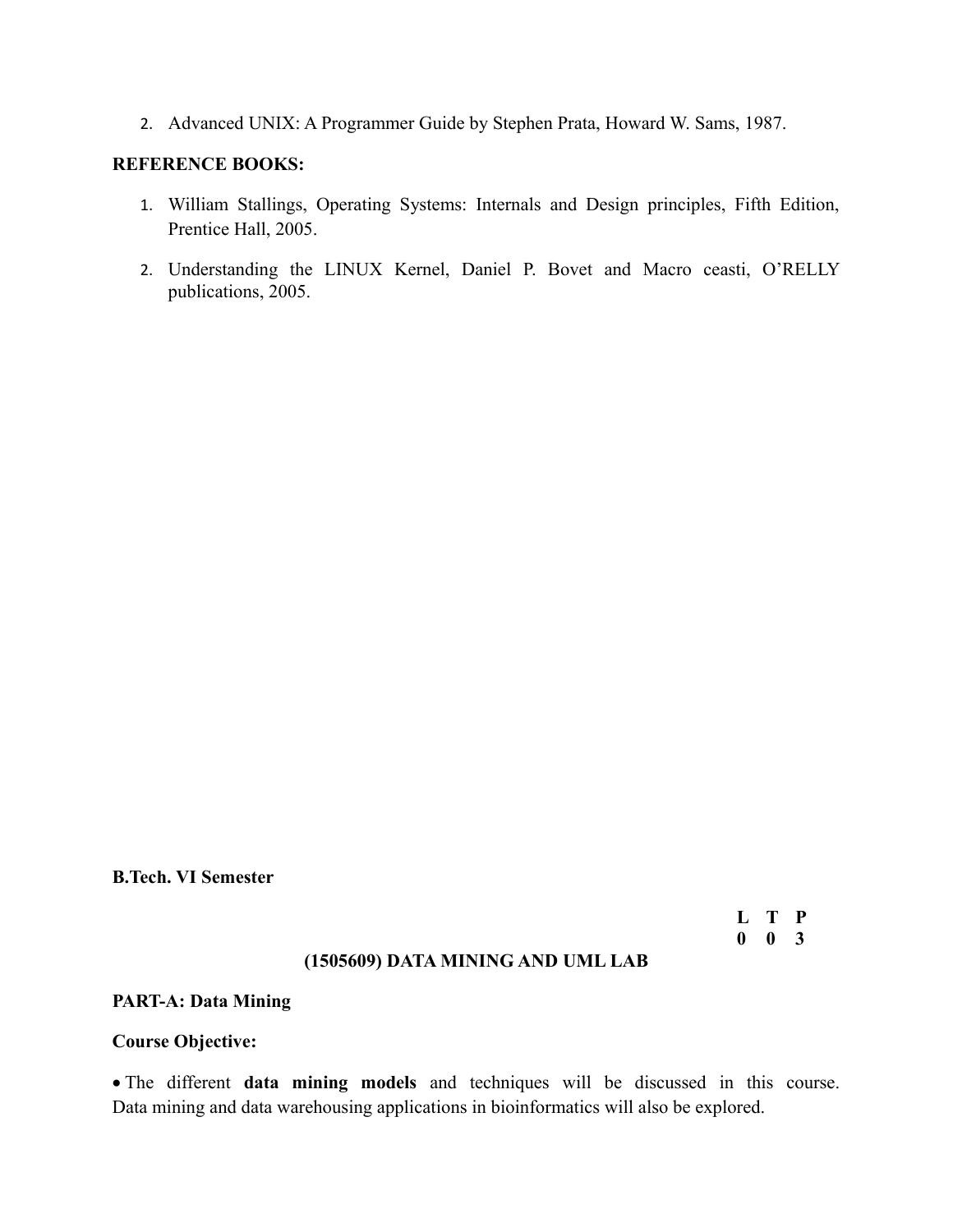## **Credit Risk Assessment**

**Description:** The business of banks is making loans. Assessing the credit worthiness of an applicant is of crucial importance. You have to develop a system to help a loan officer decide whether the credit of a customer is good, or bad. A bank's business rules regarding loans must consider two opposing factors. On the one hand, a bank wants to make as many loans as possible. Interest on these loans is the banks profit source. On the other hand, a bank cannot afford to make too many bad loans. Too many bad loans could lead to the collapse of the bank. The bank's loan policy must involve a compromise: not too strict, and not too lenient.

To do the assignment, you first and foremost need some knowledge about the world of credit. You can acquire such knowledge in a number of ways.

- 1. Knowledge Engineering. Find a loan officer who is willing to talk. Interview her and try to represent her knowledge in the form of production rules.
- 2. Books. Find some training manuals for loan officers or perhaps a suitable text book on finance. Translate this knowledge from text form to production rule form.
- 3. Common sense. Imagine yourself as a loan officer and make up reasonable rules which can be used to judge the credit worthiness of a loan applicant.
- 4. Case histories. Find records of actual cases where competent loan officers correctly judged when, and when not to, approve a loan application.

## **The German Credit Data**:

Actual historical credit data is not always easy to come by because of confidentiality rules. Here is one such dataset, consisting of 1000 actual cases collected in Germany. credit dataset (original) Excel spreadsheet version of the German credit data (Down load from web).

In spite of the fact that the data is German, you should probably make use of it for this assignment. (Unless you really can consult a real loan officer !)

A few notes on the German dataset

- DM stands for Deutsche Mark, the cents Canadian (but looks and acts like a quarter).
- Owns telephone. German phone rat so fewer people own telephones.
- foreignhere areworkermillionsofthese. Tin Germany (many from Turrkey). It is very hard to get German citizenship if you were not born of German parents.

• There are 20 attributes used in the classify the applicant into one of two categories, good or bad.

## **Subtasks : (Turn in your answers to the following tasks)**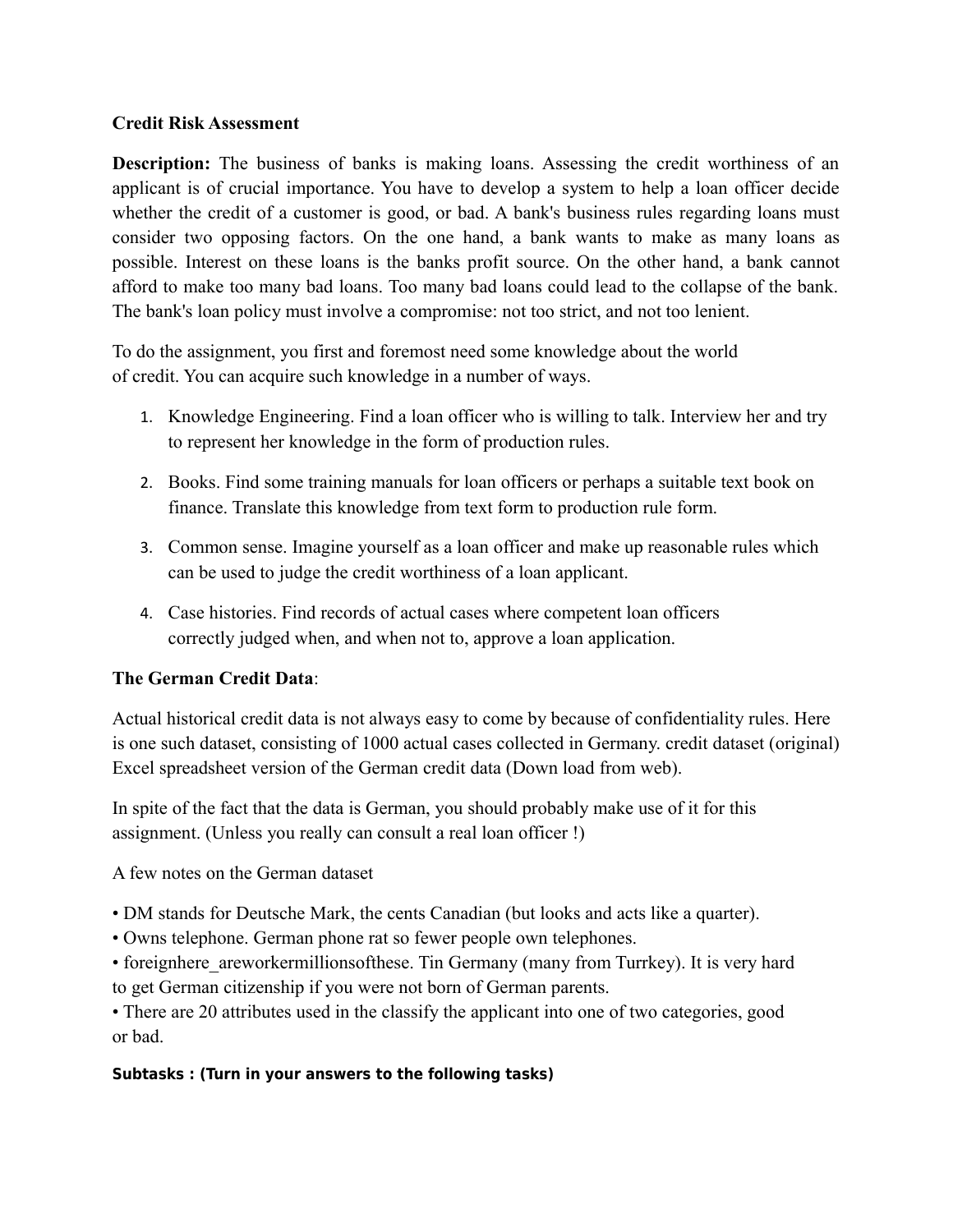- 1. List all the categorical (or nominal) attributes and the real-valued attributes separately.
- 2. What attributes do you think might be crucial in making the credit assessment? Come up with some simple rules in plain English using your selected attributes.
- 3. One type of model that you can create is a Decision Tree train a Decision Tree using the complete dataset as the training data. Report the model obtained after training.
- 4. Suppose you use your above model trained on the complete dataset, and classify credit good/bad for each of the examples in the dataset. What % of examples can you classify correctly ? (This is also called testing on the training set) Why do you think you cannot get 100 % training accuracy ?
- 5. Is testing on the training set as you did above a good idea ? Why or Why not ?
- 6. One approach for solving the problem encountered in the previous question is using cross validation ? Describe what is cross-validation briefly. Train a Decision Tree again using cross-validation and report your results. Does your accuracy increase/decrease ? Why ? (10 marks)

#### **PART-B: UML**

Course Objectives:

- Practice the notation for representing various UML diagrams
- Analyze and design the problem by representing using UML diagrams
- Become familiar with all phases of OOAD

Course Outcomes:

- Find Solutions to the problems using object oriented approach
- Represent using UML notation and interact with the customer to refine the UML diagrams

The Lab is not just about using UML notation. The analysis and design part has to be given importance. Students have to analyze, design and model the following using UML notation. Students have to describe the problem in their own words, identify the classes, and their collaboration in solving the problem. Giver paper justification for selection. Student has to draw the following diagrams using UML notation.

- 1. Use case diagram
- 2. Class diagram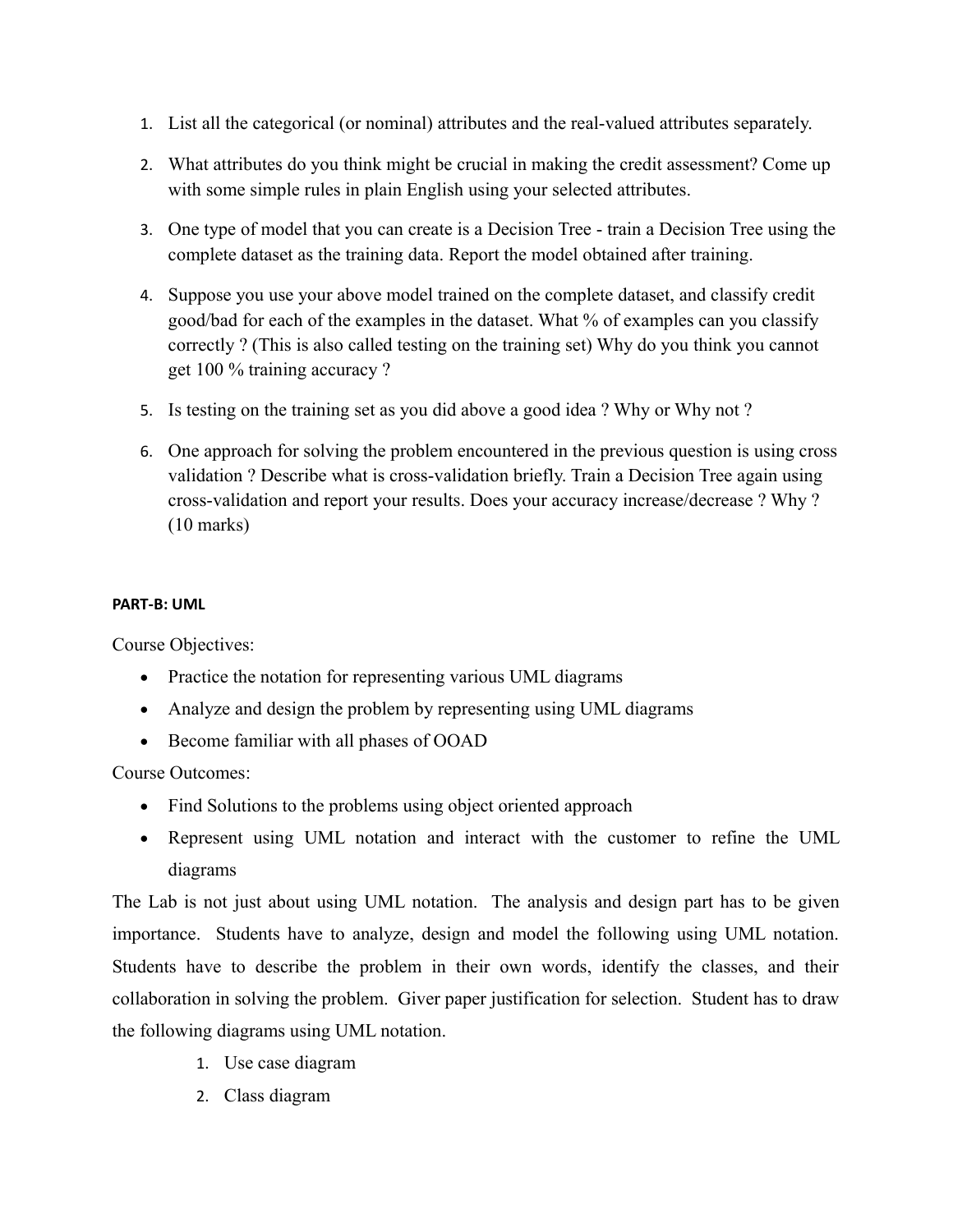- 3. Sequence diagram
- 4. Collaboration diagram
- 5. State diagram
- 6. Activity diagram
- 7. Component diagram
- 8. Deployment diagram

## **Problems that may be considered are**

- 1. Library Management System
- 2. ATM System

## **TEXT BOOKS:**

- 1. CCNA study guide by Cannon, Caudle, Chiarella, Cenage Learning, Indian Edition.
- 2. "Object Oriented Analysis and Design with Application", Grady BOOCH, Robert A, Maksimchuk, Michael W, ENGLE, Bobbi J.Young, Jim Conallen, Kellia Houston, Pearson 3<sup>rd</sup> Edition, 2013.
- 3. "The Unified Modeling Language User Guide", Grady Booch, James Rambaugh, Ivar Jacobson, Pearson 12<sup>th</sup> Impression, 2012.

**B.Tech. VI Semester**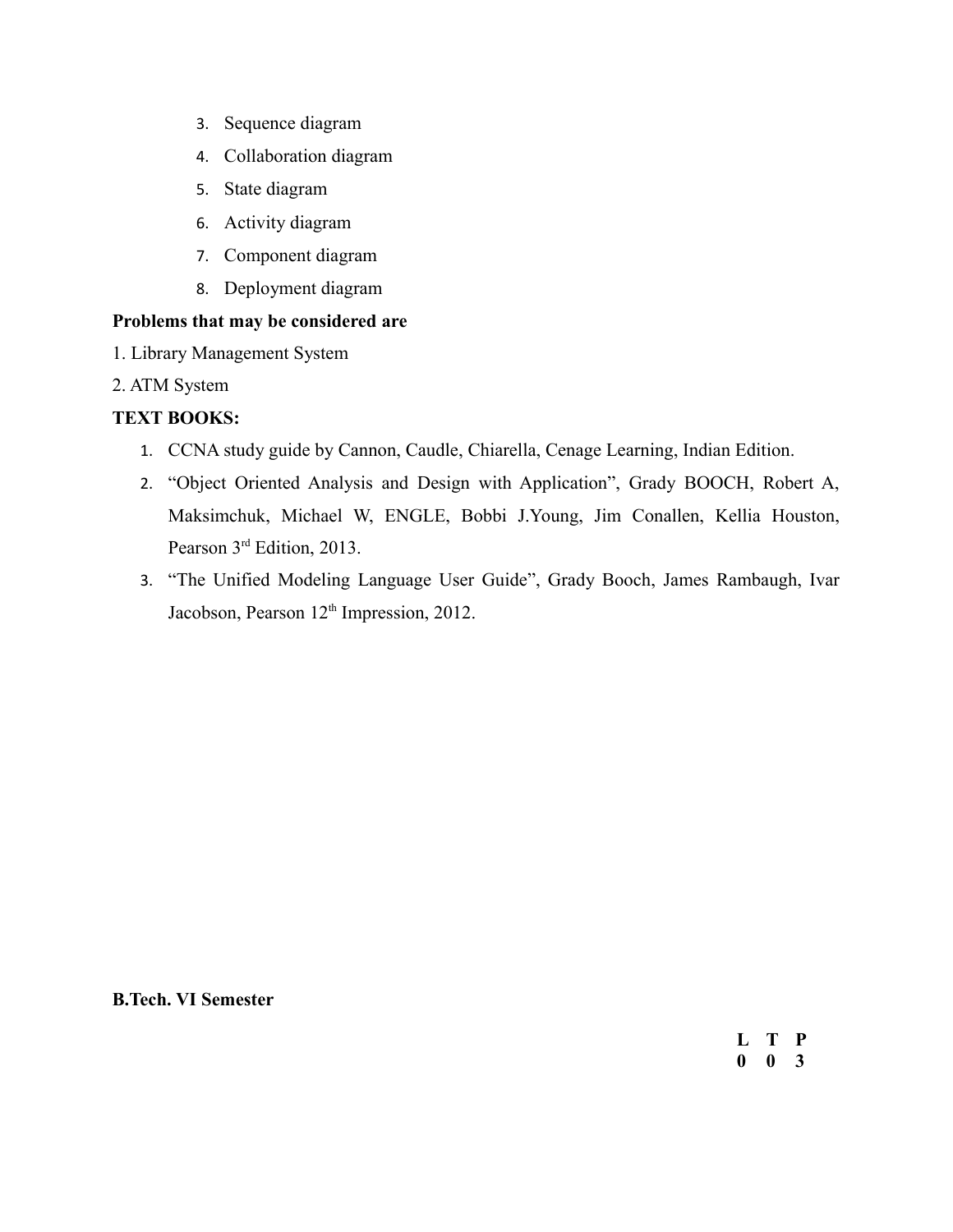## **(1505610) MOBILE APPLICATION DEVELOPMENT LABORATORY**

## **Course Objectives:**

- To understand fundamentals of android operating systems.
- Illustrate the various components, layouts and views in creating android applications.
- To understand fundamentals of android programming.

## **Course Outcomes:**

- Create data sharing with different applications.
- Develop applications using services and publishing android applications.
- To demonstrate their skills of using Android software development tools.
- 1. Setting up the Development Environment
	- 1.1 Installation of JDK and Setting path
	- 1.2 Downloading and Installing Android Studio
- 2. Creating "Hello World" Application and viewing the output through emulator.
- 3. Creating the Application by using Activity class
	- i) onCreate()
	- ii) onStart()
	- iii) onResume()
	- iv) onPause()
	- v) onStop()
	- vi) onDestroy()
	- vii) onRestart()
- 4. Create the Application using the Edit Text control.
- 5. Create the Application Choosing options.
	- i) CheckBox
	- ii) RadioButton